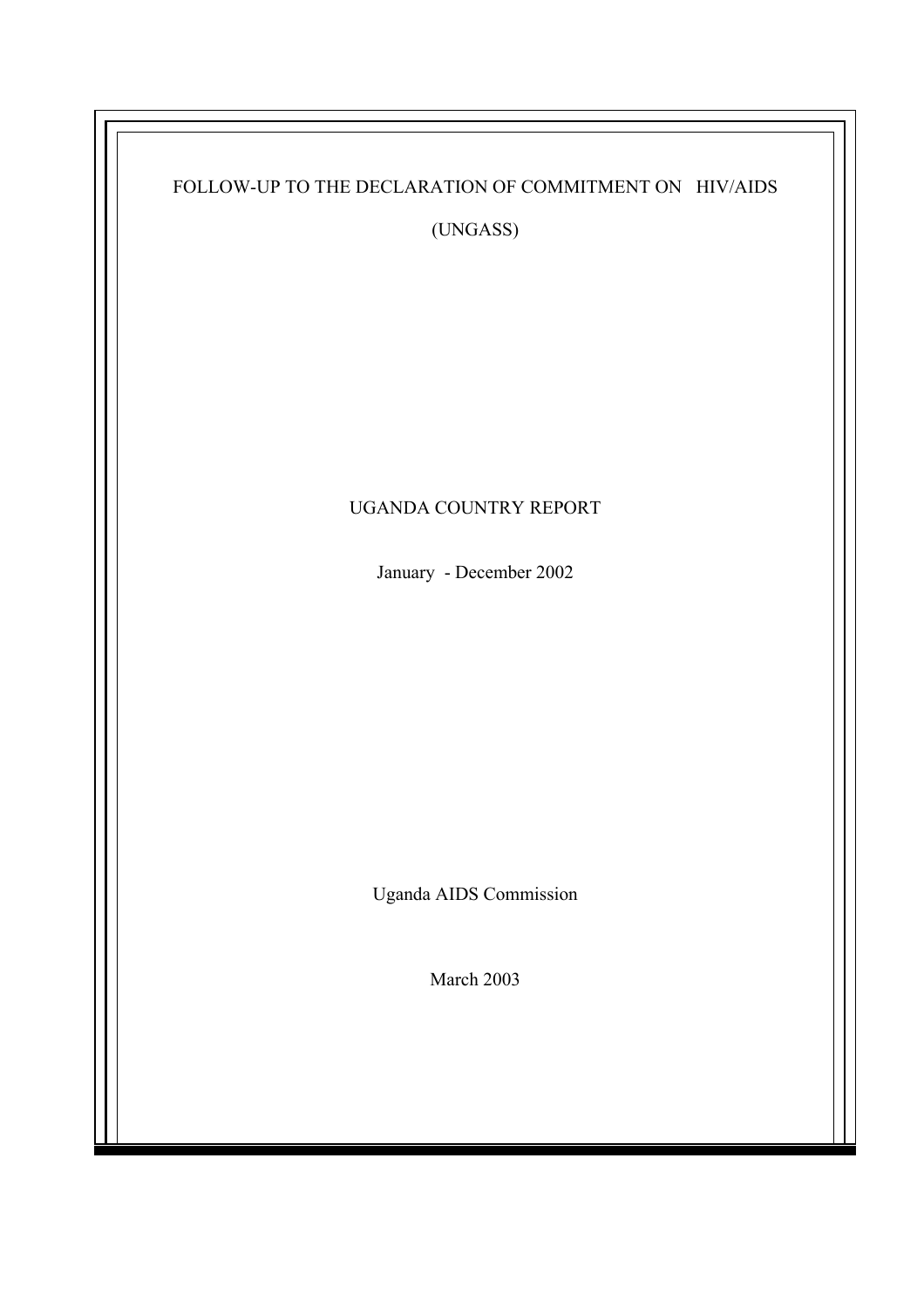# **Table of Contents**

| Page                                                                            |  |
|---------------------------------------------------------------------------------|--|
|                                                                                 |  |
|                                                                                 |  |
|                                                                                 |  |
|                                                                                 |  |
|                                                                                 |  |
| IV. Major challenges faced and actions needed to achieve the goals/targets 15   |  |
|                                                                                 |  |
|                                                                                 |  |
| <b>ANNEXES</b>                                                                  |  |
| ANNEX 1: Consultation/preparation process for the national report on monitoring |  |
|                                                                                 |  |
| <b>ANNEX 3:</b>                                                                 |  |
|                                                                                 |  |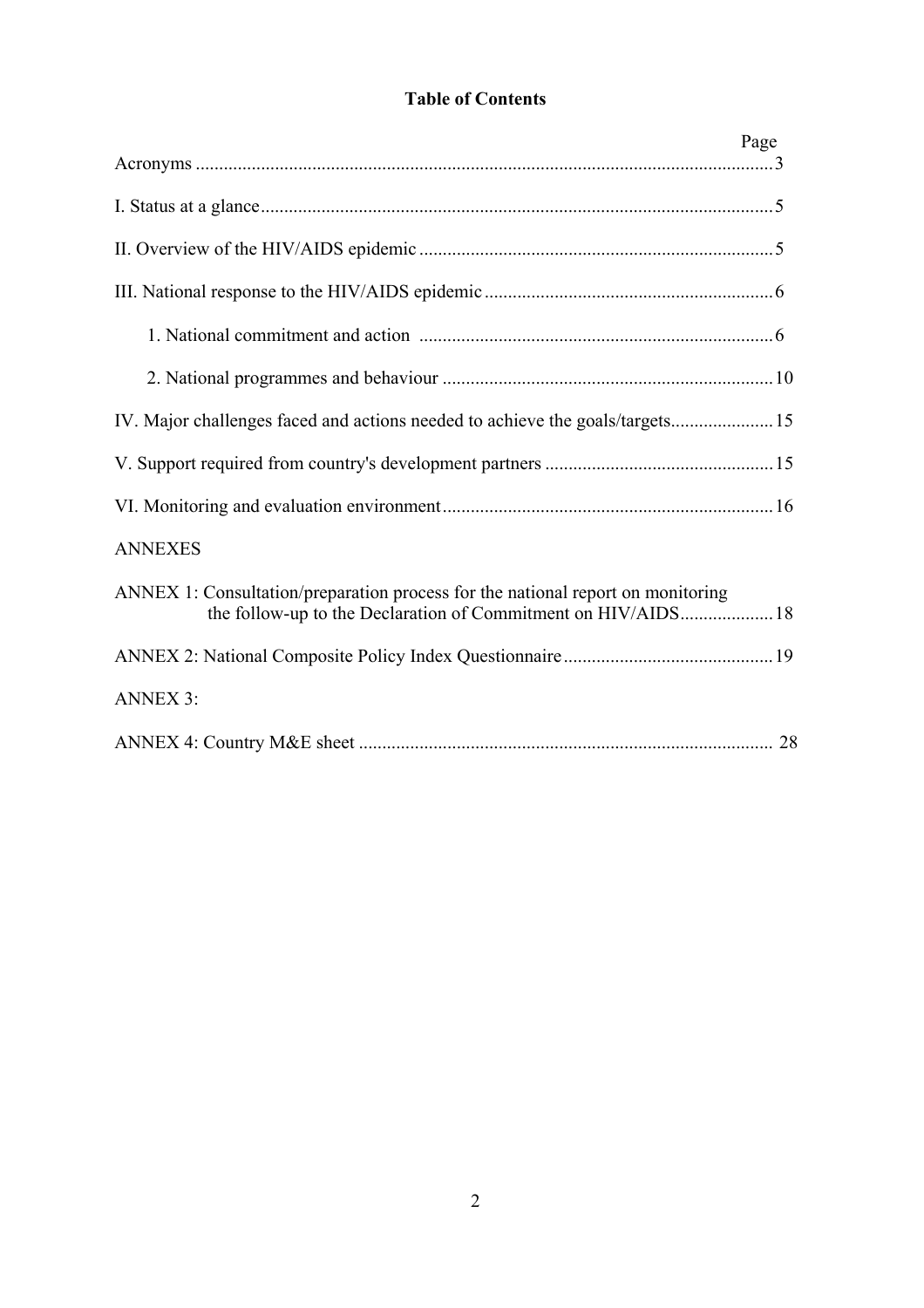# **Acronyms**

| <b>ACP</b>    | AIDS Control Project                                                        |
|---------------|-----------------------------------------------------------------------------|
| <b>ACRiA</b>  | <b>AIDS Care Research in Africa</b>                                         |
| <b>ADA</b>    | African Dialogue for AIDS Care                                              |
| <b>AIDS</b>   | <b>Advanced Immuno-Deficiency Syndrome</b>                                  |
| AIM           | <b>AIDS/HIV Integrated Model</b>                                            |
| <b>ANC</b>    | Ante Natal Clinic                                                           |
| <b>ART</b>    | Anti-Retroviral Therapy                                                     |
| <b>ARV</b>    | <b>Anti-Retroviral Vaccine</b>                                              |
| <b>AYA</b>    | <b>African Youth Alliance</b>                                               |
| <b>BAT</b>    | <b>British American Tobacco</b>                                             |
| <b>BOU</b>    | Bank of Uganda                                                              |
| <b>CBO</b>    | <b>Community Based Organisation</b>                                         |
| <b>CCF</b>    | <b>Country Co-operation Framework</b>                                       |
| <b>CSW</b>    | <b>Commercial Sex Workers</b>                                               |
| <b>DHS</b>    | Demographic Health Survey                                                   |
| DRI           | District Response Initiative                                                |
| EdData        | <b>Educational Data</b>                                                     |
| <b>EPID</b>   | Epidemiology                                                                |
| <b>FBO</b>    | <b>Faith Based Organisation</b>                                             |
| <b>FUE</b>    | Federation of Uganda Employers                                              |
| GOU           |                                                                             |
| <b>HIV</b>    | Government of Uganda                                                        |
| <b>IEC</b>    | Human Immuno-Deficiency Virus<br><b>Information Education Communication</b> |
| <b>JCRC</b>   | Joint Clinical Research Centre                                              |
|               |                                                                             |
| <b>MAP</b>    | Multi-sectoral AIDS Programme                                               |
| M&E           | Monitoring and Evaluation                                                   |
| <b>MOE</b>    | Ministry of Education                                                       |
| <b>MOFPED</b> | Ministry of Finance Planning and Economic Development                       |
| <b>MOGLSD</b> | Ministry of Gender Labour and Social Development                            |
| <b>MOH</b>    | Ministry of Health                                                          |
| <b>MRC</b>    | Medical Research Council                                                    |
| NGO           | Non Governmental Organisation                                               |
| <b>NSF</b>    | National Strategic Framework                                                |
| <b>NSSF</b>   | National Social Security Fund                                               |
| <b>OI</b>     | Opportunistic Infection                                                     |
| <b>OVC</b>    | Orphans and Vulnerable Children                                             |
| <b>PEAP</b>   | Poverty Eradication Action Plan                                             |
| <b>PHA</b>    | People with HIV/AIDS                                                        |
| <b>PIASCY</b> | Presidential Initiative AIDS Strategy for Communication to the Youth        |
| <b>PMTCT</b>  | Prevention of Mother To Child Transmission                                  |
| <b>SCE</b>    | <b>Self-Coordinating Entities</b>                                           |
| <b>SHEP</b>   | <b>School Health Education Project</b>                                      |
| <b>STD</b>    | <b>Sexually Transmitted Disease</b>                                         |
| <b>STI</b>    | <b>Sexually Transmitted Infection</b>                                       |
| <b>TASO</b>   | The AIDS Support Organisation                                               |
| <b>UAC</b>    | <b>Uganda AIDS Commission</b>                                               |
| <b>UACP</b>   | <b>Uganda AIDS Control Project</b>                                          |
| <b>UBCOA</b>  | <b>Uganda Business Council on AIDS</b>                                      |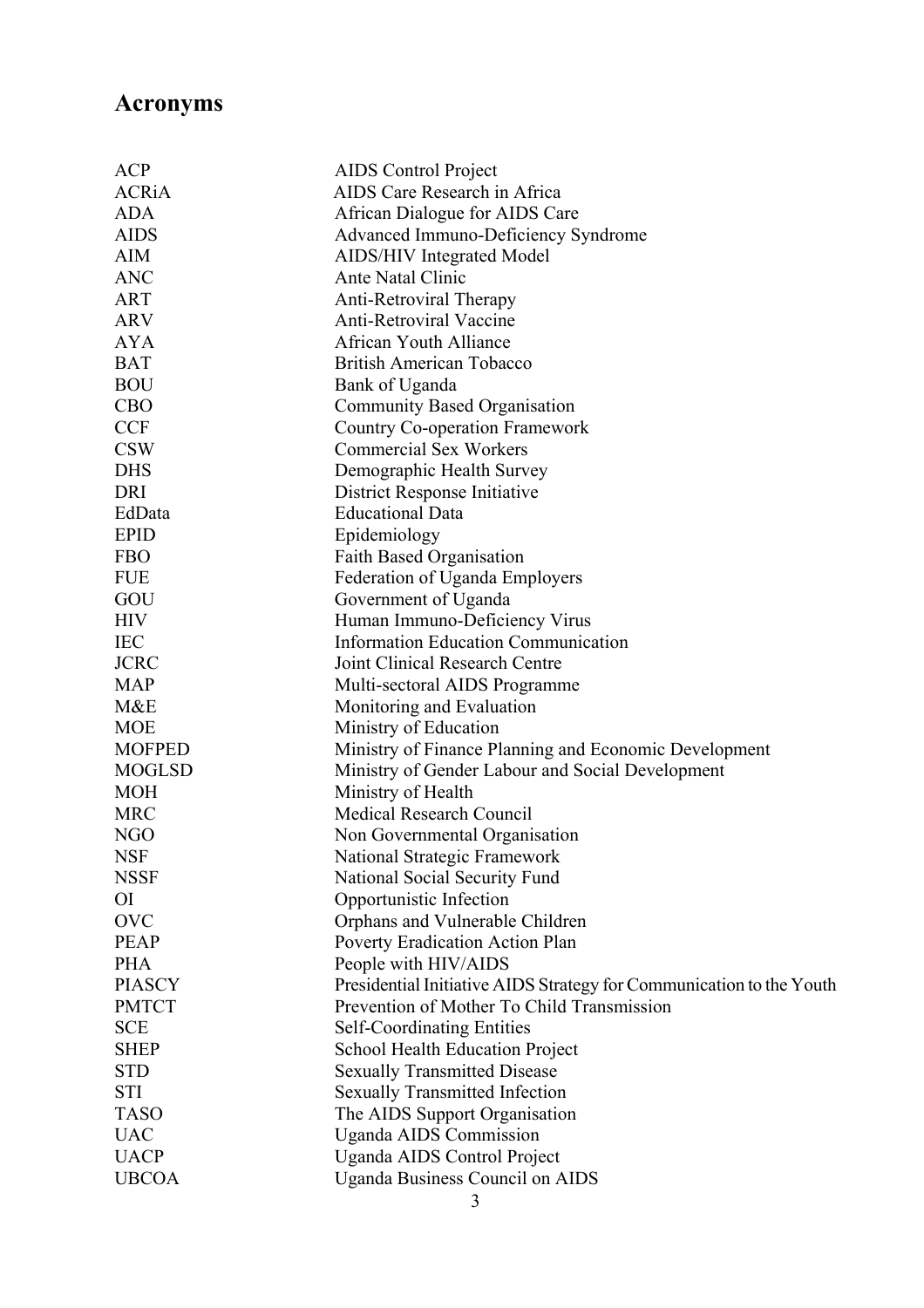| <b>UBOS</b>   | <b>Uganda Bureau of Statistics</b>                 |
|---------------|----------------------------------------------------|
| <b>UDHS</b>   | Uganda Demographic and Health Survey               |
| <b>UN</b>     | <b>United Nations</b>                              |
| <b>UNAIDS</b> | Joint United Nations Programme on HIV/AIDS         |
| <b>UNCST</b>  | Uganda National Council for Science and Technology |
| <b>UNICEF</b> | United Nations Children Fund                       |
| <b>UNMHCP</b> | Uganda National Minimum Health Care Package        |
| <b>USAID</b>  | United States Agency for International Development |
| <b>UVRI</b>   | Uganda Viral Research Institute                    |
| <b>VCT</b>    | <b>Voluntary Counselling and Testing</b>           |
| <b>WHO</b>    | World Health Organisation                          |
|               |                                                    |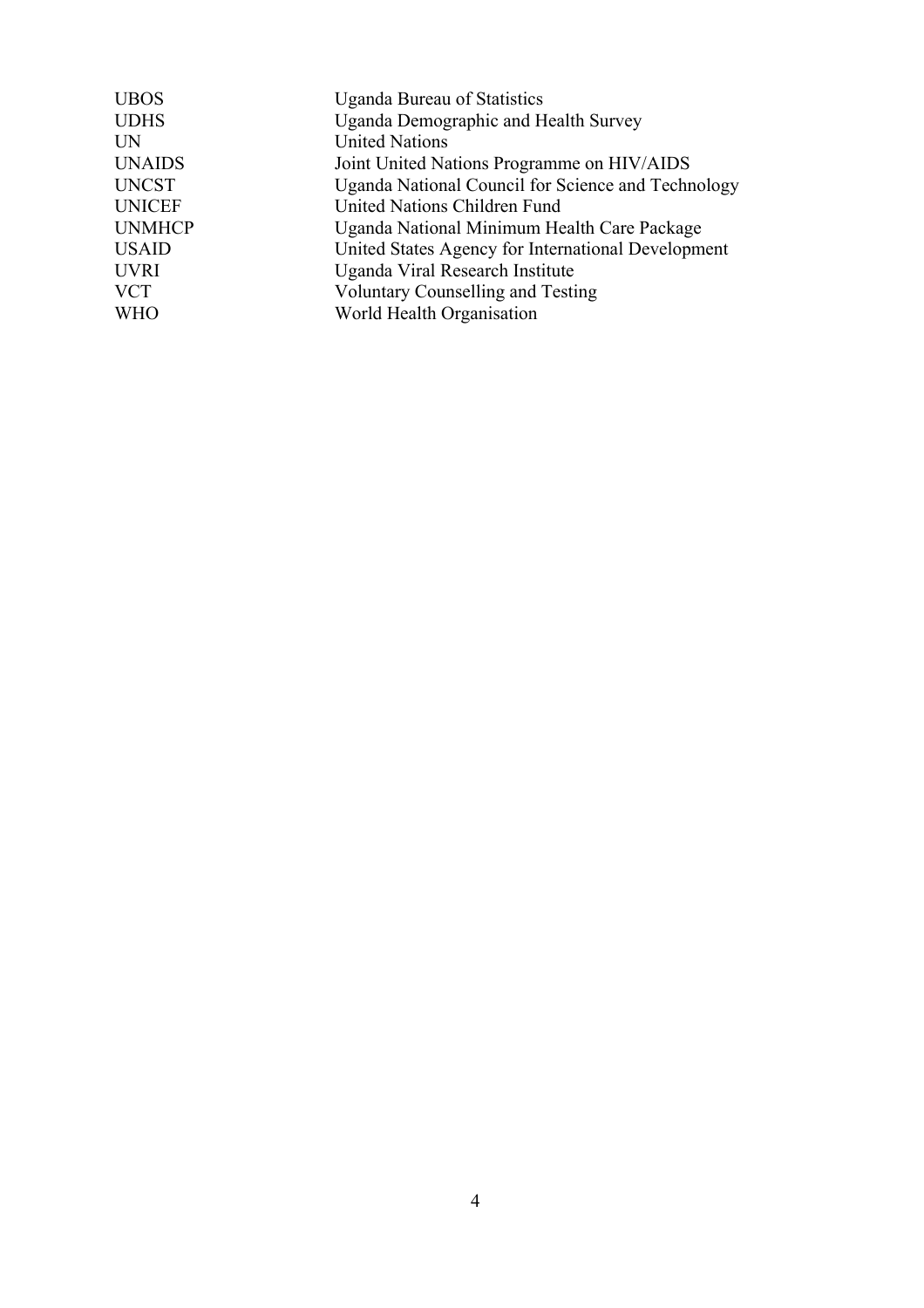# I. STATUS AT A GLANCE

| NATIONAL COMMITMENT AND ACTION |                                                                                                                                                                                                                                            |                                                                                                                                                                                                                                                                                                                                                                                                                           |  |  |
|--------------------------------|--------------------------------------------------------------------------------------------------------------------------------------------------------------------------------------------------------------------------------------------|---------------------------------------------------------------------------------------------------------------------------------------------------------------------------------------------------------------------------------------------------------------------------------------------------------------------------------------------------------------------------------------------------------------------------|--|--|
| 1.                             | National Composite Policy Index                                                                                                                                                                                                            | 75 out of 100 points                                                                                                                                                                                                                                                                                                                                                                                                      |  |  |
| 2.                             | Government funds spent on HIV/AIDS                                                                                                                                                                                                         | 2.7 billion Uganda Shillings = US\$1.5m (1US\$=Ushs1,800)<br>(Source: MOFPED (2001), Approved Estimates of Revenue<br>and Expenditure: Recurrent & Development 2001/2002)                                                                                                                                                                                                                                                 |  |  |
|                                | NATIONAL PROGRAMME AND BEHAVIOUR                                                                                                                                                                                                           |                                                                                                                                                                                                                                                                                                                                                                                                                           |  |  |
|                                |                                                                                                                                                                                                                                            |                                                                                                                                                                                                                                                                                                                                                                                                                           |  |  |
| Prevention                     |                                                                                                                                                                                                                                            |                                                                                                                                                                                                                                                                                                                                                                                                                           |  |  |
| 3 <sub>1</sub>                 | Percentage of schools with teachers and<br>who have been trained in life-skills-based<br>HIV/AIDS education and who taught it<br>during the last academic year                                                                             | Information not available as a proportion. However,<br>15,000 primary teachers were trained and equipped to teach<br>life-skills based HIV/AIDS education under the School Health<br>Education Project (SHEP) jointly funded by UNICEF and the<br>Government of Uganda. Subsequently every Government<br>primary school received a SHEP teacher.                                                                          |  |  |
| 4.                             | of<br>Percentage<br>large<br>enterprises/companies<br>that<br>have<br>policies<br><b>HIV/AIDS</b><br>workplace<br>and<br>programmes                                                                                                        | 17% Combined private and public<br>20% Private<br>Source: Comparison of a list of 25 largest employers,<br>identified through amount of their<br>contributions to<br>NSSF, and an inventory from a survey of workplace<br>HIV/AIDS interventions among UBCOA members.<br>The public sector ministries have not yet established<br>HIV/AIDS Workplace policies or interventions.                                           |  |  |
| 5.                             | Percentage of HIV+ pregnant women<br>receiving a complete course of ARV<br>prophylaxis                                                                                                                                                     | 4.6%<br>Estimate based on Crude Birth Rate 47.3/1000 in<br>$24,700,000$ population<br>Expected pregnancies per year 1,168,310 HIV<br>prevalence in pregnant women 6.5%.<br>Estimated no of pregnant women with HIV 75,940.<br>Pregnant Women currently on ARVs for PMTCT<br>3525.<br>(Sources: UBOS (2002), Uganda Population and Housing<br>Census: Provisional Results, and MOH (2002) HIV/AIDS<br>Surveillance Report) |  |  |
|                                | <b>Care and treatment</b>                                                                                                                                                                                                                  |                                                                                                                                                                                                                                                                                                                                                                                                                           |  |  |
| 6.<br>7.                       | Percentage of Patients with sexually<br>transmitted infections at health care<br>facilities<br>who<br>appropriately<br>are<br>diagnosed, treated and counselled (based<br>on a 1998 evaluation).<br>Percentage of people with advanced HIV | 65%<br>1) History taking<br>5 3%<br>2) Examination<br>56%<br>3) Diagnosis and treatment<br>28%<br>4) Advised condom use $\&$ partner referral<br>5) Properly managed according<br>to national guidelines<br>20.6%<br>(Source: Kirungi W et al (1999), Midterm Evaluation of STD Case<br>Management in Primary Health Care Facilities in Uganda)<br>6.3%                                                                   |  |  |
|                                | infection receiving ARV combination<br>therapy                                                                                                                                                                                             | Calculated based on 10,000 people currently on ARV<br>therapy in the country. $1,050,555$ people living with<br>HIV/AIDS and an estimated 15% or 157,583 people<br>with advanced HIV.<br>(Sources: Zainab A. et.al (2002), A Report on Rapid Assessment of<br>Access to Antiretroviral Therapy in Uganda, 2002; MOH (2002)<br>HIV/AIDS Surveillance Report)                                                               |  |  |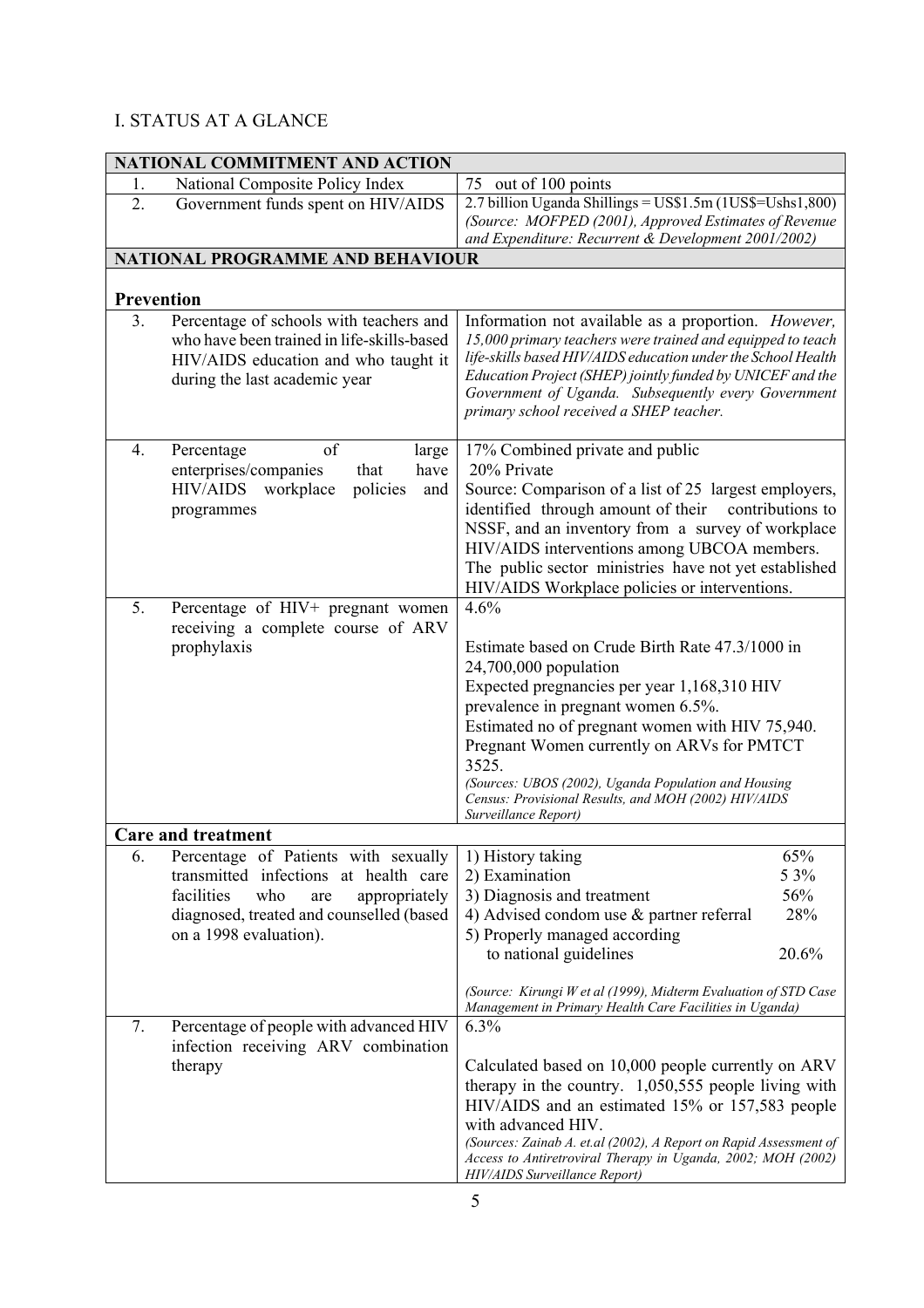| <b>Knowledge and Behaviour</b>                       |                                                                     |
|------------------------------------------------------|---------------------------------------------------------------------|
| Percentage of people 15- 24 years of age with        | Males<br>89.6%                                                      |
| knowledge of two ore more programmatically           |                                                                     |
| important ways of preventing the sexual transmission | Females<br>80.2%                                                    |
| of HIV, i.e. abstinence, use of condom and limiting  |                                                                     |
| number of sexual partners.                           |                                                                     |
| (Target: 90% by 2005; 95% by 2010)                   | (Source: UDHS 2001/2002)                                            |
| Percentage of people aged $15 -24$<br>8.             | Males<br>61.9%                                                      |
| reporting the use of a condom during                 | Females<br>44.2%                                                    |
| sexual intercourse with a non-regular                | (Source: UDHS 2001/2002)                                            |
| partner                                              |                                                                     |
|                                                      |                                                                     |
| 9.<br>Percentage of injecting drug users who         | Data not available                                                  |
| have adopted behaviours that reduce                  |                                                                     |
| transmission of HIV (where applicable)               |                                                                     |
| <b>Impact alleviation</b>                            |                                                                     |
| 10.<br>Ratio of orphaned to non-orphaned             | % in school % out of school                                         |
| 6-17 years old<br>children<br>(Not the               | Single orphans $(6-17)$<br>82.6<br>17.4                             |
| UNGASS indicator age group 10-14                     | Double orphans $(6-17)$ 82.9<br>17.1                                |
| limit for which there was no information)            |                                                                     |
|                                                      |                                                                     |
| Non-orphaned $(6-12)$ in primary school              | 87<br>13<br>Non-orphaned $(6-12)$                                   |
|                                                      |                                                                     |
|                                                      | (Sources: UNICEF (2001), Baseline Study National Report: 2001-      |
|                                                      | 2005 Government of Uganda-UNICEF Country Programme and              |
|                                                      | UBOS (2002) Uganda DHS EdData Survey 2001)                          |
| NB. The ratio could not be accurately calculated     |                                                                     |
| because of the differences in the age groups.        |                                                                     |
| However, the Situation Analysis of Orphans in        | (Source: Wakhweya, A., et. al (2002), Situation Analysis of Orphans |
| Uganda carried out in 2001/2 also found no           | in Uganda)                                                          |
|                                                      |                                                                     |
| significant difference in school attendance rate     |                                                                     |
| between orphans and non- orphans. It attributed      |                                                                     |
| this finding to the free Universal Primary           |                                                                     |
| Education programme (Wahweya, et. Al. 2002).         |                                                                     |
| Earlier studies had found significant differences    |                                                                     |
| with the orphans clearly disadvantaged.              |                                                                     |
| Percentage of children less than 15 years old who    | 12%                                                                 |
| are orphans                                          | $(UDHS 2000 - 2001)$                                                |
| In Uganda an orphan is defined as a child under      |                                                                     |
| 18 years old who has lost, at least, one of the      | 14%                                                                 |
| biological parents.                                  | $(UDHS 2000 - 2001)$                                                |
|                                                      |                                                                     |
| Accordingly, the percentage of children less than    |                                                                     |
| 18 years old who are orphans:                        |                                                                     |
| <b>IMPACT</b>                                        |                                                                     |
| Percentage of people aged 15-24 years of<br>11.      | 8.7%<br>among $15 - 24$ age group<br>6.3%<br>among 15 -19 age group |
| age who are HIV infected                             | 11.1%<br>among $20 - 24$                                            |
| (Target 25% reduction in most affected countries     |                                                                     |
| by 2005; 25% reduction globally by 2010)             | Sources. MOH HIV/AIDS 2002 Surveillance Report on HIV               |
|                                                      | Prevalence among ANC attendees at St. Mary's Hospital, Gulu.        |
|                                                      | Proportion of females $15 - 24$ in urban residence 15%.             |
|                                                      | Source . Uganda Bureau of Statistics 2002 Statistical Abstract      |
|                                                      |                                                                     |
| Percentage of infants born to HIV<br>12.             | 27.5% (without any intervention)                                    |
| infected mothers who are infected                    | 27.0% (with ARV therapy for PMTCT)                                  |
| (Target 20% reduction by 2005; 50 % reduction        | (Source: MOH Policy for Reduction of MTCT in Uganda, 2001.)         |
| by 2010                                              |                                                                     |
|                                                      |                                                                     |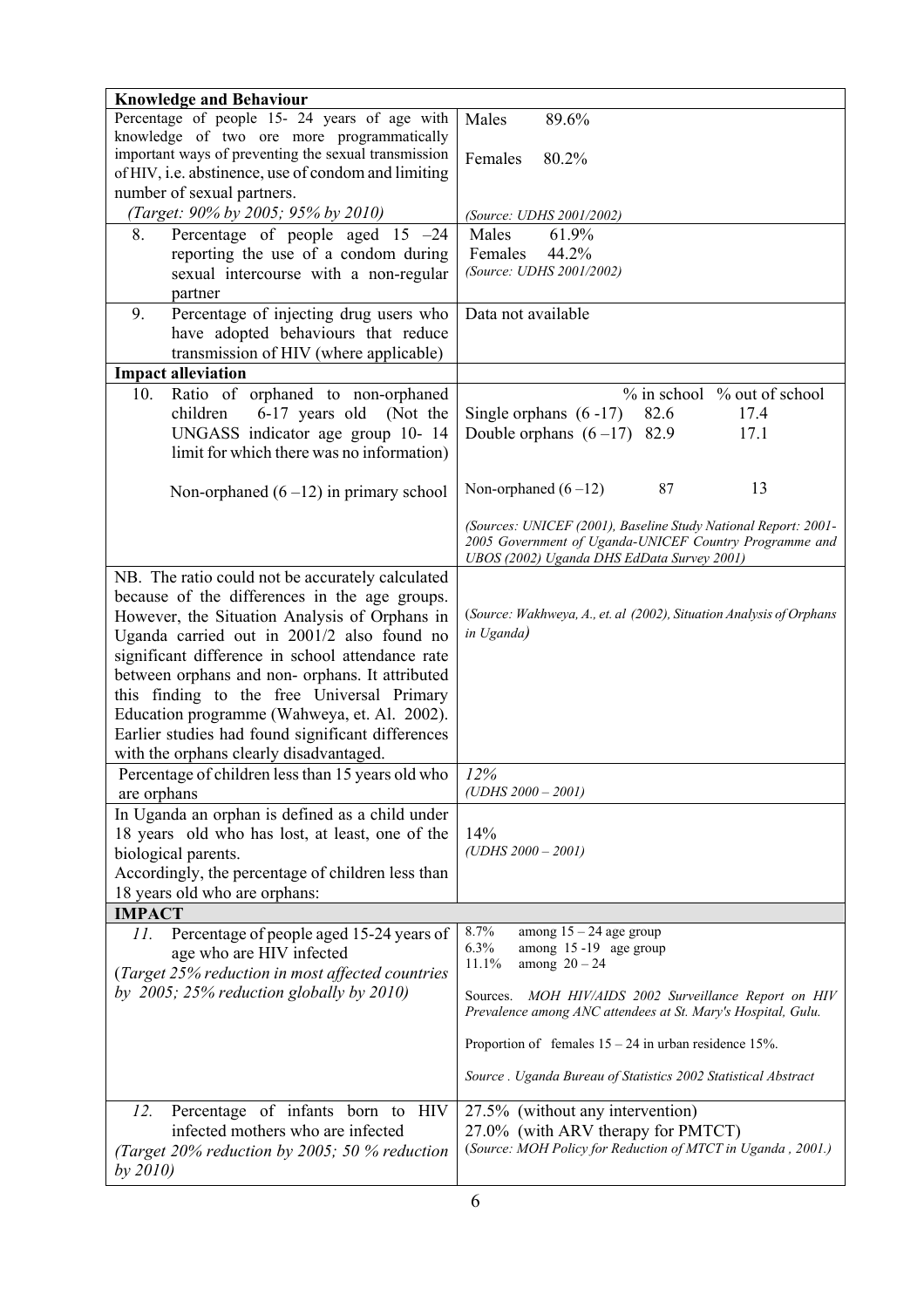### **II. Overview of the HIV/AIDS epidemic.**

### **HIV Prevalence in adults**

The Uganda STD/AIDS control programme monitors HIV infection using 20 sentinel surveillance sites that are geographically distributed to represent all parts of the country. The sites are based in antenatal clinics in hospitals and one STD referral clinic in the country.

The sentinel surveillance protocol involves the collection for HIV testing of residual aliquots of blood samples from antenatal and STD clients providing blood samples for routine care. 250 – 600 blood samples are collected quarterly from each of the sentinel sites using unlinked anonymous methodologies. The samples are tested at the Uganda Virus Research Institute.

| Surveillance<br>The    |                                                                                                     |                                                                                                                 |
|------------------------|-----------------------------------------------------------------------------------------------------|-----------------------------------------------------------------------------------------------------------------|
| of                     | Table 2: HIV prevalence at a glance                                                                 |                                                                                                                 |
| Unit<br>the            | Percent of young people 15-24                                                                       | $8.7\%$<br>among $15 - 24$ age group                                                                            |
| STD/AIDS control       | years of age who are HIV                                                                            | $6.3\%$<br>among $15 - 19$ age group                                                                            |
| programme collates     | infected                                                                                            | 11.1%<br>among $20 - 24$                                                                                        |
| STD/HIV/AIDS           | (Target 25% reduction in most                                                                       |                                                                                                                 |
| surveillance<br>data   | affected countries by 2005; 25%                                                                     | Sources. MOH HIV/AIDS 2002 Surveillance Report on HIV<br>Prevalence among ANC attendees at St. Mary's Hospital, |
|                        | reduction globally by 2010)                                                                         | Gulu.                                                                                                           |
| from the different     |                                                                                                     |                                                                                                                 |
| sources. The data      |                                                                                                     | Proportion of females $15 - 24$ in urban residence 15%.                                                         |
| that were available    |                                                                                                     |                                                                                                                 |
| for the age group 15   |                                                                                                     | Source . Uganda Bureau of Statistics 2002 Statistical Abstract                                                  |
| $-24$ are from<br>one  |                                                                                                     |                                                                                                                 |
|                        | Percent of infants born to HIV                                                                      | 27.5% (without any intervention)                                                                                |
| rural hospital<br>and  | infected mothers who are                                                                            | 27.0% (with ARV treatment for                                                                                   |
| be<br>not<br>may       | infected*                                                                                           | PMTCT)                                                                                                          |
| representative of the  | (Target $20\%$ reduction by $2005$ ;                                                                | (Source: MOH Policy for Reduction of MTCT in Uganda)                                                            |
| situation<br>the<br>1n | 50% reduction by 2010)                                                                              | July 2001)                                                                                                      |
|                        |                                                                                                     |                                                                                                                 |
| country.               | NB. No national study has actually been done to verify the reduction in incidence of HIV in the new |                                                                                                                 |
|                        | born as a result of ARV therapy for PMTCT.                                                          |                                                                                                                 |

Figure 1: HIV Infection Prevalence Rates Among ANC Attendees at Selected Sites



Source HIV/AIDS Surveillance Report, June 2002 MOH/UAC programme

According to the HIV/AIDS Surveillance Report 2002, HIV prevalence in an urban hospital fell from 9% in 2000 to 8.2% in 2001 and from 12.2% in 2000 to 6.7% in 2001 among the age 15 –19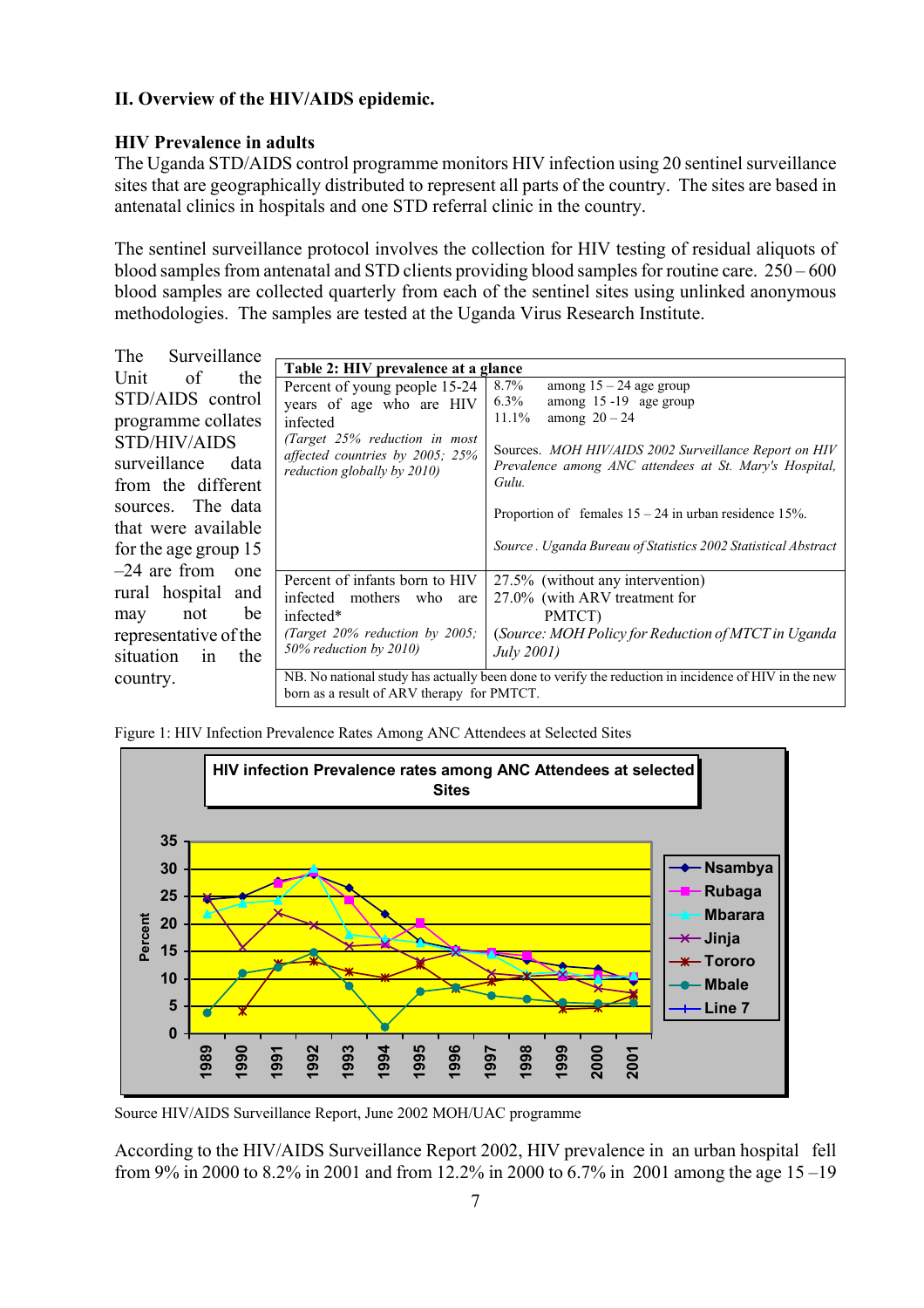and  $20 - 24$  year age groups respectively. The over all antenatal prevalence rate in 2001 was 6.5%. The rates for urban and rural sites were 8.8% and 4.2% respectively.

According to the 12<sup>th</sup> MRC/UVRI Cohort Prevalence Survey, the crude HIV prevalence in adults aged 13 and above in the study villages ranged from 2.8% to 8.3%. The overall HIV-1 prevalence was 5.4% in 2001 compared 5.8% in 2000. The age standardised HIV-1 prevalence for the old and new cohort villages were 5.6% and 5.2% respectively compare to 5.6% and 6.1% in 2000. The median age of all HIV positive and negative adult males was 35 and 24 years respectively while for females it was 31 and 26 years. The median age at first sex among HIV positive and negative males was 18 and 20 years respectively while for females it was 16 and 17 years.

HIV Prevalence in Children.

In a 2001 survey among 2,627 children, the median age for both males and females seen was 3 years. The overall HIV-1 prevalence among the children was 1.4% made up as follows: 1.7% in the 0-1, 0.8% in 2-4; 1.7% in the 5-12 year old.

| Age Group | Total children bled | 88<br><b>HIV</b> Positive<br><b>HIV</b> |        |       | prevalence |
|-----------|---------------------|-----------------------------------------|--------|-------|------------|
|           |                     | Male                                    | Female | Total |            |
| $0 - 1$   | 712                 |                                         |        |       | _          |
| $2 - 4$   | 718                 |                                         |        |       | $0.8\,$    |
| $5 - 12$  | 699                 |                                         | -      |       | _          |
| Total     | 129                 | 15                                      |        | 30    | . 4        |

**Table 3 Child HIV-1 serostatus by age groups** 

The Government policy and strategy on PMTCT focuses on VCT, ART for PMTCT, infant feeding, supportive interventions for mothers and infants and community education. However, PMTCT is still only benefiting a small fraction of HIV positive pregnant mothers and has hardly made any impact on infection rates among infants born to HIV positive mothers. Only 3525 HIV positive pregnant women are currently on ART for PMTCT.

# **III National Response to the HIV/AIDS Epidemic.**

### **1 National Commitment and Action**

#### **a) Increased resources**

Uganda Government financial commitment to HIV/AIDS activities increased approximately four fold from Uganda Shillings 633.5 million in 2000/2001 fiscal year to Uganda Shillings 2.7 billion in fiscal year 2001/2002. Although this figure appears large, when seen in context

| Table 4: National Commitment at a glance |                                           |  |  |
|------------------------------------------|-------------------------------------------|--|--|
|                                          | National Composite   75 out of 100 points |  |  |
| policy index                             |                                           |  |  |
| Government funds                         | 2.7 billion Uganda Shillings              |  |  |
| spent on HIV/AIDS                        | US\$1.5m (1US\$=Ushs 1,800)               |  |  |
|                                          | (Source: MOFPED (2001),                   |  |  |
|                                          | Approved Estimates of Revenue             |  |  |
|                                          | and Expenditure: Recurrent &              |  |  |
|                                          | Development 2001/2002)                    |  |  |

it is still only approximately \$0.06 per capita and 0.5% of total budgetary allocation for 2001/2 fiscal year. It should also be noted that currently it is not possible to disaggregate donor budget support from direct government input. The 2.7 billion shillings, therefore, includes budgetary support provided by Uganda's development partners. Furthermore, as Uganda progressively moves toward mainstreaming HIV/AIDS it will become increasingly difficult to disaggregate commitment for HIV/AIDS from sectoral commitments. Funds locally raised by individual districts are not included in centrally administered allocations.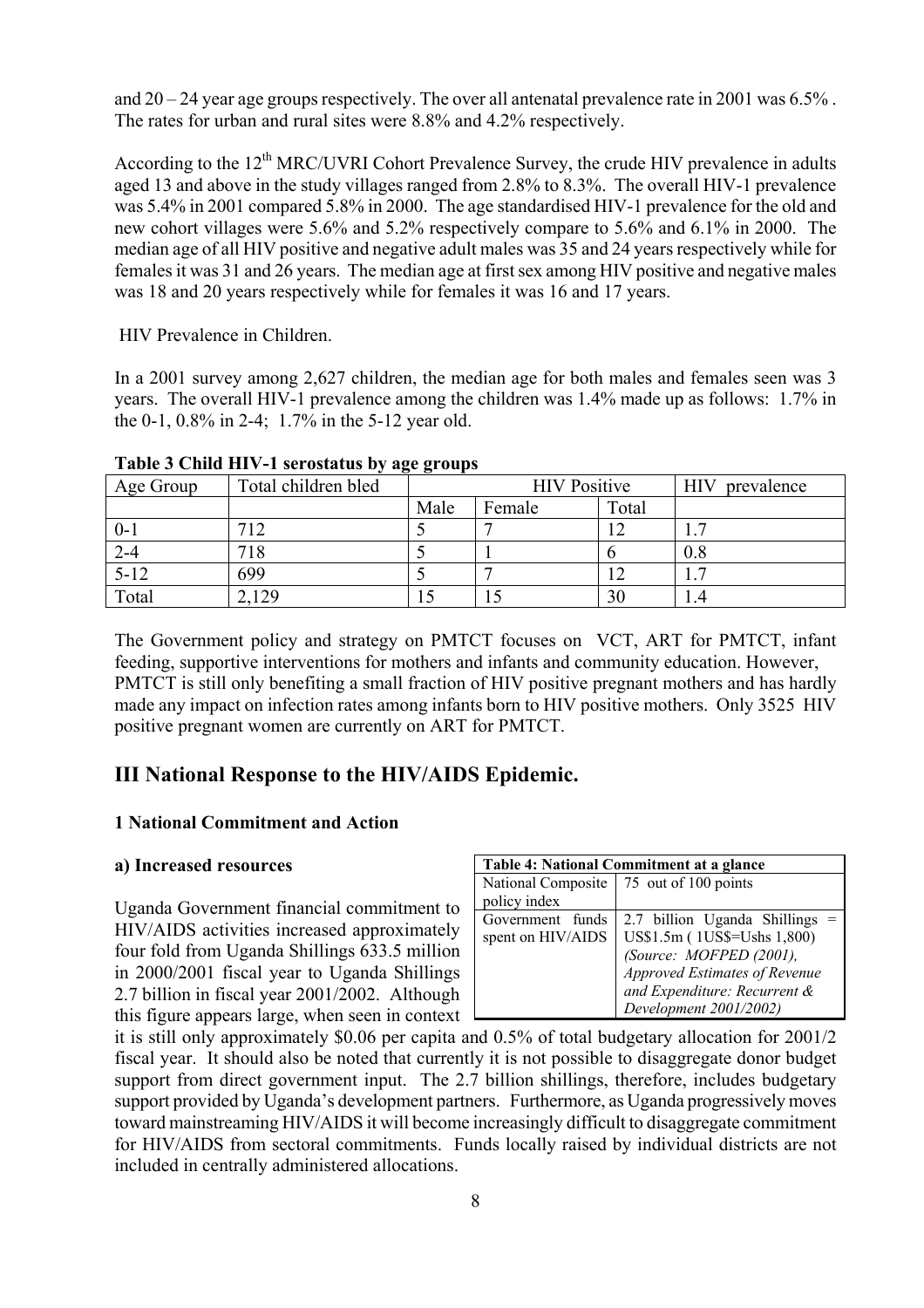It is worth noting that the US\$ 5.60m shown under donors in Table 4 below is a World Bank loan for the Multi-sectoral AIDS Programme (MAP) while the UShs. 800m is counterpart fund provided by the Uganda Government to match the World Bank loan.

| Table 5: Government of Uganda Funds for HIV/AIDS |               |                          |               |          |
|--------------------------------------------------|---------------|--------------------------|---------------|----------|
|                                                  | 2000/2001     |                          | 2001/2002     |          |
| Programme/Project                                | <b>Donors</b> | GOU                      | <b>Donors</b> | GOU      |
|                                                  | (USS m)       | (Shs m)                  | (USS m)       | (Shs m)  |
| <b>UAC</b> Secretariat                           |               | 108.50                   |               | 280.00   |
| Uganda AIDS Control Project                      |               |                          | $5.60*$       | 800.00   |
| ACP-EPID/Surv/Res                                | 1.25          |                          |               |          |
| HIV/AIDS & Right to Self Protection              | 1.34          |                          |               | 207.90   |
| Strategies for HIV/AIDS & Girl Education         |               | $\overline{\phantom{a}}$ |               | 420.00   |
| Decentralised HIV Testing & Counselling          | 1.60          | 525.00                   | 3.00          |          |
| <b>Sexually Transmitted Infections</b>           |               | $\overline{\phantom{a}}$ | 4.30          | 1,000.00 |
| AIDS Palliative Care Project                     | 0.54          | -                        | 0.04          |          |
| Support to TASO                                  | 0.87          |                          | 1.28          |          |
| <b>Totals</b>                                    | 5.6           | 633.50                   | 14.22         | 2,707.90 |

Source: Adapted from MOFPED Development Expenditure 2000/1 & 2001/2

Segregation of the 2.7 billion shillings into the UNGASS specified categories (STD control activities, HIV prevention, HIV/AIDS clinical care and treatment and, HIV/AIDS impact mitigation) was not possible as the expenditures had not been itemised according to this format. Furthermore, the UNGASS specification did not include funding for coordination activities, which constituted approximately 10% of Government allocation for 2001/2002. UAC has however, recently designed a Resource Tracking System, which incorporates the above categories, including coordination, and will be reflected in the 2005 UNGASS report.

### **b) Expanded Partnership**

The environment in which the national HIV/AIDS response is taking place in Uganda has changed considerably over the past few years:

- The number of active partners has increased several fold.
- New initiatives, strategies and interventions have been introduced, notably in the area of care with the introduction of anti-retroviral therapy.
- The centre of gravity of the national response has shifted from national to the district and lower levels, including the grassroots community.

 These developments were posing new coordination challenges to the Uganda AIDS Commission (UAC).

### *i) Coordination at national level: The Uganda HIV/AIDS Partnership.*

It is in this light that UAC, in 2001, embarked on a comprehensive review of its roles and functions, which led to the establishment of the "Uganda HIV/AIDS Partnership", an innovative coordination mechanism at national level that brings together several constituencies working at different levels in the area of HIV/AIDS.

Constituencies in the Partnership, also referred to as Self-Coordinating Entities (SCE), include the Ministries of Government, District representation, people living with HIV/AIDS (PHA) organisations, private sector, international NGOs, national NGOs, faith based organisations, the UN & Bilaterals, and research institutions. Representatives of these SCEs meet once every month in a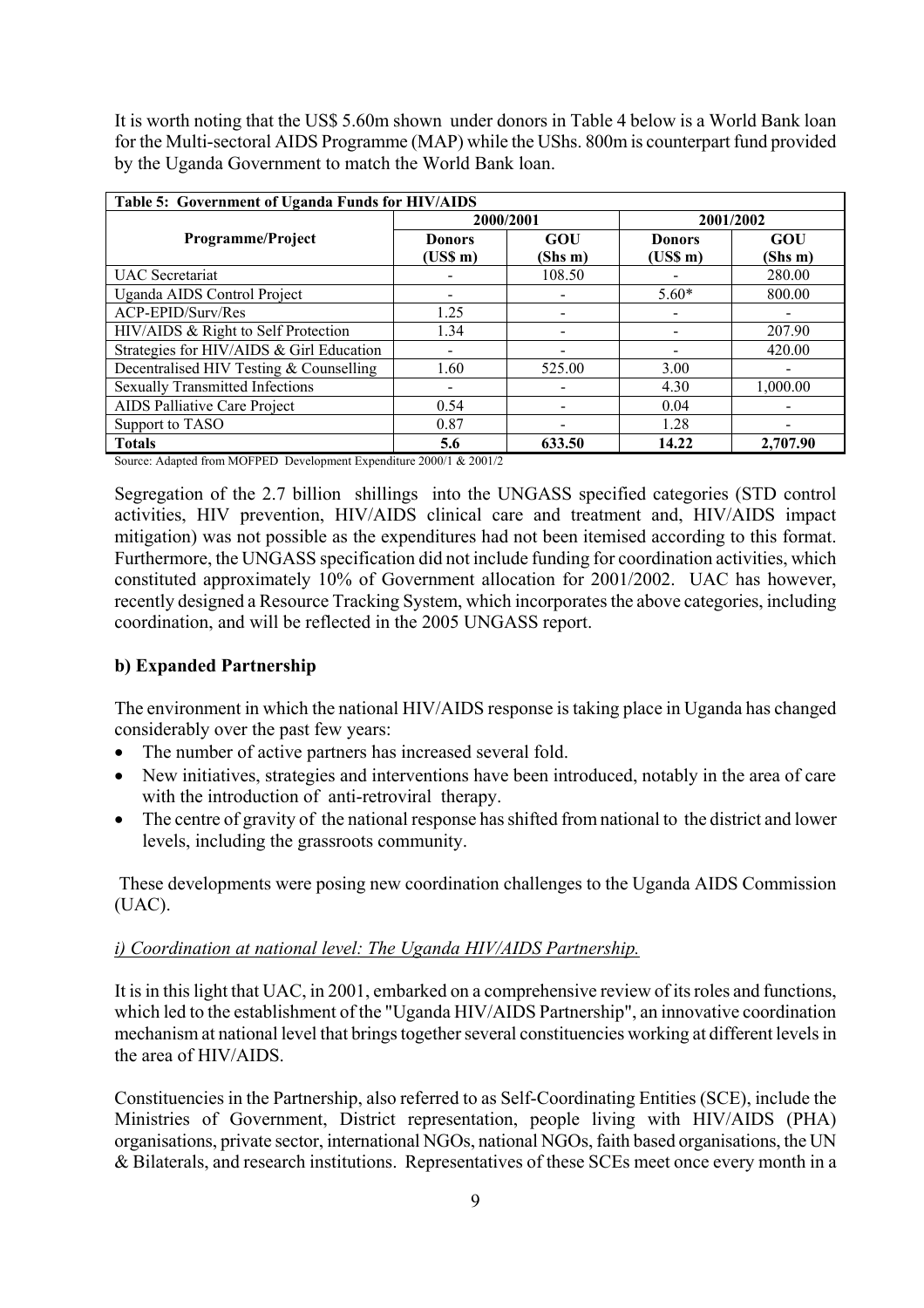Partnership Committee meeting. The Ministries of Health and Finance, together with the Board of UAC and the UNAIDS Secretariat each have a permanent seat on the Committee. The main task of the HIV/AIDS Partnership Committee is to update and monitor the implementation of the national response which is guided by the five year National Strategic Framework for HIV/AIDS activities (2001-2005). The Committee thus helps the UAC to facilitate and harmonize HIV/AIDS policies, programmes, plans and budgets in order to ensure that agreed priority areas and identified gaps are addressed.

The Partnership Forum brings together all members of the nine identified SCEs including district representation to review progress and make recommendations on the implementation of the national response against HIV/AIDS. It has proven to be instrumental in minimizing duplication i.e. in the area of monitoring and evaluation and has been successful in pooling efforts for scaling up the response. The Forum is held once or twice a year and is chaired by the UAC.

The Partnership provides a formal and representative forum for all stakeholders in the national response to HIV/AIDS. The partnership has mobilization power and organisational capacity and it meets the demands of many voiceless implementers at all levels. This was clearly demonstrated in the National HIV/AIDS Conference/First Partnership Forum during which an overwhelming number of partners were mobilised to present, participate, facilitate and/or fund the event in which more than 2000 persons from all over the country attended.

The Partnership promotes transparency and accountability and has set up a Partnership Fund, which is sponsored by partners to cover its coordination costs, and support some of the SCEs such as PHA to strengthen their coordination capacity. The Fund also covers initial costs involved in the process of establishing HIV/AIDS coordination mechanisms at the district level. The pooling of funds sets a positive precedent for the common ownership of products, which is the very essence of the Uganda HIV/AIDS Partnership.

#### *ii) Collaboration for improved Care*

The goals of the National Strategic Framework for Expansion of HIV/AIDS Care and Support for the period 2001/2 –2005/6 are to reduce morbidity, disability and mortality due to HIV/AIDS, and to improve the quality of life of people living with HIV/AIDS. It has seven specific objectives:

- To build capacity needed for provision of HIV/AIDS care.
- To standardise HIV/AIDS care
- To provide essential drugs and supplies for HIV/AIDS care
- To advocate for and increase public awareness on the importance of HIV/AIDS care
- To strengthen the physical infrastructure for the provision of a comprehensive care for PHA
- To promote operational research on HIV/AIDS care
- To build capacity for monitoring and evaluating HIV/AIDS care.

The framework, which is designed to provide context of comprehensive HIV/AIDS care and support, focuses on three major strategies

- Counselling for HIV infection including VCT
- Prevention of Mother to Child Transmission of HIV (PMTCT)
- Clinical management comprising of Chemo prophylaxis, Treatment of Opportunistic Infections, Anti-retro viral therapy, Palliative care ,Paediatric AIDS care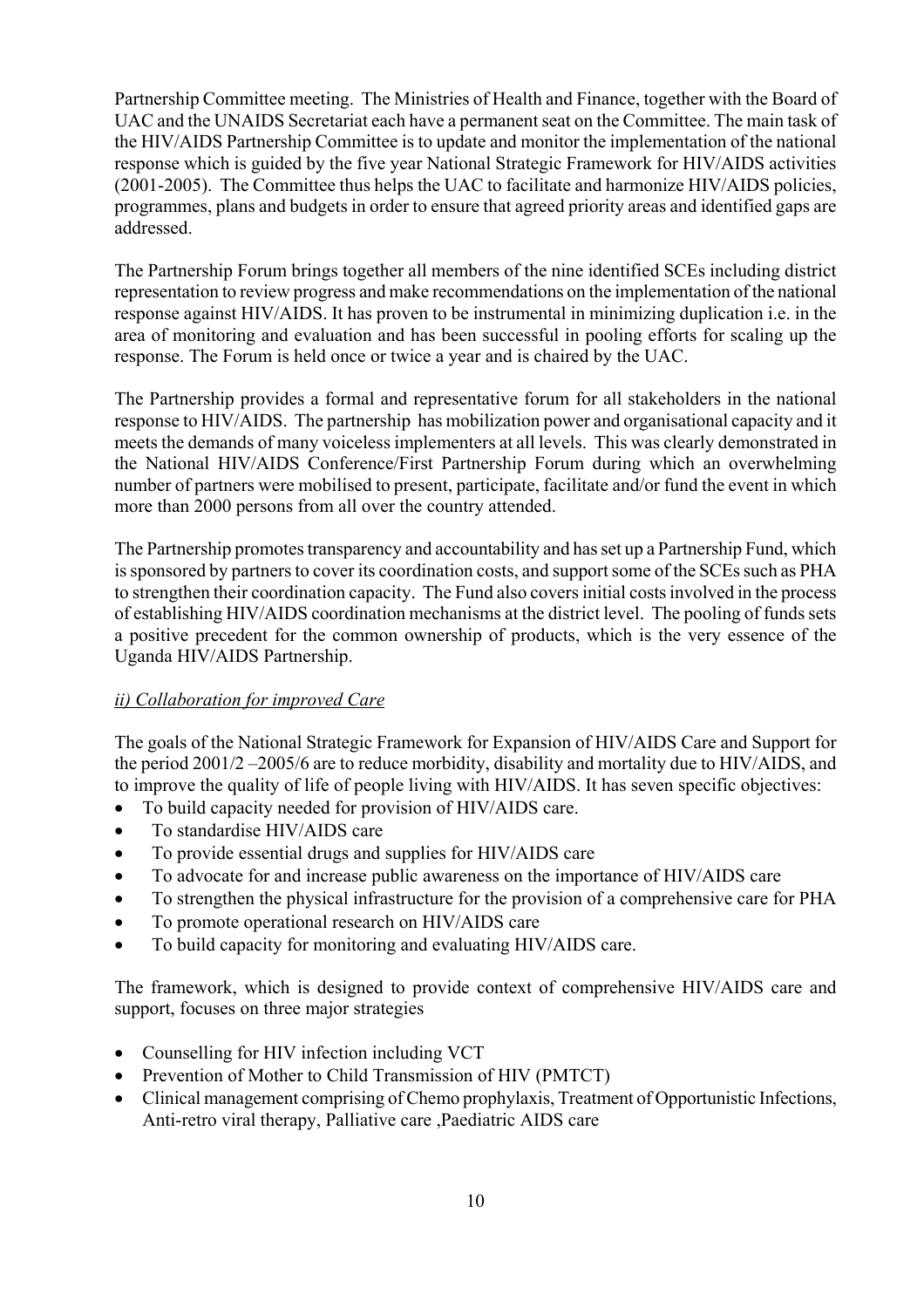The framework takes into consideration the NSF, existing programmes and the National Minimum Health Care Package. It is to being implemented by all the stakeholders and in phases. Any proposals on HIV/AIDS care are being implemented within this strategic framework.

An example of the private-public collaboration within this framework is the partnership between *Pfizer International, the Government of Uganda* and *faith-based organisations.* The partnership is to improve accessibility to fluconazole for treatment of fungal opportunistic infections. The drug donated by Pfizer is availed through 13 centres including faith-based institutions in 10 districts of the country.

For strengthening infrastructure for improved delivery of care the Academic Alliance for AIDS Care and Prevention in Africa, Pfizer International and Makerere University are in a joint effort that is aimed at constructing a state-of-the-art Infectious Disease Institute to facilitate access to the latest medicines for treating this disease.

A number of research programmes under taken at the *Joint Clinical Research Centre* have been a result of collaboration between Ugandan and international scientists and institutions. Among such efforts has been the first HIV vaccine trial in Africa that was officially closed in May 2002. Three pioneering studies to define friendlier, more cost effective and less toxic ARV drug use are under way. These constitute the most scientifically advanced and biggest ART trials in Africa. JCRC is also hosting the secretariat for the African Dialogue for AIDS Care (ADAC) that was commissioned by the Rockefeller Foundation. It is primarily composed of leading African researchers. A Small Grants Programme "AIDS Care Research in Africa (ACRiA)" to accelerate research in AIDS care in Sub-Saharan Africa in being implemented by ADAC and administered by JCRC. This new relationship gives JCRC a new role of hosting a project of Pan-African proportion, conceived to advance research and management of AIDS on the African continent.

### *iii) The decentralised response to HIV/AIDS*

The *HIV/AIDS District Response Initiative* (DRI) is a strategy to scale-up community-based responses to HIV/AIDS in order to reduce prevalence rates and improve the quality of life of people living with or affected by HIV/AIDS. In Uganda, the DRI was initiated by the Uganda AIDS Commission in collaboration with UNAIDS and is executed by the UNICEF-GoU Country Program in the 31 focus districts. The DRI aims to develop a community's capacity to assess and analyse their HIV/AIDS situation and take concrete actions to address the prioritised problems, thereby explicitly acknowledging and building further on the wide range of existing responses in the Ugandan districts.

The DRI also aims to build partnerships between duty-bearers (local government and service providers) and right-holders (key-social groups) to open avenues of skills and knowledge both horizontally and vertically.

*The Uganda HIV/AIDS Control Project* financed by a World Bank credit through the Multi Country AIDS Programme (MAP) aims at scaling up the national response to HIV/AIDS especially by incorporating all sectors including the Civil Society Organizations (CSO) and facilitating greater participation of local communities throughout the country. The project places Civil Society Organizations, NGOs, Faith-Based Organizations, Community-Based Organizations (CBOs), Private Sector Organizations, and PLWA Networks at the forefront to undertake direct service delivery for the prevention and mitigation to the populace. It is promoting and supporting Community-led HIV/AIDS initiatives (CHAIs) to mobilise and organise communities to respond to HIV/AIDS through developing relevant sub-projects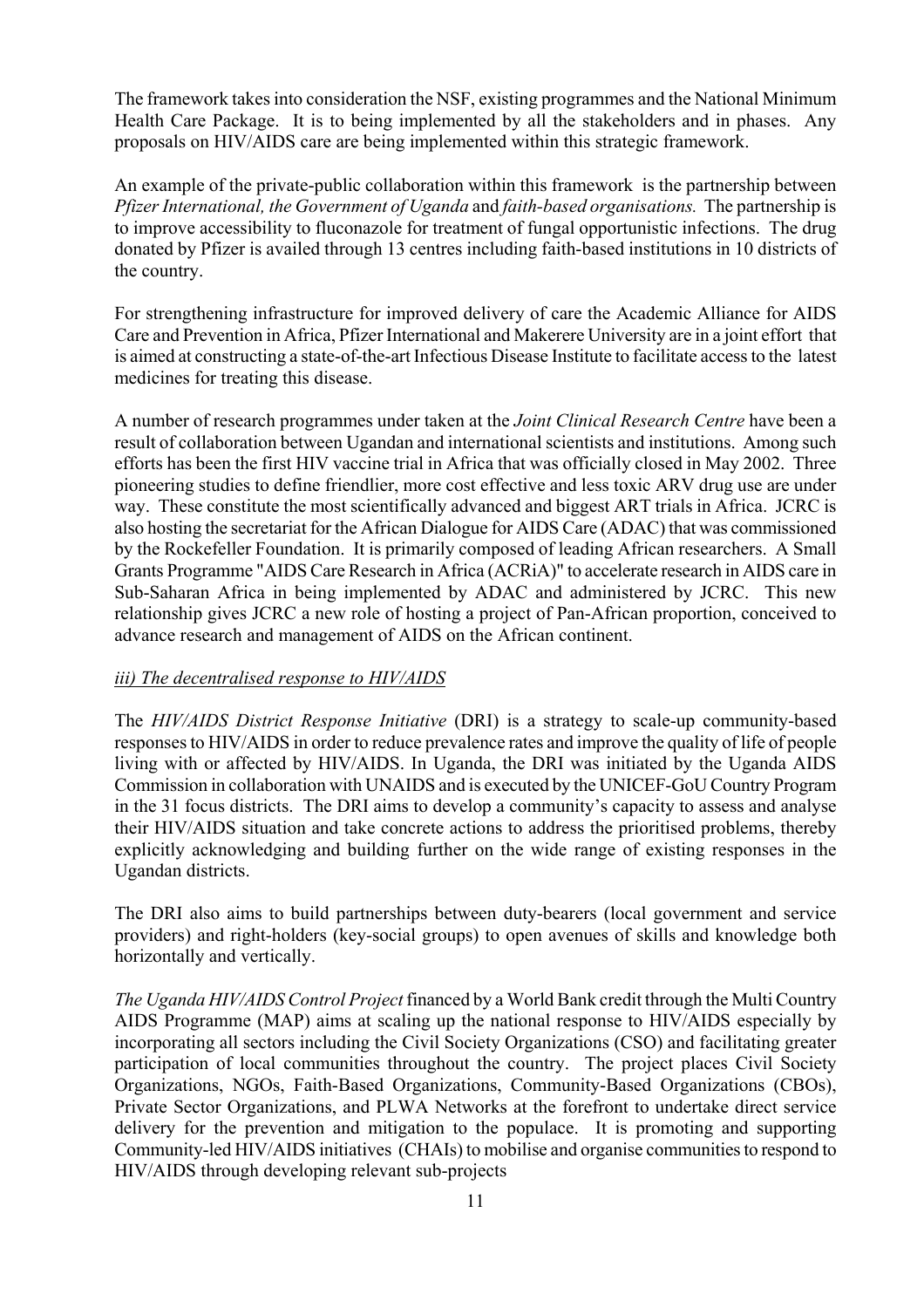The *AIDS/HIV Integrated Model District Programme (AIM)* is yet another example of a district based program, which facilitates community, driven initiatives through partner collaboration. This is a five-year initiative that was launched in March 2002. The goal of AIM is increased access and utilization of appropriate, available, affordable and quality HIV/AIDS prevention, care and support services by men, women and children in selected districts. This is achieved through:

- strengthening of the capacity of government, NGOs, civil societies and private sector actors to plan, manage and implement services at national, district and sub-district levels,
- improving access to and utilization of quality preventive, clinical, community and homebased care,
- increasing access to quality social support services for people infected and affected by HIV/AIDS.

AIM's main strategy is an integrated approach designed to be driven by the needs of the community and includes a comprehensive plan centring on:

- networking through partner collaboration,
- comprehensive, integrated and multisectoral services,
- district-based, community driven, owned and managed services
- capacity building through training and IEC
- sub-granting through districts and directly to NGOs and CBOs

The two main areas of interventions are HIV primary prevention and AIDS care and support. Specific attention is given to VCT, PMTCT, orphans and vulnerable children, young people and community care.

### **c) Multi-sectoral policy development**

#### *Mainstreaming of HIV/AIDS activities into the general development plans.*

The realisation that HIV/AIDS had causes and consequences far beyond the health sector led Uganda into being the first country in the world to introduce the multi-sectoral response to HIV/AIDS, which was launched in 1993. The Uganda AIDS Commission was established by Act of Parliament and housed under the office of the President to liase with all sectors to ensure the success of the multi-sectoral response. The five-year National Strategic Framework (NSF) 2000/1- 2005/6 and National Operational Plan guide the national response to the epidemic. The NSF is an integral component of the Poverty Eradication Action Plan (PEAP) which is the country's Comprehensive Development Framework. NSF has three overall goals.

| The goals of NSF will be achieved through the following PEAP                                                                                                                                            | Table 6: Goals of the National<br><b>Strategic Framework (NSF)</b>                    |
|---------------------------------------------------------------------------------------------------------------------------------------------------------------------------------------------------------|---------------------------------------------------------------------------------------|
| pillars: 1) Rapid and sustainable economic growth and structural<br>transformation; 2) Good governance and security; 3) Increased<br>ability of the poor to raise their incomes and 4) Enhanced quality | 1. To reduce HIV Prevalence by<br>25% by year 2005/6                                  |
| of life of the poor.                                                                                                                                                                                    | To mitigate the health and                                                            |
| The Uganda HIV/Aids Control Project (UACP):                                                                                                                                                             | socio-economic<br>effects<br>of<br>HIV/AIDS at individual, household<br>and community |
| The Uganda HIV/AIDS Control Project was established under                                                                                                                                               | To strengthen the National<br>3.                                                      |
| the Uganda AIDS Commission to support the Government's                                                                                                                                                  | Capacity to respond to the                                                            |
| National Strategic Framework for HIV/AIDS. With funding                                                                                                                                                 | <b>HIV/AIDS</b> epidemic                                                              |
| from the World Bank $(\$47.5m)$ and GoU $(\$2.5m)$ the project is                                                                                                                                       |                                                                                       |

supporting 12 line ministries and 27 national level civil society organisations at the central level to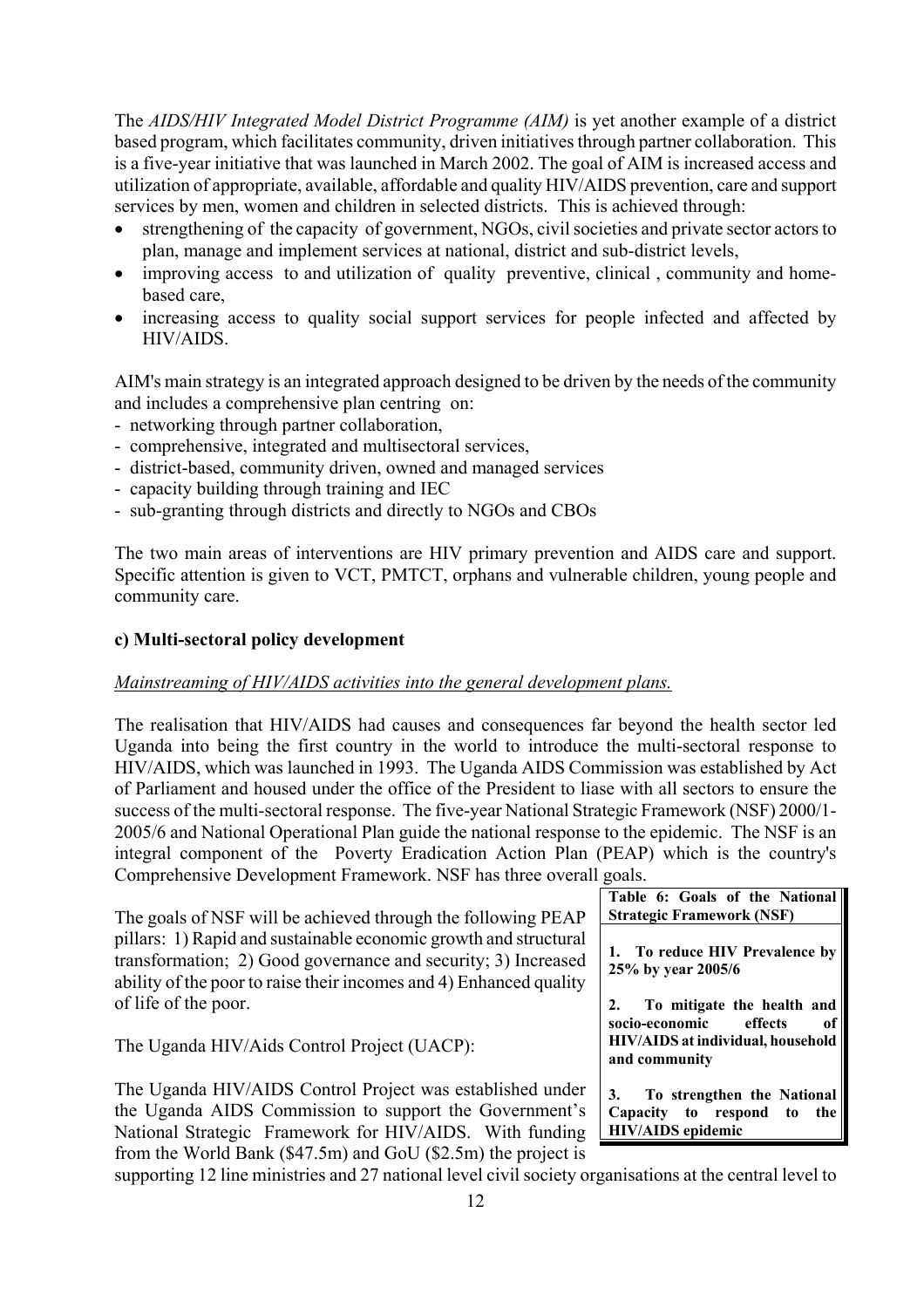review policies, curriculum development to include HIV/AIDS, development of guidelines and technical support to districts, strengthening co-ordination mechanisms, HIV/AIDS surveillance and monitoring and evaluation. It is also supporting 30 districts with activities that include service delivery including prevention, mitigation of HIV/AIDS, institutional strengthening and facilitation of community led HIV/AIDS initiatives. A third component of the support is to communities of which 470 community sub-projects in 16 of the 30 districts have received support. Most subprojects have focussed on orphan support, creation of awareness on HIV/AIDS, care for PWHs, Youth and Women programmes. A final component is that of procurement of large ticket items. Items procured or being procured include mainly HIV/AIDS test kits, TB drugs, drugs for sexually transmitted infections (STIs), condoms, infection control sundries, microscopes for hospitals, IEC equipment, and vehicles for districts including film vans.

AIDS Control Programmes in Line Ministries:

 The *Ministry of Public Service* is mandated with the formulation and establishment of Public Human Resource Management policies and regulations. In this respect, the ministry is responsible for establishing policy guidelines and practices for the entire Public Service to take account of HIV/AIDS concerns. These policy guidelines are yet to be established and workplace interventions are yet to be put in place.

To exercise its national mandate, *Ministry of Health* has an AIDS Control Programme, which is engaged in:

- Preventive activities which consist of IEC campaigns especially promotion of condom use, VCT, control and management of ST and PMTCT.
- Care and support activities include palliative care for PHA, management of OIs and infection control.
- Epidemic surveillance, monitoring and programme evaluation.

MOH also has a central role in technical policy formulation and strategy development

*Ministry of Education* is training Heads of Teacher Training Institutions and district based education mangers on HIV/AIDS and the role of the education sector in the fight against HIV/AIDS. To this end communication guidelines have been developed to mainstream HIV/AIDS in school health education.

*Ministry of Defence* is implementing activities aimed at HIV/AIDS prevention, care and support among its soldiers through educational material and peer educators for creating awareness, pre and post test counselling and mitigation of AIDS impact among soldiers living with HIV/AIDS

*Ministry of Internal Affairs* has similar programmes for Police personnel while the Prisons Department provides education material, VCT, and palliative care for both Prison Staff and inmates.

*Ministry of Gender, Labour and Social Development* developed a sector investment plan that is aiming at mainstreaming HIV/AIDS activities. Senior staffs were trained on planning and implementing HIV/AIDS activities. Achievements realised include review of the Social Workers and Community Development Officers curricula to include aspects of HIV/AIDS and, with support from USAID and UNICEF, a situation analysis of status of orphans in Uganda was undertaken.

The other ministries are yet to come up with definitive workplans and strategies to address HIV/AIDS concerns within their official mandates.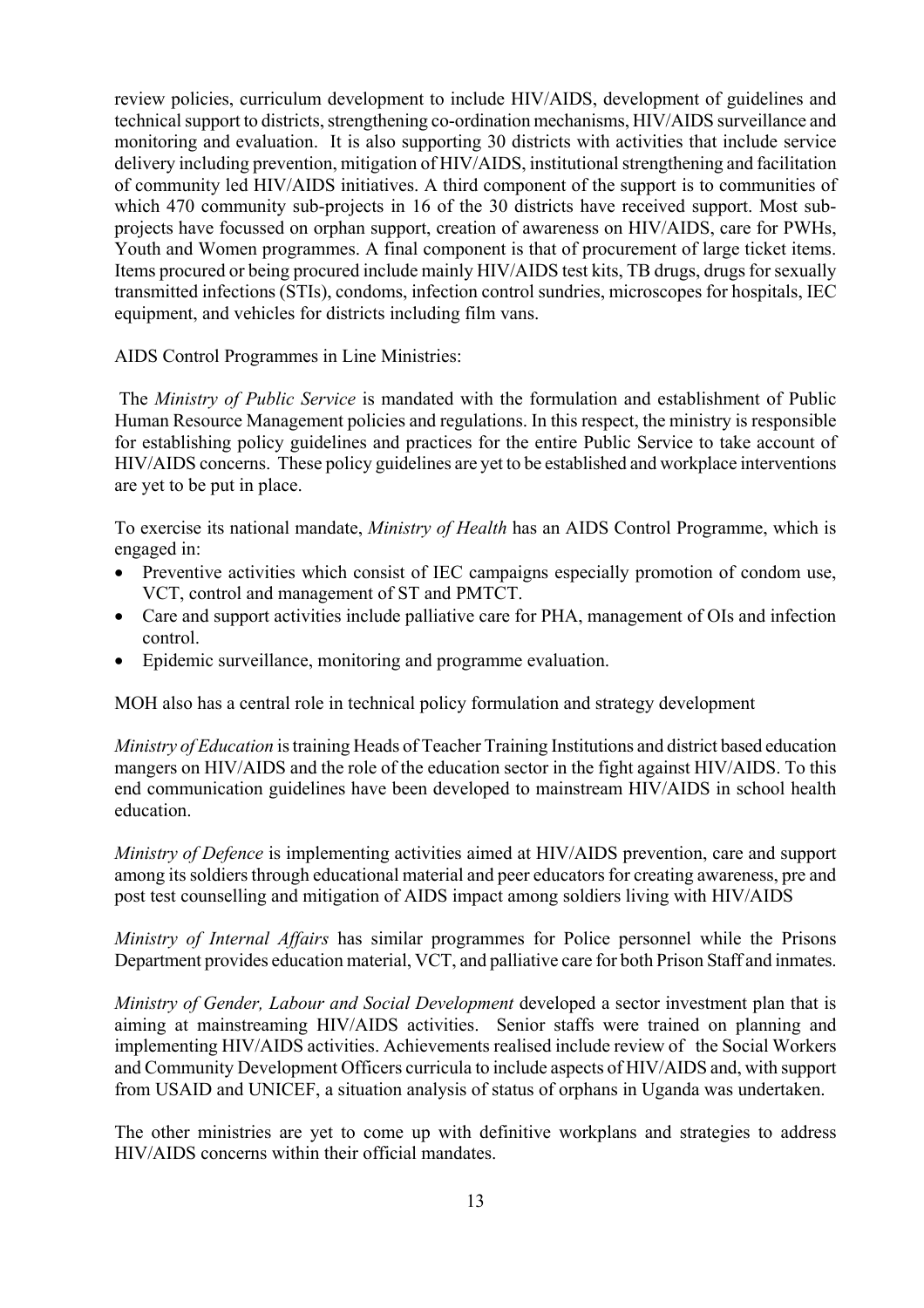### *Development of An Overarching HIV/AIDS Policy in Uganda*

As Uganda scales up the fight against HIV/AIDS, it has been expedient to continually develop a strong and supportive legal and policy environment. There are a number of existing policy guidelines in the various sectors, however, they need to be reviewed and updated to make them consistent and relevant to the current HIV/AIDS situation coupled with current development in the country and international level.

 During 2002, the Uganda AIDS Commission embarked on an exercise to develop an Overarching HIV/AIDS policy aimed at providing a harmonized national policy and regulatory framework for all actors. The policy development process is continuing.

### **2. National programmes and behaviour**

### **a) Prevention**

 According to Ministry of Health, 2001/2002 Annual Health Sector Performance report, the main achievements of preventive efforts were: universal awareness in both rural and urban districts; sustained high level of knowledge (ability to site at least 2 or more prevention intervention in surveys) over 90% in urban and around 80% in rural districts; sustained increase in age at first sex from 14 years in 1989 to over 16 in 2001; sustained high condom use in non regular partners at last sex particularly in the urban areas (50 million male condoms and 110,000 female condoms were distributed within the first six months of 2002 with special emphasis to improving accessibility by high-risk groups. A comprehensive condom distribution strategy is being finalised); Overall HIV prevalence in antenatal mothers stabilising at 6.5% in 2001.

### *HIV/AIDS school programme activities*

Heads of Teacher Training Institutions and Education managers at district levels have been trained on the role of their institutions in the fight against HIV/AIDS.

The Ministry of Education also produced draft communication guidelines on HIV/AIDS to be used by Primary School teachers to educate children on HIV/AIDS. Following the Presidential Initiative on AIDS Strategy for Communication to the Youth (PIASCY) the MOE in collaboration with UAC and

| Table 7: National Programme at a glance |                                             |
|-----------------------------------------|---------------------------------------------|
| Prevention: School Programmes           |                                             |
| Percentage of schools                   | information<br>N <sub>0</sub><br>documented |
| with teachers who have                  | available.                                  |
| been trained in life-skills             |                                             |
| <b>HIV/AIDS</b><br>based                | HIV/AIDS was included in<br>the             |
| education and<br>who                    | primary school curriculum in 1996           |
| taught it during the last               | and 15,000 primary teachers were            |
| academic year                           | trained and equipped to teach life-         |
| Percent of primary and                  | skills based HIV/AIDS education             |
| secondary schools where                 | under the School Health Education           |
| life<br>skills-based                    | Project (SHEP) jointly funded by            |
| HIV/AIDS education is                   | UNICEF and the Government of                |
| taught.                                 | Uganda. Subsequently every                  |
|                                         | Government primary school received          |
|                                         | a SHEP teacher. However there has           |
|                                         | not been any further developments to        |
|                                         | ensure sustaining of the programme          |

MOH IEC Unit developed draft Assembly Messages for all Government schools. PIASCY is an initiative that arose from the President' s call for a communications strategy to improve HIV prevention support to the youth throughout the country. It aims at increasing and sustaining HIV/AIDS education for school-going children and the youth.

HIV activities by MOE are complemented by a number of NGOs including The African Youth Alliance (AYA), Straight Talk, Youth Alive, Action AID and others. Their programmes include advocacy for youth friendly policies and services, behaviour change through communication and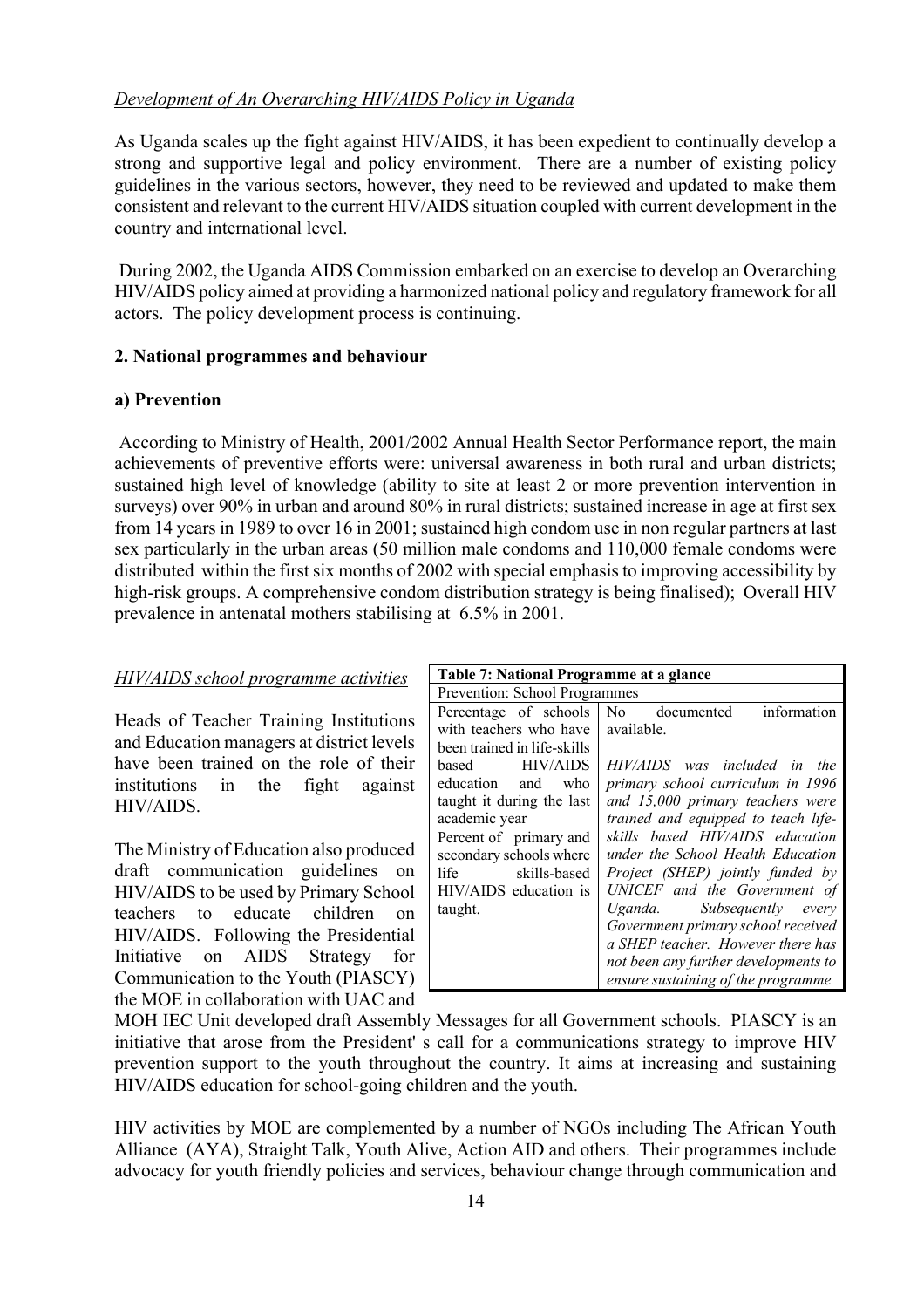education, integration of ASRH into existing livelihood programmes, institutional capacity building to manage and sustain programmes and fostering coordination and information sharing to actualise lessons learned.

#### *HIV/AIDS at workplace*

#### *Private Sector*

The business community has generally not sought a leadership role in confronting the HIV/AIDS epidemic. The response has in the past been slow and largely a defensive one, characterised by some companies making occasional philanthropic contributions to the wider society. However, during 2002 and with the advent of the private sector SCE, positive signs indicating the

| Table 8: National Programme at a glance                                                                     |                                                                                                                                                                                                                                                                                                                                                                                               |
|-------------------------------------------------------------------------------------------------------------|-----------------------------------------------------------------------------------------------------------------------------------------------------------------------------------------------------------------------------------------------------------------------------------------------------------------------------------------------------------------------------------------------|
| Prevention: HIV/AIDS at workplace                                                                           |                                                                                                                                                                                                                                                                                                                                                                                               |
| Percentage of<br>large<br>enterprises/companies that<br>have HIV/ ADS Work place<br>policies and programmes | 17% Combined private and public<br>20% Private<br>Source: Comparison of a list of 25<br>largest private employers, identified<br>through amount of their contributions<br>to NSSF, and an inventory from a<br>survey of workplace HIV/AIDS<br>interventions among UBCOA members.<br>The public sector ministries have not<br>yet established HIV/AIDS Workplace<br>policies or interventions. |

beginning of the private sector response were noted: A Uganda Business Council on AIDS was established and more companies initiated workplace HIV/AIDS policies

According to information from the Federation of Uganda's Employers and the MOGLSD a number of Companies e.g. Standard Chartered Bank, New Vision, NSSF, BOU, BAT, Coca Cola, Railways and all the oil companies have initiated HIV/AIDS services such as condom distribution, VCT, STD care and treatment, ARVs and peer education. In order to scale up HIV/AIDS initiatives at work place FUE embarked on a mobilization drive among its members to establish HIV/AIDS policies and services at work place. Uganda Business Council has also meanwhile carried out an inventory of businesses that are providing various HIV/AIDS services at the workplace with the aim of promoting HIV/AIDS interventions within the private sector. However, the private sector still remains one of the weak constituencies in the Uganda HIV/AIDS Partnership and has recently initiated the set up and coordination of its constituency o fully participate in the national HIV/AIDS Partnership.

### *Public Sector*

As already noted, the public sector is yet to come up with definite policies and practices for HIV/AIDS at work place for the civil servants.

#### *Prevention of Maternal to Child HIV Transmission*

Mother to Child HIV transmission is the second major mode of spread of the virus in Uganda and the main route by which children get infected. The relatively high prevalence of HIV among women of reproductive age, coupled with a high fertility rate implies that without intervention, the number of children who are likely to be infected with HIV is very high. Based on trials carried out in the country and research findings else where, the government has formulated policy for reduction of MTCT to guide the interventions in this area.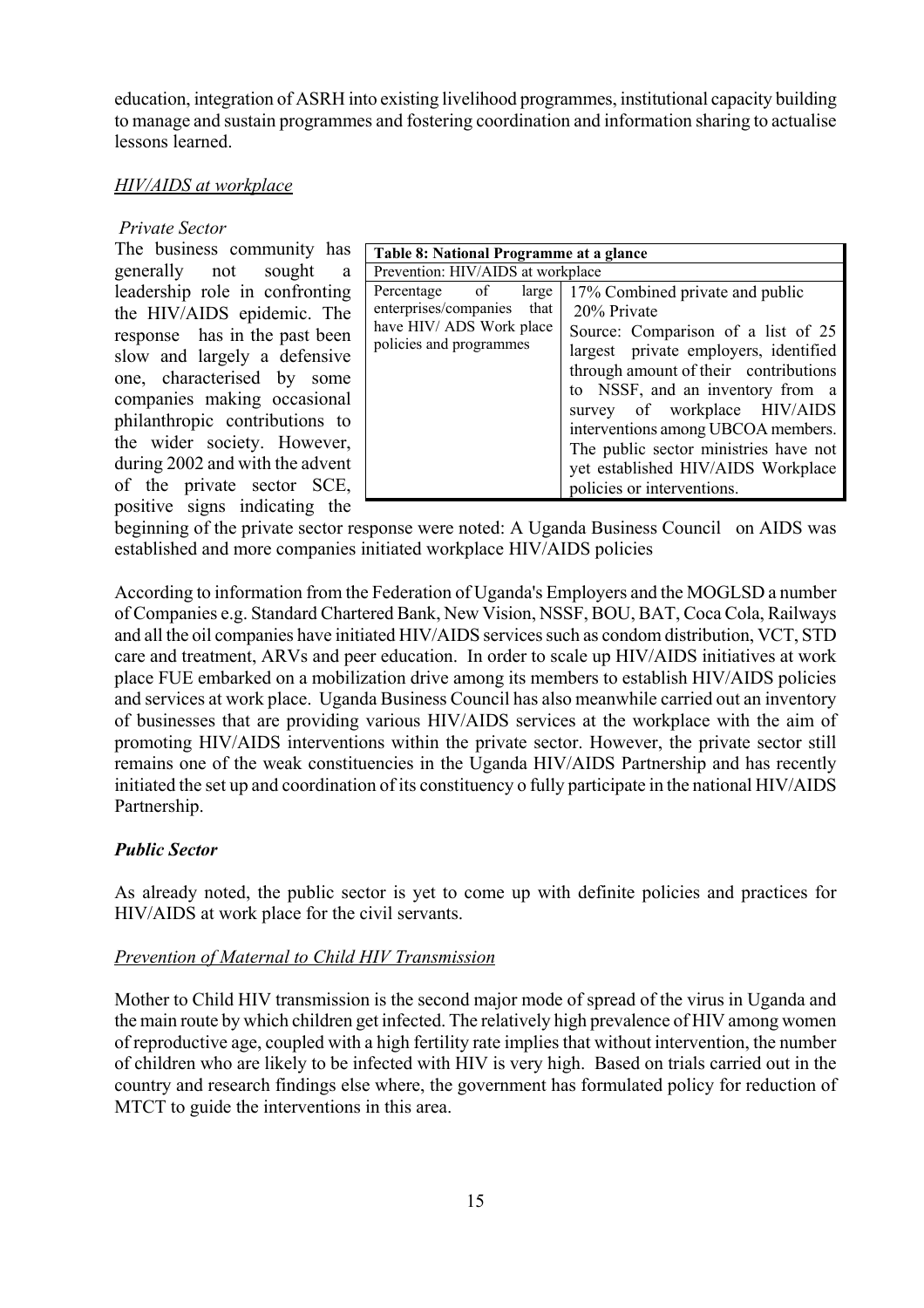In 2002, reports on PMTCT activities at 19 sites in 14 districts indicated that about 75% of the antenatal clinic clients were counselled for HIV testing and 68% of those counselled accepted to have the test.

Sixty three percent of those who were HIV positive enrolled for PMTCT and 3525 pregnant women were on ART

| Table 9 National Programme at a glance |                                                     |
|----------------------------------------|-----------------------------------------------------|
| Prevention: PMTCT                      |                                                     |
| Percent of HIV+                        | $4.6\%$                                             |
| pregnant<br>women                      |                                                     |
| receiving a complete                   | Estimate based on Crude Birth Rate                  |
| course of ARV                          | 47.3/1000 in 24,700,000 population                  |
| prophylaxis                            | Expected pregnancies per year 1,168,310             |
|                                        | HIV prevalence in pregnant women 6.5%.              |
|                                        | Estimated no of pregnant women with HIV             |
|                                        | 75,940. Pregnant Women currently on ARVs            |
|                                        | for PMTCT 3525.                                     |
|                                        | (Sources: UBOS (2002), Uganda Population and        |
|                                        | Housing Census: Provisional Results, and MOH (2002) |
|                                        | HIV/AIDS Surveillance Report)                       |

for PMTCT. They constituted 4.6% of all pregnant women

Challenges to scaling up PMTCT include extensive development of the infrastructure both physical and human resource. Currently most pregnant women who are HIV positive are not identified in time due to the poor ANC attendance and even of those who do attend ANC it is noted that a large proportion do not deliver in health facilities partly attributed to cost sharing. Implementation costs for coordination, sensitisation, training, supplies, and M&E are yet other challenges. Community sensitisation, education and mobilisation are still lacking in most districts. Integration of VCT with ANC requires upgrading the facilities to be able to carry out the HIV tests. As yet, involvement of spouses is still very low and replacement feeding for children is, in most, cases not feasible.

PMTCT is as a result still only benefiting a small fraction of HIV positive pregnant mothers and has hardly made any impact on infection rates among infants born to HIV positive mothers.

### **b) Care and Treatment**

The Ministry of Health is implementing a National Strategic Framework for Expansion of HIV/AIDS Care and Support as one of the priority interventions for accelerating access to comprehensive HIV/AIDS care and support in Uganda.

#### *Sexually Transmitted Disease Control*

The STD programme was established in 1990 and integrated into an STD/AIDS control programme in 1993. Varying degree of care for STDs are carried out at all health facilities of and above the level of Health Centre II depending on available capacity. An STD Control Unit based at the national referral hospital provides referral dermatology and STD services.

There has also been an increased emphasis on training of health workers at the middle and lower level health facilities in STD syndromic management. A new algorithm chart for STD diagnosis and treatment was introduced in 2002. However, availability of STD drugs continued to be a major constraint.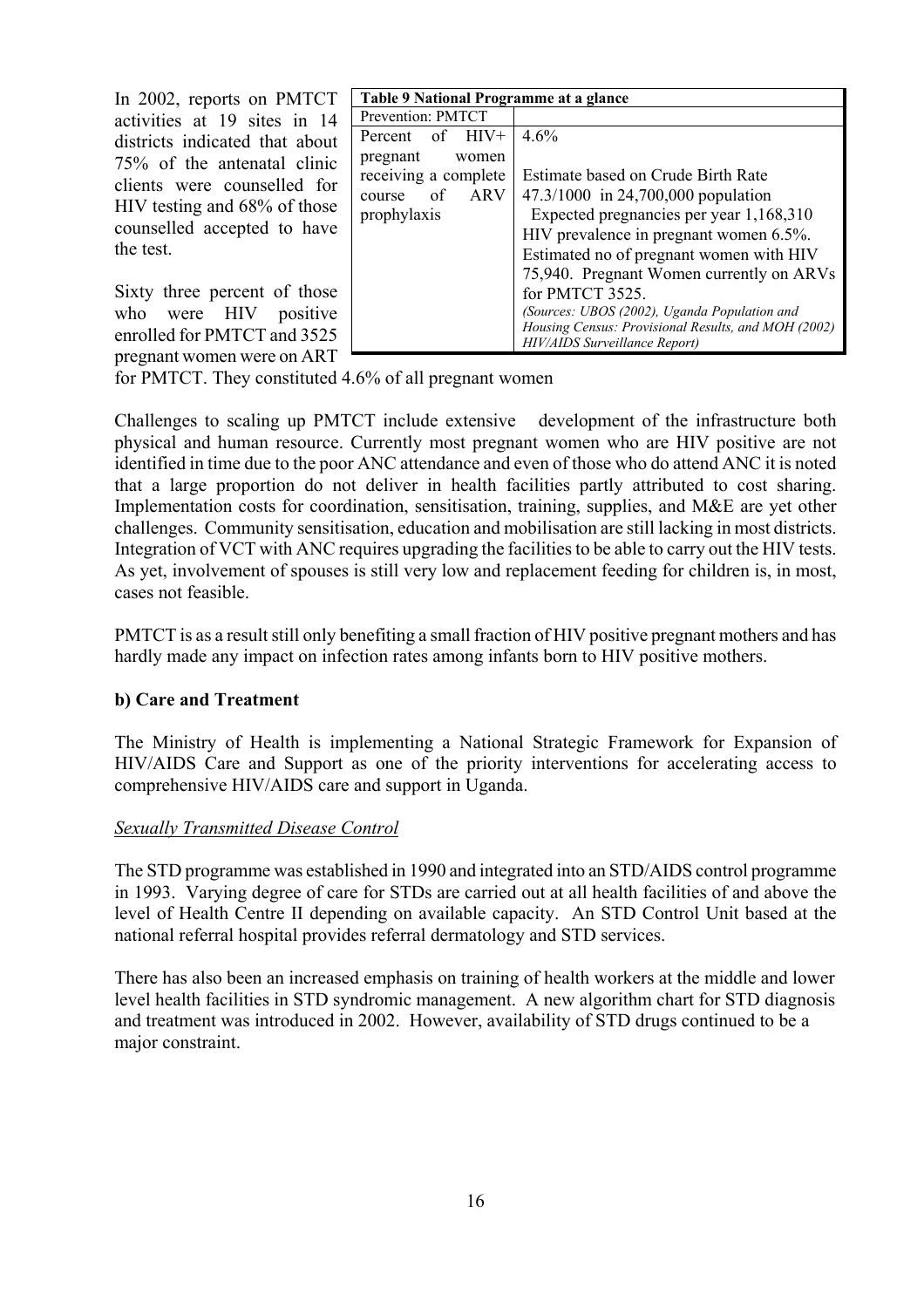| Table 10: National programme at a glance           |                                                                                                |     |
|----------------------------------------------------|------------------------------------------------------------------------------------------------|-----|
| Care/Treatment: STI                                |                                                                                                |     |
| Percentage of patients                             | 1) History taking                                                                              | 65% |
| with sexually transmitted                          | 2) Examination                                                                                 | 53% |
| infection at health care                           | 3) Diagnosis and treatment                                                                     | 49% |
| facilities<br>who<br>are                           | 4) Advised on condom use and partner referral                                                  | 28% |
| appropriately diagnosed,                           |                                                                                                |     |
| treated and counselled                             | Evaluation of STD Case Management in primary health care facilities based on WHO/GPA           |     |
|                                                    | prevention indicators (PI) is undertaken every five years. The last one (under reference)      |     |
|                                                    | was in 1998. Preparations are underway for the 2003 study.                                     |     |
| Percent of public STI                              |                                                                                                |     |
| clinics<br><b>VCT</b><br>where                     | Apart from the national referral STI specialist clinic at Mulago, management of STI is         |     |
| for HIV<br>services<br>are                         | integrated in the general health services available at and above Health Centre II. In          |     |
| provided<br>and $\sqrt{ }$<br><sub>or</sub><br>are | theory, at least, 1651 clinics offer STI services with varying capacity or refer. VCT services |     |
| referred<br>other<br>to                            | are available at over 96 service delivery points.                                              |     |
| facilities.                                        |                                                                                                |     |

Starting in 2002 the national STD/ACP realised that to further reduce the HIV infection, there was need to target core groups. One such important group is the Commercial Sex Workers (CSWs) with a reported prevalence rate of 28.2% (*SCU 2003*). There are other equally important core groups such as male partners of commercial sex workers, long distance truck drivers, military and paramilitary groups, street youths, bar maids and commercial travellers. While interventions have been undertaken among several of these groups, for example there are HIV/AIDS and STD control programmes in the army, police, prisons and for truck drivers, there are however no programmes specifically targeting CSWs.

#### *Anti-retroviral Therapy*

| Anti-retroviral               | drugs |
|-------------------------------|-------|
| (ARVs) were introduced in     |       |
| the country in 1992 through   |       |
| a clinical trial initiated by |       |
| the Joint Clinical Research   |       |
| Centre (JCRC). In 2001        |       |
| anti-retroviral therapy was   |       |
| Integrated in the Ministry    |       |
| of Health National            |       |

| Table 11: National programme at a glance |                                               |  |
|------------------------------------------|-----------------------------------------------|--|
| Care/Treatment: ARV                      |                                               |  |
| Percentage of people with $6.3\%$        |                                               |  |
| advanced HIV<br>infection                |                                               |  |
| ARV combination<br>receiving             | Currently, there are an estimated 10,000      |  |
| therapy                                  | people on ARV therapy in the country          |  |
|                                          | Based on the 2002 Surveillance report, people |  |
|                                          | living with HIV/AIDS are 1,050,555.           |  |
|                                          | People with advanced HIV are estimated to be  |  |
|                                          | 15% or 157,583.                               |  |

Programme for Comprehensive HIV/AIDS Care and Support after the pilot phase of the Drug Access Initiative had demonstrated that it was possible to provide ARVs even in resource-poor countries such as Uganda.

Provision of ARTs in Uganda widened from 7 centres in 2000 to 23 in 2002 benefiting about 10,000 people. The majority (67%) of clients on free ART are females while there are more males than females on paid ART. ARVs are currently available at a markedly reduced cost at the JCRC, private clinics, accredited government health facilities and Pharmaceutical companies. Nevertheless, Antiretroviral drugs are still not affordable by the majority of patients who need them. Inadequate staffing, high costs of ARVs and laboratory tests are the major constraints hindering wider access to anti-retroviral therapy.

In an effort to address these concerns the Ministry of Health has established a national ART (Access to Anti-Retroviral Treatment) Committee which, in consultations with all partners and technocrats is charged with developing a National Policy and framework for managing Antiretroviral therapy in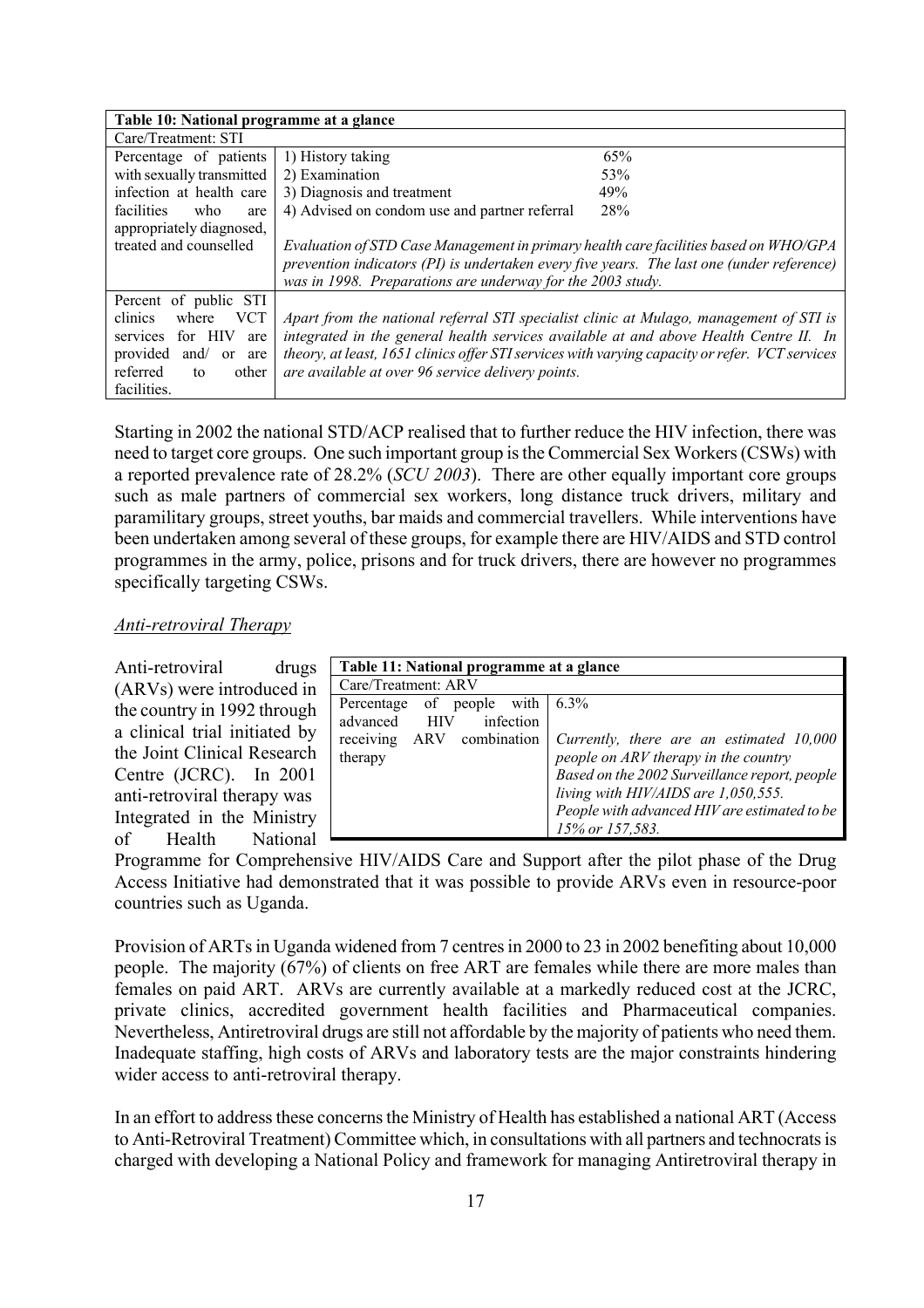the country. The Committee has five sub committees respectively concerned with policy development, logistics, clinical care, advocacy and finances. It will develop a costed ARV plan; establish channels and mechanisms for ARV drug distribution. The committee is also charged with developing clinical and training guidelines for managing ART and mobilize and sensitize the community.

#### **c) Behaviour**

The STD/ACP is implementing behavioural surveillance as part of the STD/HIV/AIDS secondgeneration surveillance. The activities for behavioural surveillance have included the conducting of repeat population based surveys in 3 districts to establish trends in a number of behavioural indicators. Additional behavioural data is drawn from the findings of the UDHS that was conducted in 2002-2001.

| Percentage of people 15-24 years of age with knowledge<br>of two ore more programmatically important ways of<br>preventing the sexual transmission of HIV, i.e.<br>abstinence, use of condom and limiting number of<br>sexual partners.<br>(Target: 90% by 2005; 95% by 2010)<br>Men 89.6%<br>Women 80.2%<br>Same indicator among age groups<br>$20 - 24$<br>Men 94.1%<br>Women 82.5%<br>Men 90.3%<br>$25 - 49$<br>Women 76.4%<br>Urban 91.6 %<br>Women 15-49<br>Rural 75.3%<br>$15 - 54$<br>95.0%<br>Rural 88.7%<br>Men<br>Urban |
|-----------------------------------------------------------------------------------------------------------------------------------------------------------------------------------------------------------------------------------------------------------------------------------------------------------------------------------------------------------------------------------------------------------------------------------------------------------------------------------------------------------------------------------|
|                                                                                                                                                                                                                                                                                                                                                                                                                                                                                                                                   |
|                                                                                                                                                                                                                                                                                                                                                                                                                                                                                                                                   |
|                                                                                                                                                                                                                                                                                                                                                                                                                                                                                                                                   |
|                                                                                                                                                                                                                                                                                                                                                                                                                                                                                                                                   |
|                                                                                                                                                                                                                                                                                                                                                                                                                                                                                                                                   |
|                                                                                                                                                                                                                                                                                                                                                                                                                                                                                                                                   |
|                                                                                                                                                                                                                                                                                                                                                                                                                                                                                                                                   |
|                                                                                                                                                                                                                                                                                                                                                                                                                                                                                                                                   |
|                                                                                                                                                                                                                                                                                                                                                                                                                                                                                                                                   |
|                                                                                                                                                                                                                                                                                                                                                                                                                                                                                                                                   |
|                                                                                                                                                                                                                                                                                                                                                                                                                                                                                                                                   |
|                                                                                                                                                                                                                                                                                                                                                                                                                                                                                                                                   |
|                                                                                                                                                                                                                                                                                                                                                                                                                                                                                                                                   |
| (Source: UDHS 2000/2001)                                                                                                                                                                                                                                                                                                                                                                                                                                                                                                          |
| NB. The indicator surveyed during UDHS, and quoted                                                                                                                                                                                                                                                                                                                                                                                                                                                                                |
| above, is different from the UNGASS core indicator which                                                                                                                                                                                                                                                                                                                                                                                                                                                                          |
| is Percentage of young people $15 - 24$ who both correctly                                                                                                                                                                                                                                                                                                                                                                                                                                                                        |
| identify ways of preventing the sexual transmission of HIV                                                                                                                                                                                                                                                                                                                                                                                                                                                                        |
| and who reject major conceptions abut HIV transmission.                                                                                                                                                                                                                                                                                                                                                                                                                                                                           |
|                                                                                                                                                                                                                                                                                                                                                                                                                                                                                                                                   |
| Men<br>61.9%<br>Percentage of young people 15–24 reporting the use of a                                                                                                                                                                                                                                                                                                                                                                                                                                                           |
| condom during sexual intercourse with a non-regular<br>44.2%<br>Women                                                                                                                                                                                                                                                                                                                                                                                                                                                             |
| sexual partner                                                                                                                                                                                                                                                                                                                                                                                                                                                                                                                    |
| No data on urban /rural residence in this age group                                                                                                                                                                                                                                                                                                                                                                                                                                                                               |
| 71.0%<br>Men<br>Same indicator among age groups                                                                                                                                                                                                                                                                                                                                                                                                                                                                                   |
| $20 - 24$<br>Women<br>36.9%                                                                                                                                                                                                                                                                                                                                                                                                                                                                                                       |
| $25 - 49$<br>58.1%<br>Men                                                                                                                                                                                                                                                                                                                                                                                                                                                                                                         |
| Women 28.3%                                                                                                                                                                                                                                                                                                                                                                                                                                                                                                                       |
| Urban 80.7%<br>Rural 50.2%<br>Men<br>Age group 15 - 54                                                                                                                                                                                                                                                                                                                                                                                                                                                                            |
| Age Group 15 - 54<br>Urban 58.4%<br>Women<br>29.7%<br>Rural                                                                                                                                                                                                                                                                                                                                                                                                                                                                       |
| (Source: UDHS 2000/2001)                                                                                                                                                                                                                                                                                                                                                                                                                                                                                                          |
| Women 16.8 years<br>Median age at first sex among $25-29$ (not $15-24$ ) age                                                                                                                                                                                                                                                                                                                                                                                                                                                      |
| 19.4 years<br>Men<br>group                                                                                                                                                                                                                                                                                                                                                                                                                                                                                                        |
| No data was available on age group $15 - 24$ .                                                                                                                                                                                                                                                                                                                                                                                                                                                                                    |
| However, median age at first intercourse across age                                                                                                                                                                                                                                                                                                                                                                                                                                                                               |
| groups is similar indicating no recent change in the                                                                                                                                                                                                                                                                                                                                                                                                                                                                              |
| pattern of initiation of sex,                                                                                                                                                                                                                                                                                                                                                                                                                                                                                                     |
| (Source: UDHS 2000/2001)                                                                                                                                                                                                                                                                                                                                                                                                                                                                                                          |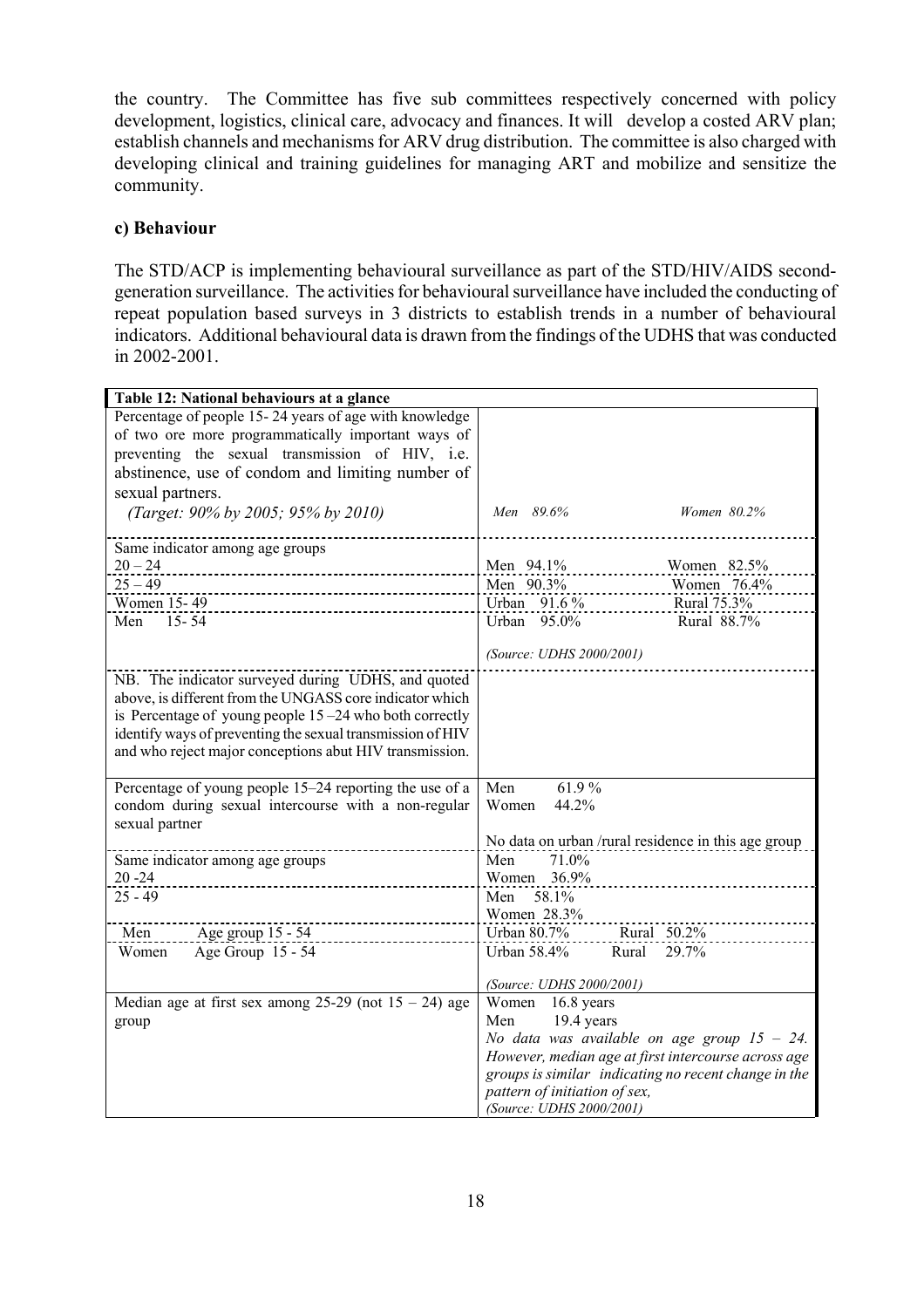| Higher-risk sex in the last year                      | Married                                           |
|-------------------------------------------------------|---------------------------------------------------|
| Percent of $15 - 24$ year-olds who have been sexually | Women 3.% Men 15.7%                               |
| active in the past 12 months with non-marital, non-   | Unmarried.                                        |
| cohabiting partner                                    | Women 25.9% Men 30.9%                             |
|                                                       |                                                   |
|                                                       | <i>(Source: UDHS 2000/2001)</i>                   |
| Condom use during last commercial sex.                | 95% use during last commercial sex. However,      |
|                                                       | consistent use of a condom was found to be 50% in |
|                                                       | the same study group.                             |
|                                                       |                                                   |
|                                                       | Source. KABP survey on HIV/AIDS and STDS          |
|                                                       | among CSW in Kampala carried out in 1998.         |
|                                                       | (Asiimwe-Okiror, et, al. 1998)                    |
| Percentage of injecting drug users who have adopted   | Data not available                                |
| behaviours that reduce transmission of HIV (where     | There is no specific programme component that     |
| applicable)                                           | identifies and targets injecting drug users       |

The UDHS findings indicate there was increasing levels of awareness and knowledge of preventive practices; an increasing trend of condom use while age at first sex has been sustained at around 16 years.

| Table 13: Comparison of Key Behavioural Parameters in Kampala (Urban) and Lira (Rural) viz 1998 and 2001 |         |      |      |      |      |      |
|----------------------------------------------------------------------------------------------------------|---------|------|------|------|------|------|
| <b>Key parameters</b>                                                                                    | Kampala |      |      | Lira |      |      |
|                                                                                                          | 1995    | 1998 | 2001 | 1995 | 1998 | 2001 |
| Number of respondents                                                                                    | 1438    | 1501 | 1329 | 1358 | 1705 | 1378 |
| Awareness on HIV/AIDS $(\% )$                                                                            | 99.6    | 99.7 | 100  | 93.5 | 99.7 | 99.1 |
| Knowledge on preventive practices                                                                        | 84.2    | 87.5 | 93.6 | 72.1 | 87.4 | 90.0 |
| Median Age at first sex (years)                                                                          | 16.4    | 16.3 | 16.6 | 16.0 | 16.1 | 16.2 |
| Ever used condom $(\% )$                                                                                 | 42.0    | 50.7 | 46.9 | 9.0  | 10.6 | 13.2 |
| Condom use at last sex with non-<br>Regular Partner $(\% )$                                              | 57.6    | 76.0 | 85.0 | 14.3 | 13.8 | 28.2 |

*Source: Ministry of Health, (2002), STD/AIDS Control Programme, HIV/AIDS Surveillance Report* 

#### **d) Impact Alleviation**

The ratio of orphans to non-orphans in school could not be accurately calculated because of the differences in the age groups. However, the Situation Analysis of Orphans in Uganda carried out in 2001/2 also found no significant difference in school attendance rate between orphans and nonorphans aged 6–17 years. It attributed this finding to the free Universal Primary Education programme. (Wakhweya, A., e*t. a*l: 2002)

| Table 14: Impact alleviation at a glance |           |             |                                                |
|------------------------------------------|-----------|-------------|------------------------------------------------|
| Ratio of orphaned to non-orphaned        | Percent   | Percent out | NB.                                            |
| children 6-17                            | in school | of school   | In Uganda, an orphan is one below 18 years     |
| limited in the UNGASS<br>(not as         |           |             | that has lost both or one of the biological    |
| guidelines indicator $10-14$ ) years of  |           |             | parents. This differs from other sources in    |
| age who are currently in school          |           |             | which an orphan is one who has lost both       |
|                                          |           |             | parents and the age cut off is below 15 years. |
| Single orphans $(6-17)$                  | 82.6      | 174         | Sources.                                       |
| Double orphans $(6-17)$                  | 829       | 17.1        | 2001 Baseline Study National                   |
| Primary School enrolment (6-12) for      | 84.5      | 15.5        | Report (The $2001 - 2005$ Government of        |
| all children                             |           |             | Uganda- UNICEF Country Programme)              |
| Non-orphaned $(6-12)$ in primary school  | 87        | 13          | Uganda DHS Education Data Survey 2001.         |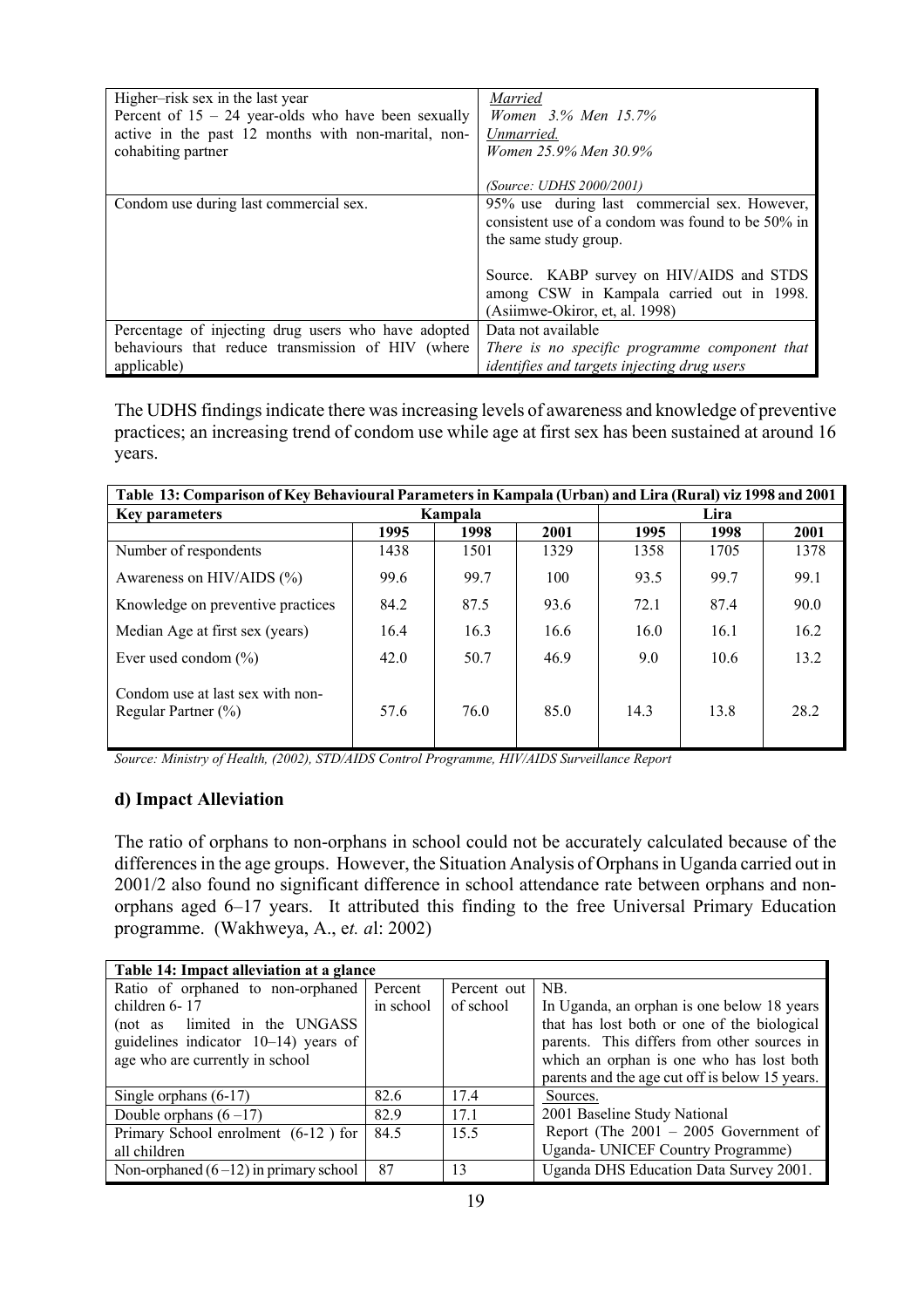The number of orphans infected and affected by HIV/AIDS has created a social crisis. It is estimated that the cumulative number of orphans stands at more than two million, which represents 19% of children in Uganda or one in five children nationwide. As a result the traditional family and community systems have become overwhelmed and increasingly unable to support the realisation of the children's rights and protection from abuse and exploitation (Ibid).

# **IV Major challenges faced and actions needed to achieve the goals/targets**

The implementation of the NSF is currently underway involving a large number of stakeholders. The main challenges to be addressed include:

a) The youthfulness of the population and the need to intensify prevention among young people. Several agencies have programmes on the youth in the country. What is required is a systematic and comprehensive evaluation of these interventions, identification of best practises and formulate a mechanism of scaling up those most effective strategies in a coordinated manner.

b) The still limited access to comprehensive care, including ARVs needs to be addressed urgently. While the National Strategic Framework for Expansion of HIV/AIDS Care and Support identifies areas of focus and defines objectives to be achieved, there are however, limited mechanisms for mobilizing resources.

c) The general threat of complacency due to the declining trend of the epidemic. New and innovative methods of IEC need to be developed to emphasis continued vigilance, awareness, and taking into consideration the new dimensions of the epidemic such as PMTCT and ARVs.

d) Recognition and appreciation of the need for effective strategies among high risk groups such as commercial sex workers, internally displaced persons, long distance truck drivers, military and paramilitary groups, street youths, bar maids and commercial travellers. A clear understanding of the dynamics of the HIV/AIDS epidemic among these groups through well designed behaviour and practise studies will assist in developing effective and sustainable programmes that meet the special circumstances prevailing in these sub-populations.

e) Adaptation of the NSF to meet new challenges and dimensions of the epidemic requires that there be a major review of the Strategic Framework focus, relevancy and organizational environment to identify its strengths, weaknesses, opportunities and threats and to translate what apparently is a *many sectors* approach into a truly *multi-sectoral* approach. The HIV/AIDS Partnership is a positive effort to this end.

| тиміс тоі рийі сонссион тійн            |      |      |      |
|-----------------------------------------|------|------|------|
| Data collection plan for 2005 reporting | 2003 | 2004 | 2005 |
| Household surveys                       |      |      |      |
| <b>Health Facility surveys</b>          |      |      |      |
| School-based surveys                    |      |      |      |
| Workplace surveys                       |      |      |      |
| Desk Review                             |      |      |      |

#### **Table 15: Data Collection Plan**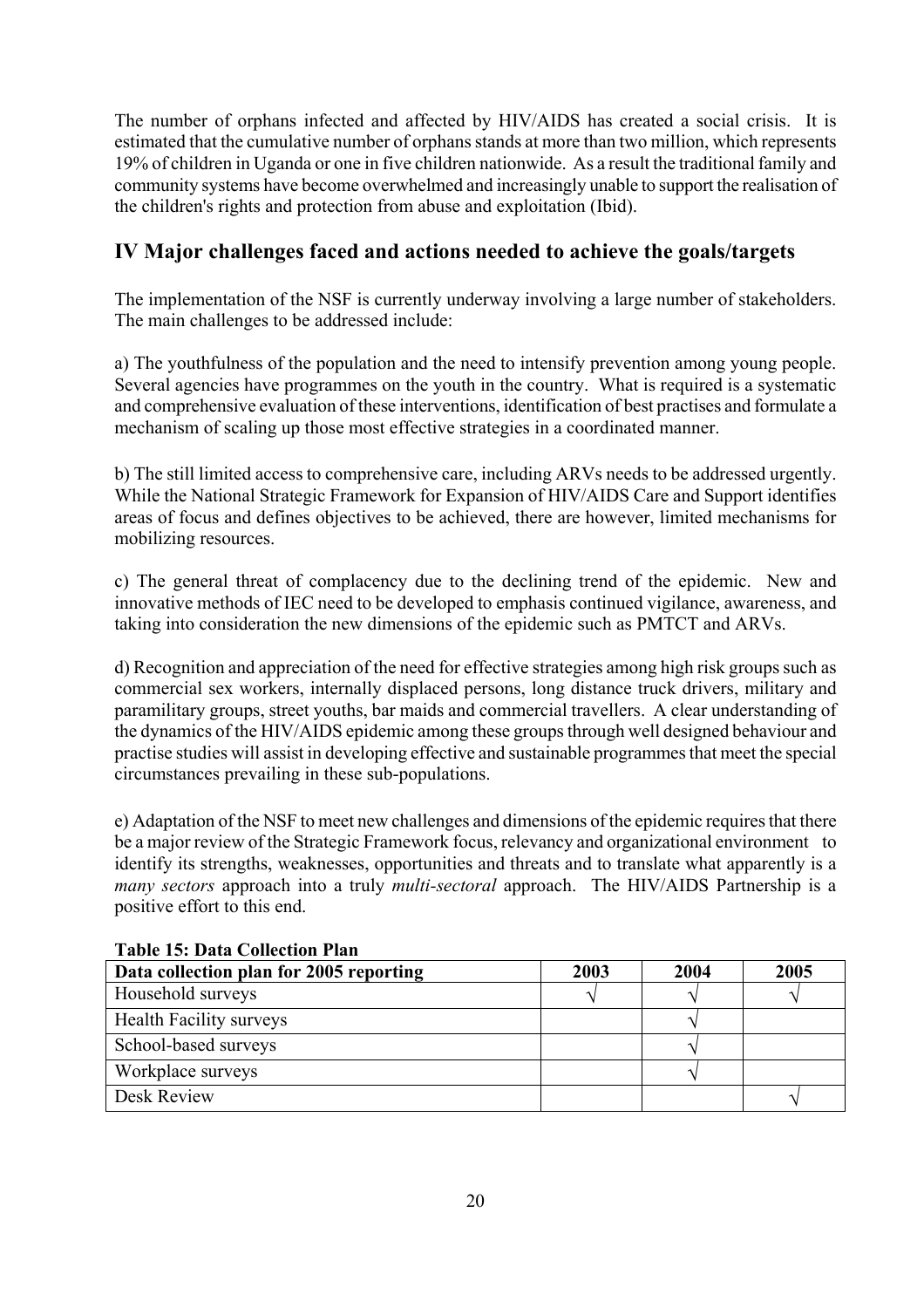# **V. Support required from country's development partners**

Uganda requires support from development partners to cover;

- ♦ Funds for antiretroviral drugs to treat all who need them in the country and opportunistic infections
- ♦ Funds to for orphans and Vulnerable children
- ♦ Funds for development of Impact Assessment Models
- ♦ Fund for capacity building at both central and sector level for hands on / orientation
- ♦ Advocacy support for Regional Collaboration
- ♦ Funds to support participation in Global initiatives such as District Response Initiatives, CRIS, International and local conferences and exchange visits
- ♦ Funds to support Research

# **VI. Monitoring and evaluation environment**

### **Indicators for which no current data is available Table 16 Gaps in current Indicators**

| NATIONAL COMMITMENT AND ACTION                    |                                                                              |  |
|---------------------------------------------------|------------------------------------------------------------------------------|--|
| <b>Missing Indicator</b>                          | <b>Actions to be taken</b>                                                   |  |
| National Composite Policy Index                   |                                                                              |  |
| Impact on socio-economic status                   | MOFPED needs to put some priority on this long-overdue                       |  |
|                                                   | requisite.                                                                   |  |
| IEC policy and strategy for high-risk groups,     | The Communication Strategy for Prevention and Control of                     |  |
|                                                   | STIs and HIV/AIDS should include specific section that                       |  |
|                                                   | address high-risk groups such as CSWs, prison in-mates,                      |  |
|                                                   | long-distance truck drivers, refugees, IDPs, and cross-                      |  |
|                                                   | border migrants                                                              |  |
| Laws and regulations that protect against         | Recommendations made by The Uganda Network on Law,                           |  |
| discrimination of PHAs                            | Ethics and HIV/AIDS should be given serious attention by                     |  |
|                                                   | the relevant law-making bodies.                                              |  |
| Government funds spent on HIV/AIDS                | The MOFPED to reorganise their financial database to                         |  |
|                                                   | reflect the indicators as required under the UNGASS.                         |  |
| Currently the Approved Estimates of Revenue       |                                                                              |  |
| Expenditure<br>not<br>does<br>and<br>segregate    | Operationalisation of the newly developed Resource                           |  |
| expenditure into STD control activities, HIV      | Tracking will facilitate segregation of financial information                |  |
| prevention, HIV/AIDS clinical care and            | at the central level. A special resource tracking study will                 |  |
| treatment and, HIV/AIDS impact mitigation.        | have to be carried out at district level to capture locally                  |  |
| <b>NATIONAL PROGRAMME AND BEHAVIOUR</b>           | generated funds.                                                             |  |
| <b>Prevention</b>                                 |                                                                              |  |
| Percent of schools with teachers and who          |                                                                              |  |
| life-skills-based<br>have been trained            | School based survey on education every two years to be<br>undertaken by MOES |  |
| in<br>HIV/AIDS education and who taught it during |                                                                              |  |
| the last academic year                            |                                                                              |  |
| Percent of large enterprises/companies that       | Uganda Bureau of Statistics Business Register should                         |  |
| have HIV/AIDS workplace policies and              | include this indicator in the business surveys                               |  |
| programmes                                        |                                                                              |  |
| Percent of HIV+ pregnant women receiving a        | This should be included in both the annual HIV/AIDS                          |  |
| complete course of ARV prophylaxis                | Surveillance Surveys and the Uganda Demographic and                          |  |
|                                                   | Health Survey. It should also be included in the routine                     |  |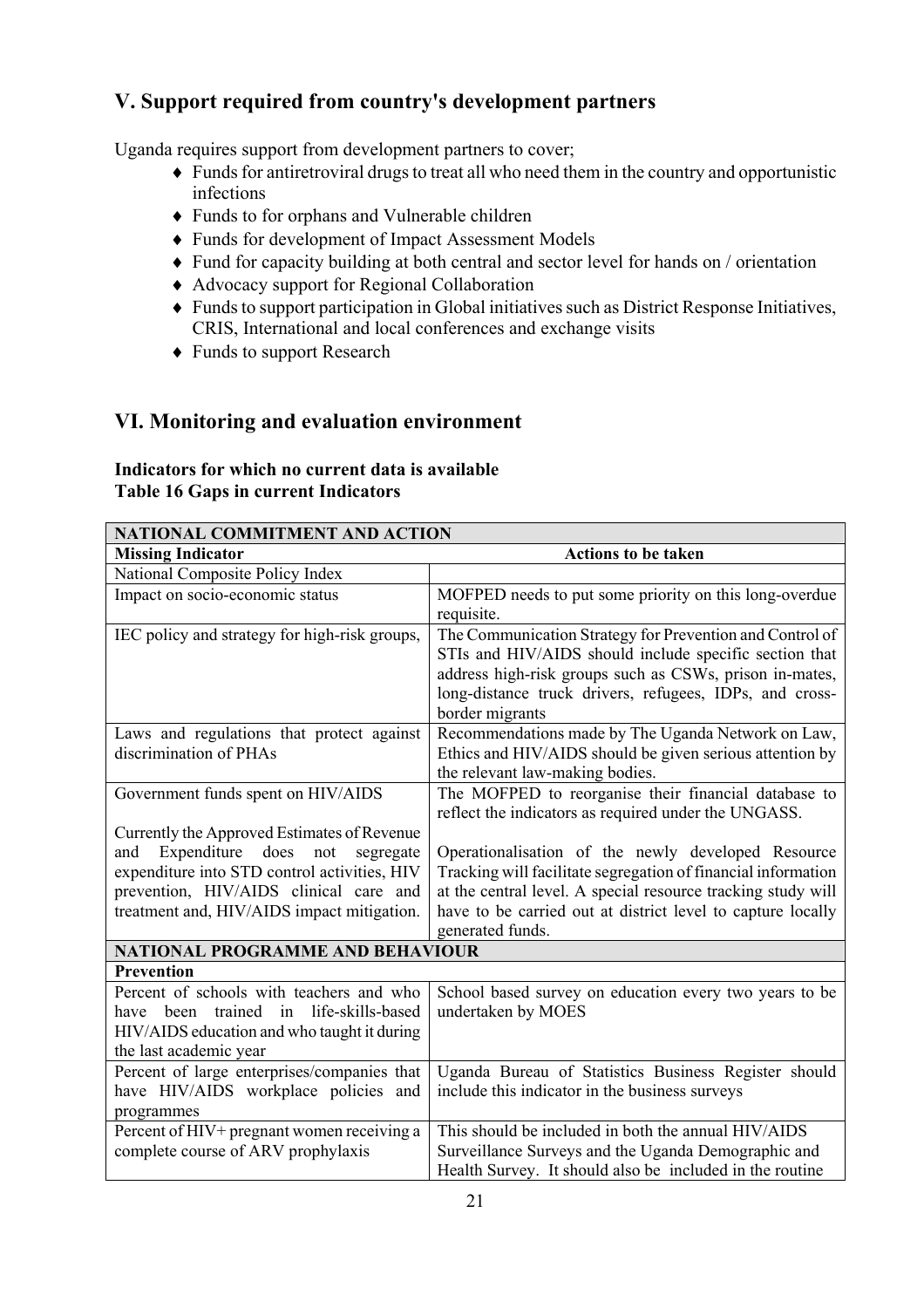|                                                                                                                                                                                                                                                                                                                                                                          | monitoring of ante-natal attendances.                                                                                                                             |
|--------------------------------------------------------------------------------------------------------------------------------------------------------------------------------------------------------------------------------------------------------------------------------------------------------------------------------------------------------------------------|-------------------------------------------------------------------------------------------------------------------------------------------------------------------|
| <b>Care and treatment</b>                                                                                                                                                                                                                                                                                                                                                |                                                                                                                                                                   |
| Percent of Patients with sexually transmitted<br>infections at health care facilities who are                                                                                                                                                                                                                                                                            | Preparation are under way for another evaluation of STD<br>Case management in primary health care facilities in                                                   |
| appropriately<br>diagnosed,<br>treated<br>and<br>counselled (based on a 1998 evaluation).                                                                                                                                                                                                                                                                                | Uganda to be carried out in 2003A survey due in 2003.<br>However, the tool needs to be modified in order to capture                                               |
|                                                                                                                                                                                                                                                                                                                                                                          | this indicator according to UNGASS specifications.                                                                                                                |
| Percent of people with advanced HIV<br>infection receiving ARV combination therapy                                                                                                                                                                                                                                                                                       | Establish a framework for pooling data from the various<br>sites                                                                                                  |
| <b>Knowledge and Behaviour</b>                                                                                                                                                                                                                                                                                                                                           |                                                                                                                                                                   |
| Percent of respondents 15-24 years of age<br>who both correctly identify ways of<br>preventing the sexual transmission of HIV<br>and who reject major misconceptions about<br><b>HIV</b> transmission<br>(Target: 90% by 2005; 95% by 2010)<br>Percent of people aged $15 - 24$ reporting the<br>use of a condom during sexual intercourse<br>with a non-regular partner | Modify the tool in the Demographic and Health Survey to have the<br>same age group indicated in the UNGASS to capture this<br>indicator directly<br>Same as above |
| Percent of injecting drug users who have<br>adopted behaviours that reduce transmission<br>of HIV (where applicable)                                                                                                                                                                                                                                                     | Data not available                                                                                                                                                |
| <b>Impact alleviation</b>                                                                                                                                                                                                                                                                                                                                                |                                                                                                                                                                   |
| Ratio of orphaned to non-orphaned children<br>10-14 years of age who are currently<br>attending schools.                                                                                                                                                                                                                                                                 | This indicator needs to be captured in the UDHS and the<br><b>Education Statistical Abstract</b>                                                                  |
| <b>IMPACT</b>                                                                                                                                                                                                                                                                                                                                                            |                                                                                                                                                                   |
| Percent of infants born to HIV infected<br>mothers who are infected<br>(Target $20\%$ reduction by $2005$ ; 50 $\%$<br>reduction by 2010)                                                                                                                                                                                                                                | Periodic sample surveys in the PMTCT programme areas                                                                                                              |

*Developing a Monitoring and Evaluation Plan of the Expanded National Response on HIV/AIDS in Uganda 2001/2 – 2005/6*

Uganda AIDS Commission through its Secretariat is primarily responsible for periodic monitoring and evaluation of the implementation of the National Strategic Framework. A national M&E framework is currently being developed. The objectives of the plan which is still in draft form and is yet to be refined are to :

- To track the implementation of NSF activities and establish whether the objectives have been achieved
- To increase the understanding of trends in HIV/AIDS prevalence and explain the changes in state and levels of HIV/AIDS prevalence over time to allow for appropriate response to the epidemic
- To strengthen the capacity of UAC, sectors, districts, NGOs and civil society organizations to collect and use HIV/AIDS data.

An M&E subcommittee of the HIV/AIDS Partnership was established in 2002 to assist UAC to review progress and set milestones for finalising and implementing the M&E strategy at different levels; assess M&E capacity overtime and recommend solutions; ensure a harmonised development and management of national M&E databases and ensure adequate dissemination of data.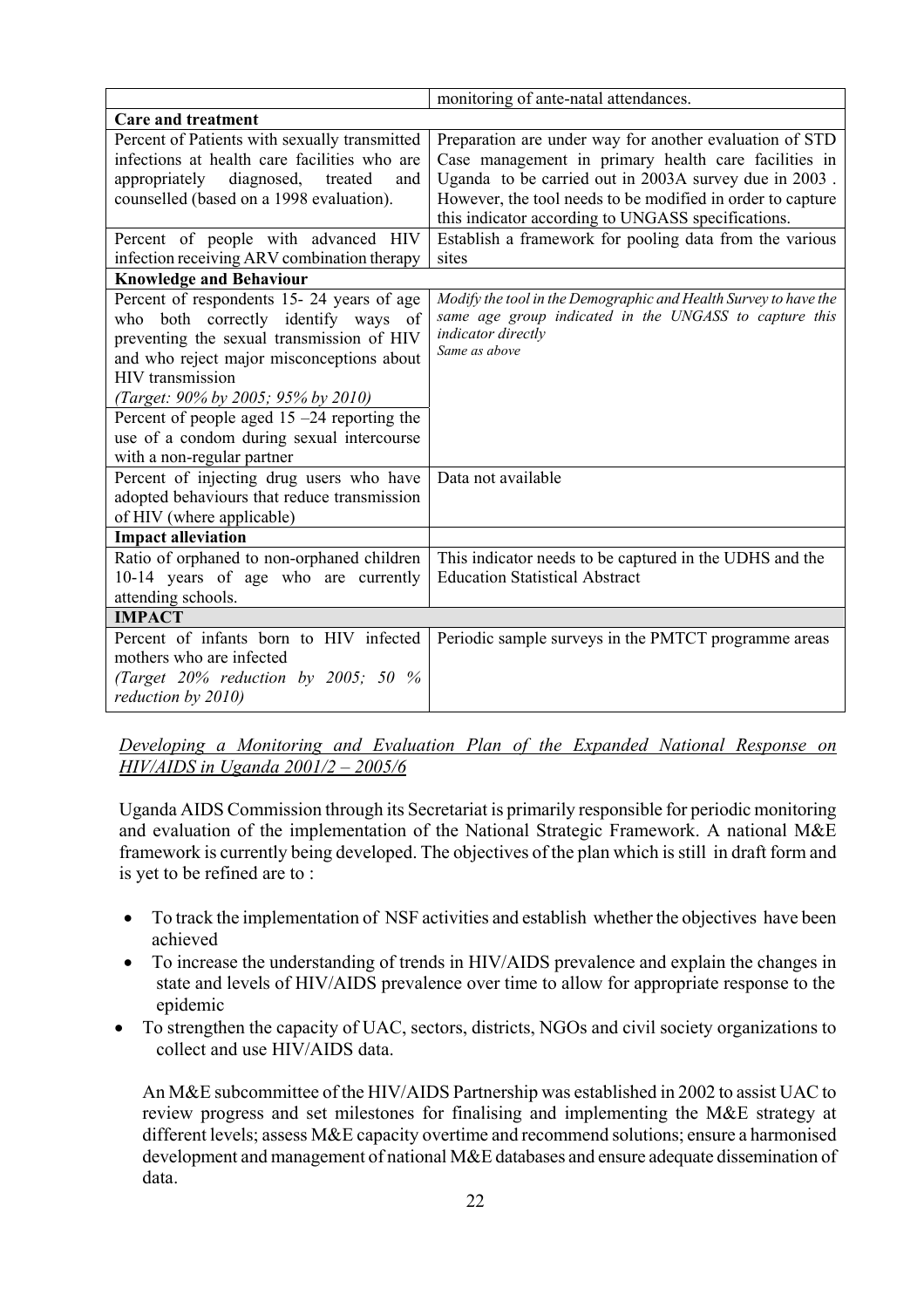# ANNEX 1

# Preparation/consultation process for the National Report on monitoring the follow-up to the Declaration of Commitment on HIV/AIDS

| 1) | indicators forms? | Which institutions/entities were responsible in filling out the |
|----|-------------------|-----------------------------------------------------------------|
| a) | NAC or equivalent |                                                                 |
|    |                   | Yes $\vee$                                                      |
|    |                   | $\rm No$                                                        |
| b) | NAP               |                                                                 |
|    |                   | Yes v                                                           |
|    |                   | $\rm No$                                                        |
| c) | Others            |                                                                 |
|    |                   |                                                                 |
|    |                   | Yes v                                                           |
|    |                   | $\rm No$                                                        |
|    |                   |                                                                 |
|    |                   |                                                                 |
|    |                   |                                                                 |
| 2) | With inputs from: |                                                                 |
|    |                   |                                                                 |
|    | Ministries:       |                                                                 |
|    | Education         | Yes v                                                           |
|    |                   | No                                                              |
|    | Health            |                                                                 |
|    |                   | Yes v                                                           |
|    |                   | $\rm No$                                                        |
|    |                   |                                                                 |
|    | Labour            |                                                                 |
|    |                   | Yes v                                                           |
|    |                   | No                                                              |
|    | Foreign Affairs   | Yes v                                                           |
|    |                   | $\rm No$                                                        |
|    |                   |                                                                 |
|    | Others            | Yes $\vee$                                                      |
|    |                   | $\rm No$                                                        |
|    |                   |                                                                 |

Others include; Ministries of Internal Affairs, Defence, Agriculture, Works Transport and Communications, Information and Justice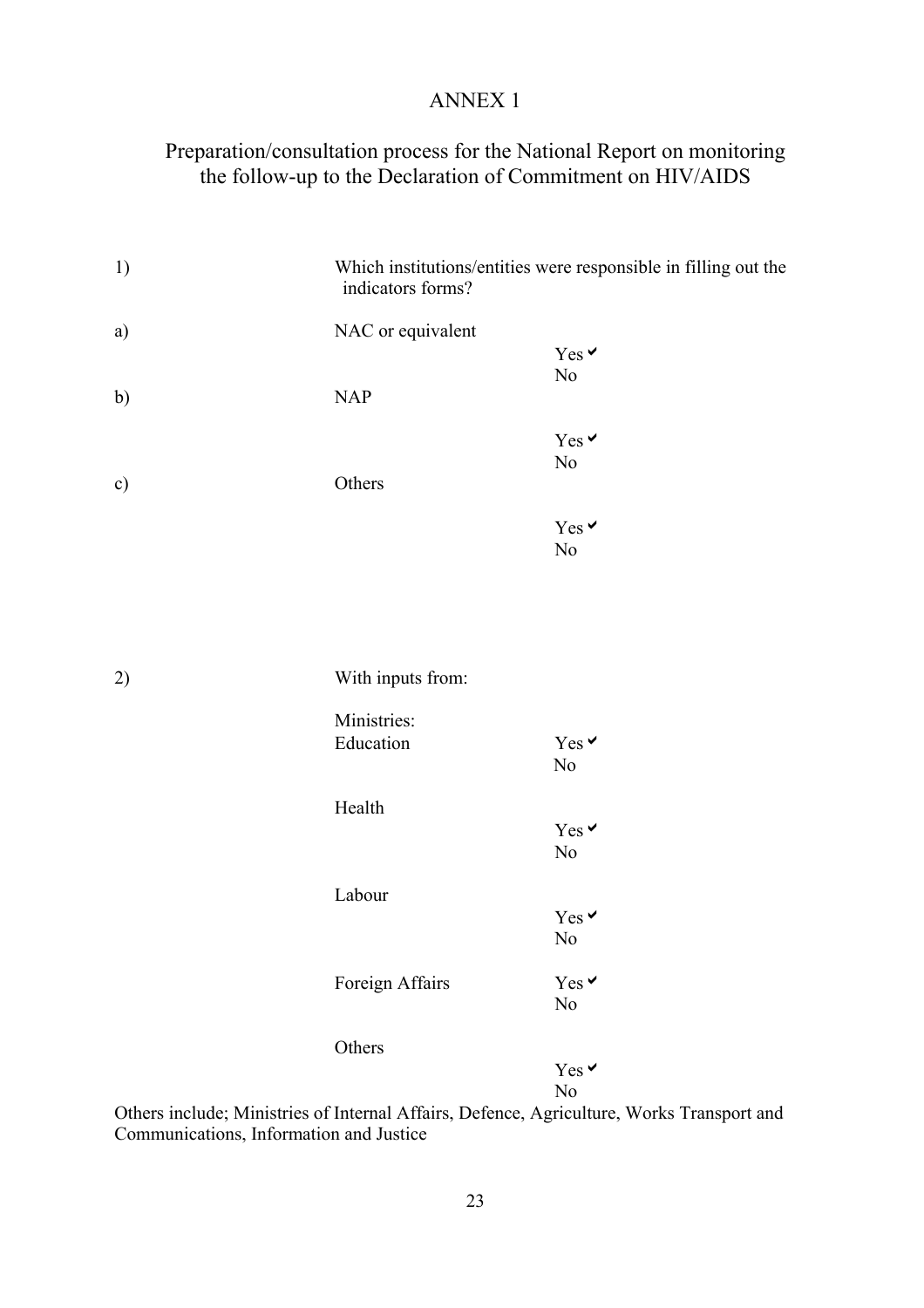|                                                                            | Civil society organizations | Yes v<br>N <sub>0</sub> |
|----------------------------------------------------------------------------|-----------------------------|-------------------------|
|                                                                            | People living with HIV/AIDS |                         |
|                                                                            |                             | $Yes \prime$            |
|                                                                            |                             | N <sub>0</sub>          |
|                                                                            | Private sector              |                         |
|                                                                            |                             | Yes v                   |
|                                                                            |                             | N <sub>0</sub>          |
|                                                                            | UN organizations            |                         |
|                                                                            |                             | Yes v                   |
|                                                                            |                             | N <sub>0</sub>          |
|                                                                            | <b>Bilaterals</b>           |                         |
|                                                                            |                             | Yes v                   |
|                                                                            |                             | N <sub>o</sub>          |
|                                                                            | International NGOs          |                         |
|                                                                            |                             | Yes v                   |
|                                                                            |                             | N <sub>o</sub>          |
|                                                                            | Others                      |                         |
|                                                                            |                             | $Yes \vee$              |
|                                                                            |                             | N <sub>o</sub>          |
| Others include Faith Based Organisations and Community Based Organisations |                             |                         |
| 3) Was the report discussed in a large forum                               |                             | Yes v                   |
|                                                                            |                             | No                      |
| 4) Are the surveys results stored centrally?                               |                             | Yes <sup>V</sup>        |
|                                                                            |                             | N <sub>o</sub>          |
| 5) Is data available for public consultation?                              |                             | $Yes \prime$            |
|                                                                            |                             | N <sub>o</sub>          |
|                                                                            |                             |                         |

Name/Title: Dr David Kihumuro Apuuli / Director General

Date:  $15^{\text{th}}$  April 2003

Signature: \_\_\_\_\_\_\_\_\_\_\_\_\_\_\_\_\_\_\_\_\_\_\_\_\_\_\_\_\_\_\_\_\_\_\_\_\_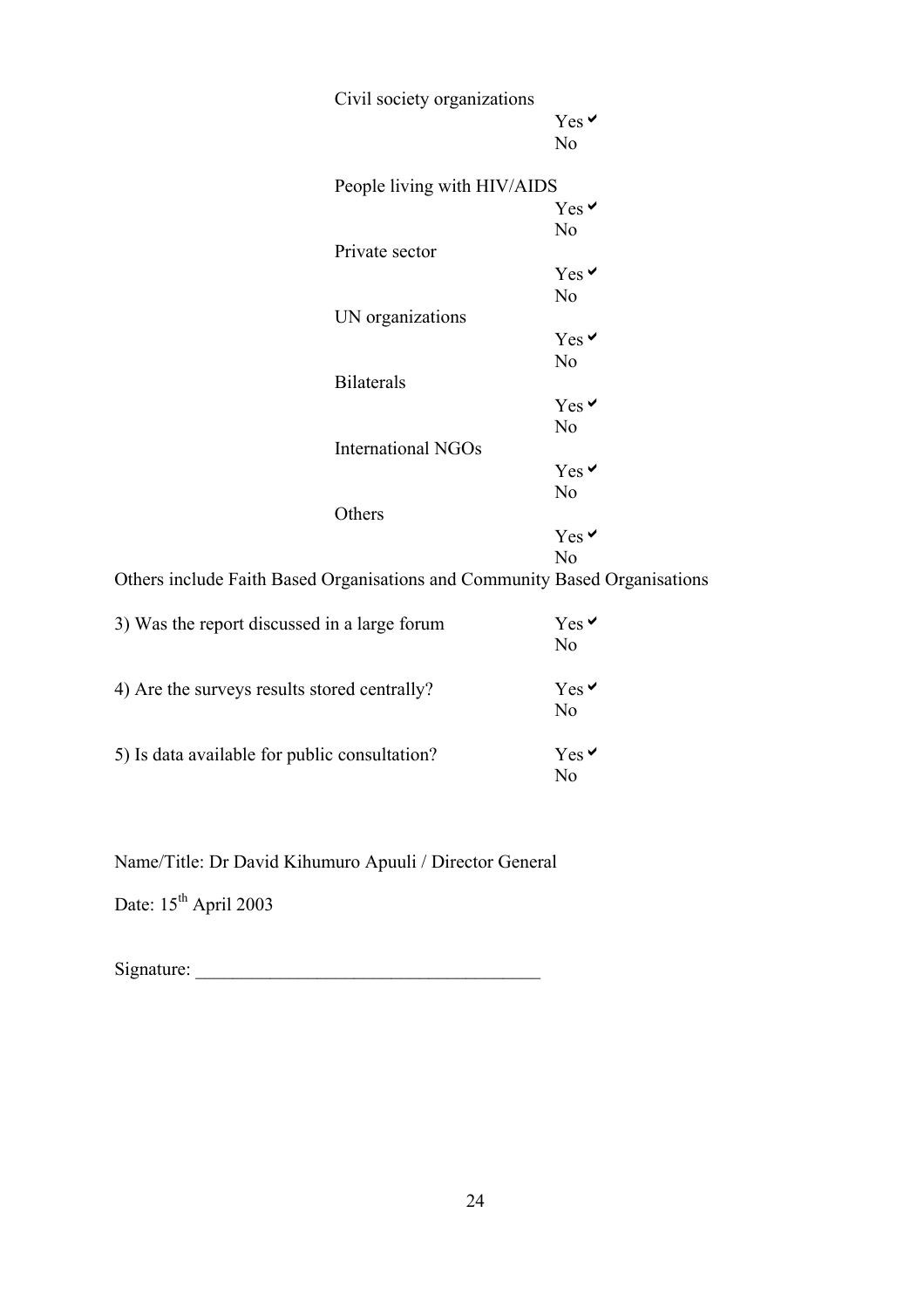## ANNEX 2

## NATIONAL COMPOSITE POLICY INDEX QUESTIONNAIRE

# **Strategic plan**

1. Has your country developed multisectoral strategies to combat HIV/AIDS?

|  | N. | N                                                                                          |
|--|----|--------------------------------------------------------------------------------------------|
|  |    | AIDC Control in Haanda. The Multiscotoral Annuageb It was realized orly that the impact of |

**AIDS Control in Uganda, The Multisectoral Approach**. It was realised early that the impact of HIV/AIDS epidemic went beyond the domain of health and that it cut across all aspects of individual, family, community and national life. In response, the government adopted a multisectoral AIDS control strategy in 1992. The policy states that All Ugandans have individual and collective responsibility to be actively involved in AIDS control activities in a coordinated way at the various administrative and political levels. The fight against AIDS is not only directed at the prevention of the spread of HIV but also addresses the active response to and management of all perceived consequences of the epidemic. The approach has three goals:

- i). To stop the spread of HIV infection
- ii). To mitigate the adverse health and socio-economic HIV/AIDS epidemic at individual , household and community levels

iii) To strengthen national capacity to respond to the HIV/AIDS epidemic.

This multisectoral approach was further re-emphasised in the National Strategic Framework for HIV/AIDS activities in Uganda 2000/1 – 2005/6.

2. Has your country integrated HIV/AID into general development plans

|  | $\mathbf{D} \mathbf{F} \wedge \mathbf{D}$ and $\mathbf{C}$ as $\mathbf{D} \wedge \mathbf{D}$ and $\mathbf{D}$ are proposed surplify of the find $\mathbf{D}$ and $\mathbf{D}$ are $\mathbf{D}$ and $\mathbf{D}$ and $\mathbf{D}$ are $\mathbf{D}$ and $\mathbf{D}$ are $\mathbf{D}$ and $\mathbf{D}$ and |  |
|--|----------------------------------------------------------------------------------------------------------------------------------------------------------------------------------------------------------------------------------------------------------------------------------------------------------|--|
|  |                                                                                                                                                                                                                                                                                                          |  |

**PEAP**. One of the four PEAP goals is enhanced quality of life of the poor. It specifically calls for activities to ensure that further spread of the AIDS epidemic is halted. Although the PEAP provides the framework for focussing on HIV/AIDS activities, actual mainstreaming of HIV/AIDS in sectoral development plans in form of policy and resource allocation and is yet to be realised.

**UNDP Country Co-operation Framework (CCF) for Uganda 2001-2005** accords particular attention to three crosscutting concerns: gender, HIV/AIDS and environment. UNDP will support advocacy to HIV/AIDS prevention and control and catalytic interventions within the framework of the bi-annual integrated workplans of UNAIDS.

3. Does your country have a functional national multisectoral HIV/AIDS management/ coordination body?

| Yes             | No | N/A                                                                                                  |
|-----------------|----|------------------------------------------------------------------------------------------------------|
|                 |    | Uganda AIDS Commission was established by statute in 1992 to oversee, plan and coordinate            |
|                 |    | HIV/AIDS prevention and control activities throughout Uganda. UAC members are drawn from             |
|                 |    | government ministries, parliament, NGOs, religious organizations and individuals active in the filed |
|                 |    | of HIV/AIDS. UAC leads a national coordination structure which consists of Sectoral AIDS             |
|                 |    | Control Programmes in 12 ministries, Technical and Advisory committees and AIDS Coordination         |
|                 |    | Committees established to oversee the implementation of HIV/AIDS activities at district and sub-     |
| country levels. |    |                                                                                                      |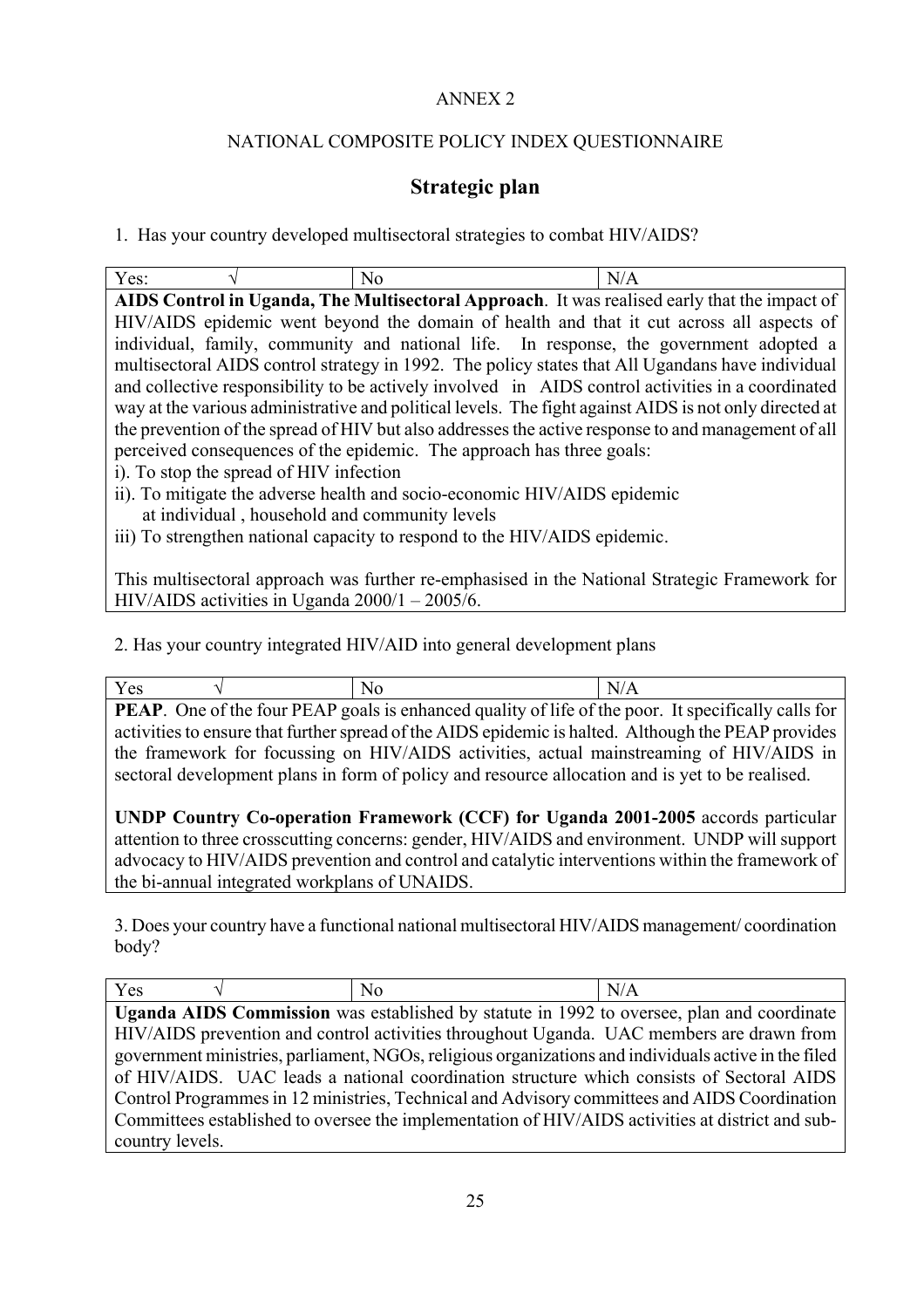4. Does your country have a functional national HIV/AIDS body that promoted interaction among government, the private sector and civil societies.

| Yes: | N <sub>0</sub> | N/A |                                                                                      |
|------|----------------|-----|--------------------------------------------------------------------------------------|
|      |                |     | The Uganda HIV/AIDS Partnership was established in January 2002. It is an innovative |

coordination mechanism at national level that brings together several constituencies working at different levels in the area of HIV/AIDS.

Constituencies in the Partnership, also referred to as Self-Coordinating Entities (SCE), include the Ministries of Government, District representation, people living with HIV/AIDS (PHA) organisations, private sector, international NGOs, national NGOs, faith based organisations, the UN & Bilaterals, and research institutions. Representatives of these SCEs meet once every month in a Partnership Committee meeting. The Ministries of Health and Finance, together with the Board of UAC and the UNAIDS Secretariat each have a permanent seat on the Committee. The main task of the HIV/AIDS Partnership Committee is to update and monitor the implementation of the national response which is guided by the five year National Strategic Framework for HIV/AIDS activities (2001-2005). The Committee thus helps the UAC to facilitate and harmonize HIV/AIDS policies, programmes, plans and budgets in order to ensure that agreed priority areas and identified gaps are addressed.

The Partnership Forum brings together all members of the nine identified SCEs including district representation to review progress and make recommendations on the implementation of the national response against HIV/AIDS. It has proven to be instrumental in minimizing duplication i.e. in the area of monitoring and evaluation and has been successful in pooling efforts for scaling up the response. The Forum is held once or twice a year and chaired by the UAC.

The Partnership provides a formal and representative forum for all stakeholders in the national response to HIV/AIDS. The partnership has mobilization power and organisational capacity and it meets the demands of many voiceless implementers at all levels. This was clearly demonstrated in the National HIV/AIDS Conference/First Partnership Forum during which an overwhelming number of partners were mobilised to present, participate, facilitate and/or fund the event in which more than 2000 persons from all over the country attended.

The Partnership promotes transparency and accountability and has set up a Partnership Fund, which is sponsored by partners to cover its coordination costs, and support some of the SCEs such as PHA to strengthen their coordination capacity. The Fund also covers initial costs involved in the process of establishing HIV/AIDS coordination mechanisms at the district level. The pooling of funds sets a positive precedent for the common ownership of products, which is the very essence of the Uganda HIV/AIDS Partnership.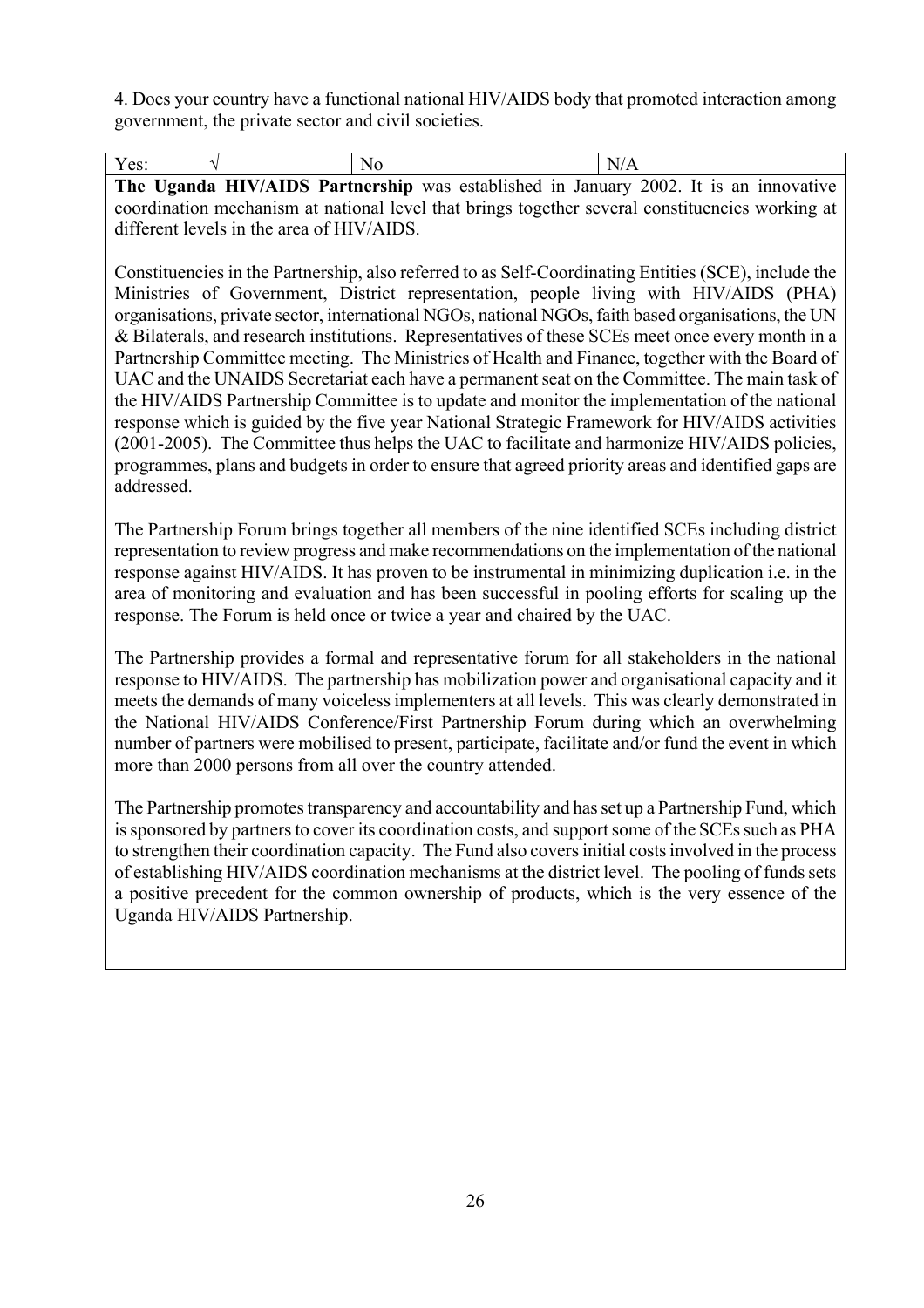5. Does your country have a functional HIV/AIDS body that assists in the coordination of civil society organizations?

| Yes:                                       | N <sub>0</sub>                                                                                         | N/A |
|--------------------------------------------|--------------------------------------------------------------------------------------------------------|-----|
|                                            | The Uganda Network of AIDS Services Organization (UNASO) was formed in 1997 by a                       |     |
|                                            | number of NGOs carrying out AIDS work in Uganda. Its mission is to coordinate HIV/AIDS                 |     |
|                                            | services organization in Uganda so that prevention, quality care and support services are available to |     |
| all.                                       |                                                                                                        |     |
|                                            |                                                                                                        |     |
| Its objectives are                         |                                                                                                        |     |
|                                            | Promote cooperation and coordination through common resource mobilization. sharing of                  |     |
| information and expertise                  |                                                                                                        |     |
|                                            | Promote common standards through developing of guidelines/ standards for planning.                     |     |
|                                            | Counselling, homecare, monitoring and evalaution in for use by AIDS service organizations in           |     |
| Uganda                                     |                                                                                                        |     |
| $\bullet$                                  | Strengthen organizational development activities among NGOs/CBOs/FBOs for effective                    |     |
| delivery of their services                 |                                                                                                        |     |
| $\bullet$                                  | Advocate for common interests of the service providers and beneficiaries so as to influence            |     |
| policy making issues of importance to PHAs |                                                                                                        |     |
|                                            |                                                                                                        |     |
| UNASO's membership is over 400 Agencies.   |                                                                                                        |     |

6. Has your country evaluated the impact of HIV/AIDS on its socio-economic status for planning purposes?

| Yes                                            | No:<br>Not vet. | N/A |
|------------------------------------------------|-----------------|-----|
| No evaluation has as so far published results. |                 |     |

7. Does your country have a strategy that addresses HIV/AIDS issues among its national uniformed services including armed forces and civil defence forces?

|  | . .<br>$-$ |
|--|------------|
|  |            |

The country has AIDS Control Programmes in the Ministry of Defence targeting soldiers and their families and in the Ministry of Internal Affairs for the police and prisons services. These programmes are directly supported by funds channelled through the Uganda AIDS Control Project. While various prevention activities have been carried out, the development of comprehensive HIV/AIDS strategies however is still on going.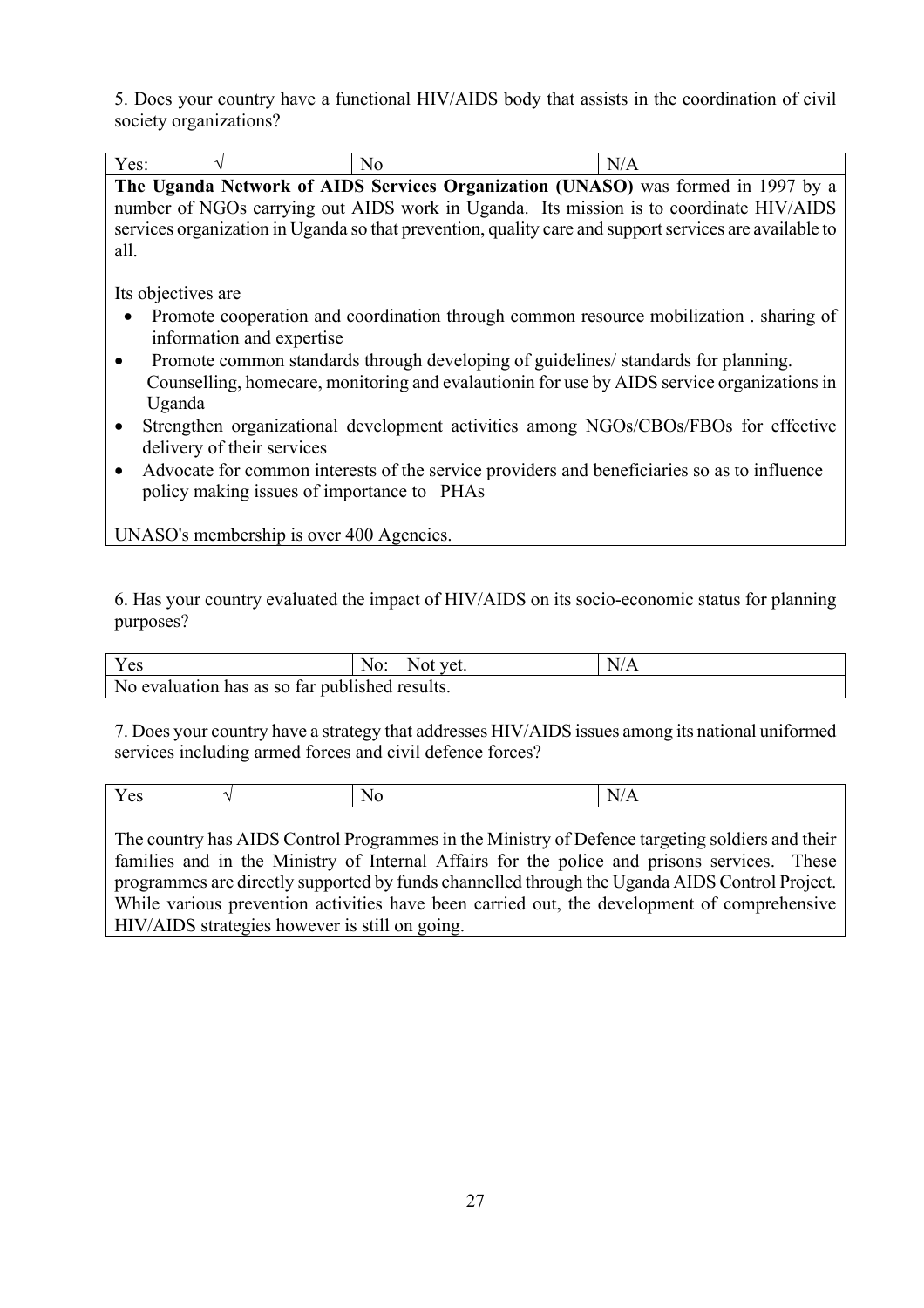# **Prevention**

1. Does your country have a general policy or strategy to promote information, education and communication (IEC) on HIV/AIDS?

| Yes:                                             | N0 | $\overline{\phantom{a}}$<br>N<br>. .<br>17 T.T |
|--------------------------------------------------|----|------------------------------------------------|
| $\sim$<br>$  -$<br>$ -$<br>$\tilde{\phantom{a}}$ |    |                                                |

**Communication Strategy for Prevention and Control of STIs and HIV/AIDS (2003-2007).** This strategy was initially developed in 1998 and revised in 2002. While its development was spearheaded by the Ministry of Health it is for use by all stakeholders of HIV/AIDS initiatives, including NGOs, line ministries, District Directorate of Health Services and CBOs. It builds on previous interventions like STDs, HIV prevention and encompasses the new areas such as PMTCT, VCT, ARV, HBC and IEC.

2. Does your country have a policy or strategy promoting reproductive and sexual health education for young people?

| Yes:                                                           | No                                                                                                | N/A |
|----------------------------------------------------------------|---------------------------------------------------------------------------------------------------|-----|
| Comments                                                       |                                                                                                   |     |
|                                                                | National Adolescent Health Policy. This policy is an integral part of the National Development    |     |
|                                                                | process. It complements all sectoral policies and programmes and recognises the critical role     |     |
|                                                                | adolescents themselves can play in promoting their own health and development. The policy further |     |
|                                                                | seeks to strengthen and to provide an enabling social and legal environment for the provision of  |     |
| high quality accessible and adolescent friendly interventions. |                                                                                                   |     |

3. Does your country have a policy or strategy that promotes IEC and other health interventions for groups with high or increasing rates of HIV infection?

| $\mathbf{x}$<br>$\sim$ $\sim$<br>vv. |  | . . |
|--------------------------------------|--|-----|
| $\overline{\phantom{0}}$             |  |     |

The Communication Strategy for Prevention and Control of STIs and HIV/AIDS strategy only provides general guidelines for designing IEC messages. Specific interventions targeting the high risk groups such as commercial sex workers (CSWs), prison inmates, long distance truck drivers, refugees and internally displaced people have primarily been implemented by NGOs working independently without direct guidance or support from the MOH.

4. Does your country have a policy or strategy that promoted IEC and other health interventions for cross-border migrants?

| Yes                                                                                              | No |  | N/A |
|--------------------------------------------------------------------------------------------------|----|--|-----|
| Comments:                                                                                        |    |  |     |
| Although Uganda's history has been characterised by large movement of persons across its borders |    |  |     |
| it does not have a specific strategy targeting cross-border migrants.                            |    |  |     |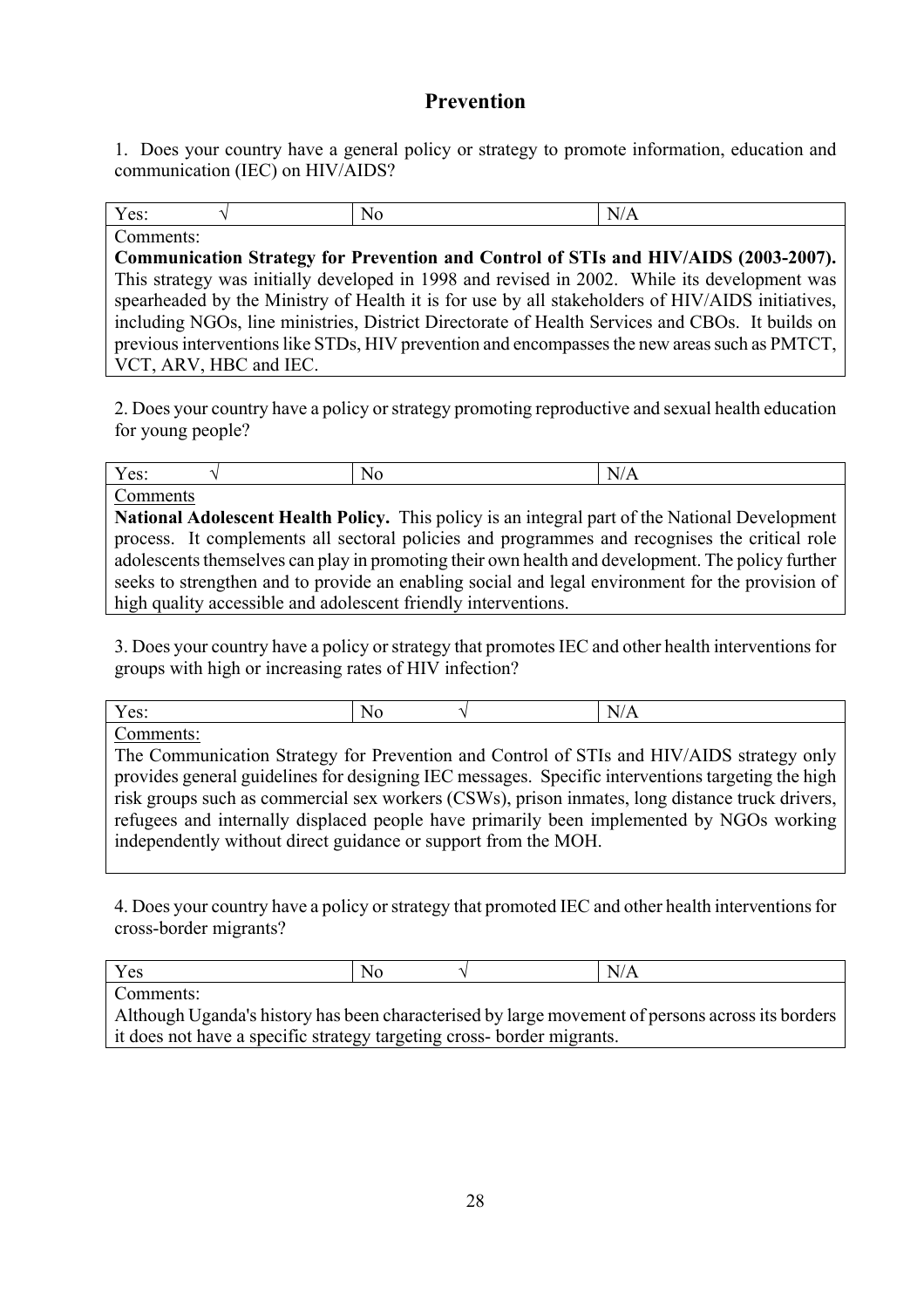5. Does your country have a policy or strategy to expand access, including among vulnerable groups, to essential preventative commodities?

 $Yes \qquad \qquad \sqrt{N_0}$  No  $N/A$ Comments:

# **The National Strategic Framework for Expansion of HIV/AIDS Care & Support in Uganda 2001/2-2005/6**

Promotion of condom use – distribution of condoms is an integrated service within the country's primary health care system and the MOH has issued a guide on how to increase the accessibility of condoms to the grassroots especially to the high risk target populations.

STI control – improved access to STI control and management through the use of algorithms for syndromic management of STDs

IEC – there is uninhibited access to information through use of mass media to reach all categories of the population

VCT – There were 96 VCT services 31 districts in 2001. Services were expected to spread to 34 districts in 2002 and there are plans to expand to a further 12 districts in 2003.

PMTCT – services are available at 18 sites in 13 districts.

Community based initiatives - the decentralisation of services through community-based initiatives under the CHAI (Community led HIV/AIDS Initiatives) has been instrumental in accessing support to grassroots. However to ensure quality among these diverse groups and services requires a strong and well-established system of coordination.

6. Does your country have a policy or strategy to reduce mother to child HIV transmission?

 $Yes \qquad \qquad \sqrt{N_0}$  No  $N/A$ 

Comments:

**Policy document for Reduction of the Mother to Child HIV Transmission in Uganda**  formulated in 2001 addresses key issues related to prevention of MTCT of HIV, which are ARV therapy, VCT, infant feeding, quality obstetric care and recommends other interventions for the reduction of MTCT.

**Policy Guidelines on Feeding of Infants and Young Children in the Context of HIV/AIDS** have also been formulated which gives guidance on the appropriate options that mothers and their spouses can consider in order to ensure that their babies get adequate nutrition while at the same time reducing the risk of transmitting HIV.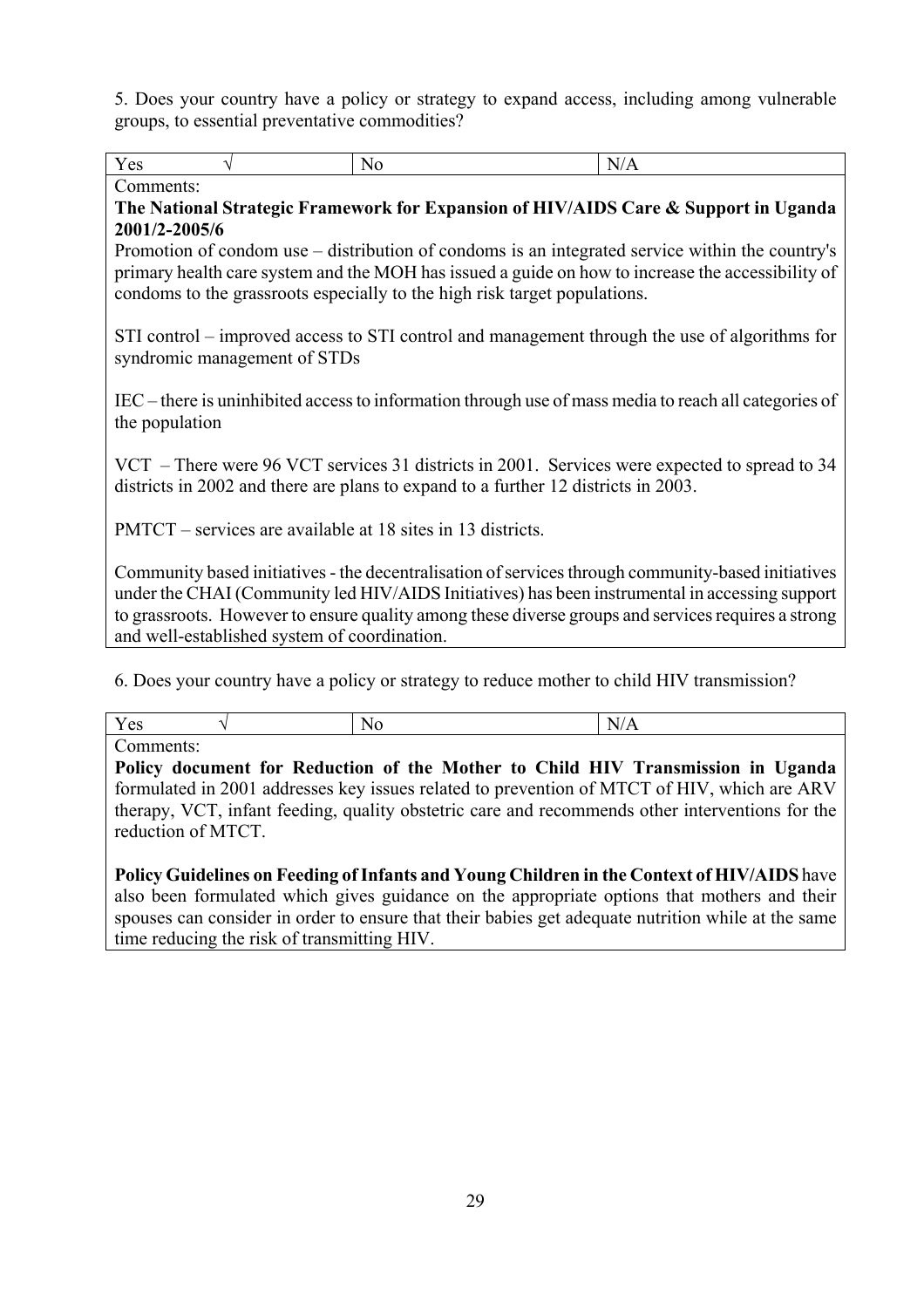# **Human Rights**

1. Does your country have laws and regulations that protect against discrimination of people living with HIV/AIDS?

| $-$ |  |  |
|-----|--|--|

Comments:

However, in 1996 Uganda Network on Law, Ethics and HIV/AIDS (a local NGO) undertook a study to review the adequacy of existing legal and policy framework in Uganda with regards to the HIV/AIDS epidemic. The study identified the following major problems: the non-existence of any law to govern particular problem areas relating to HIV/AIDS epidemic; poor or non-enforcement and lack of respect for the law and human rights even in cases where a law exists; lack of preparedness of the legal framework in responding to outbreaks of epidemics of this nature.

However, while there are no explicit laws or regulation against discrimination the law courts in Uganda have advised that existing laws may be utilised in their stead.

2. Does your country have laws and regulations that protect against discrimination of groups of people identified as being especially vulnerable to HIV/AIDS discrimination?

| Yes<br>No                  | N/A |  |
|----------------------------|-----|--|
| Comments:<br>Same as above |     |  |

3. Does your country have a policy to ensure equal access, for men and women, to prevention and care, with emphasis on vulnerable populations?

Comments:

**The Health Sector Strategic Plan** in principle aims at improving access of the population to the Uganda National Minimum Health Care Package (UNMHCP). Special attention is placed in increasing effective access for the poor, the difficult to reach and the otherwise disadvantaged and to reduce inequalities between various segments of the population in accessing quality services. HIV/AIDS care is delivered in an integrated manner in the existing health infrastructure. Through partnerships with private, non-governmental organizations, bilateral and multilateral agencies a wider section of the population is accessed to both specialised and general services as well as specific HIV/AIDS interventions. However, resource limitations curtail coverage and quality of care.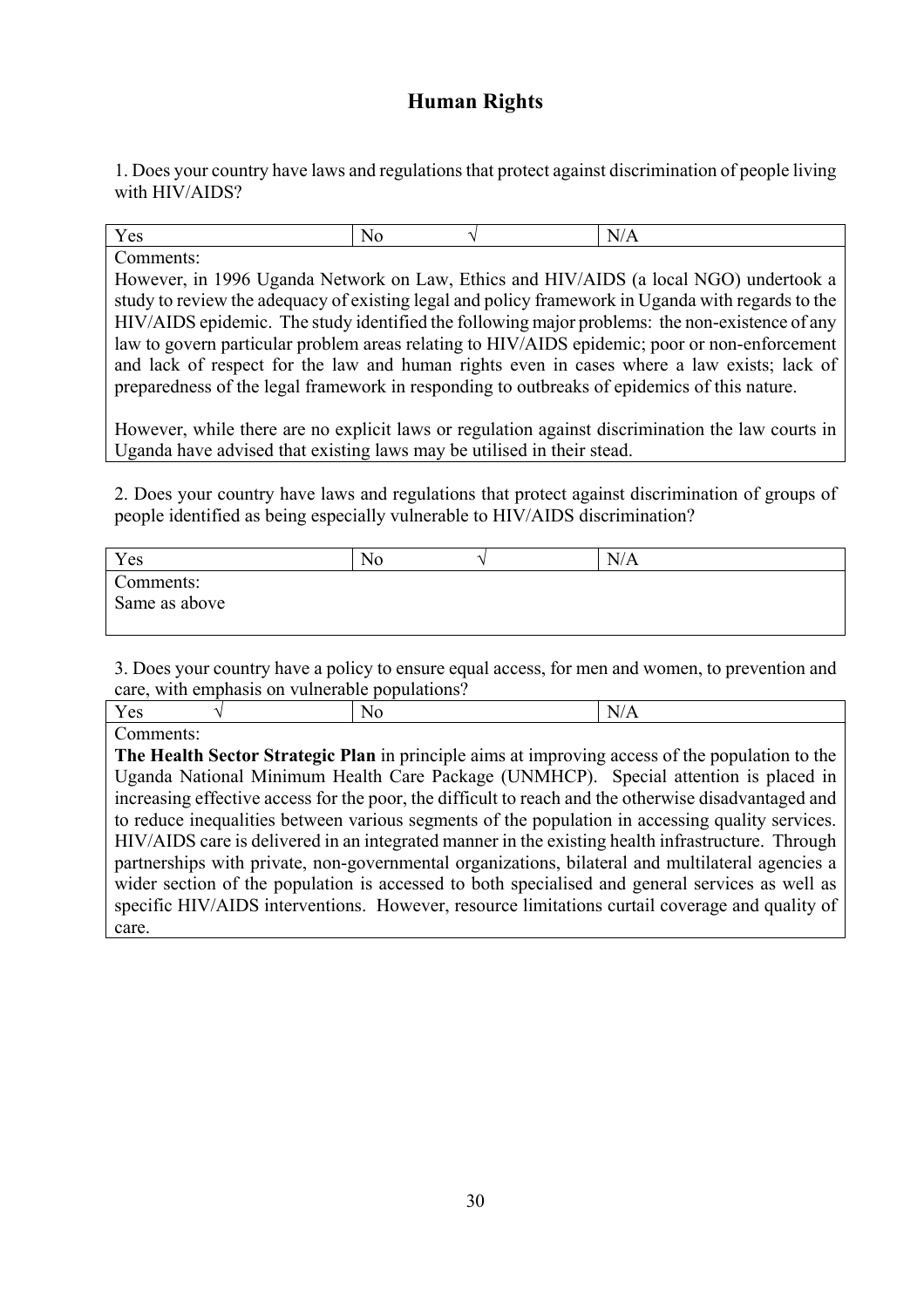4. Does your country have a policy to ensure that HIV/AIDS research protocols involving human subject are reviewed and approved by an ethics committee?

| Yes                                                                                               | No                                                                                               | N/A |  |
|---------------------------------------------------------------------------------------------------|--------------------------------------------------------------------------------------------------|-----|--|
|                                                                                                   | The Uganda National Council for Science and Technology (UNCST) was established by Statute        |     |  |
|                                                                                                   | No.1 of 1990 as a corporate body to rationalise the integration of science and technology in the |     |  |
| socio-economic development process through explicit science and technology policies. The          |                                                                                                  |     |  |
| Council receives, reviews and approves all applications for permission to conduct research in     |                                                                                                  |     |  |
| Uganda. All research projects involving human subjects are screened and must satisfy the ethical  |                                                                                                  |     |  |
| requirements of the Council through a research registration and clearance process. The Guidelines |                                                                                                  |     |  |
|                                                                                                   | for the Conduct of Health Research involving Human Subjects in Uganda has been produced for      |     |  |
|                                                                                                   | this purpose. The Council also has an AIDS Research Board that vets AIDS research prior to       |     |  |
| submission for final approval to the UNCST.                                                       |                                                                                                  |     |  |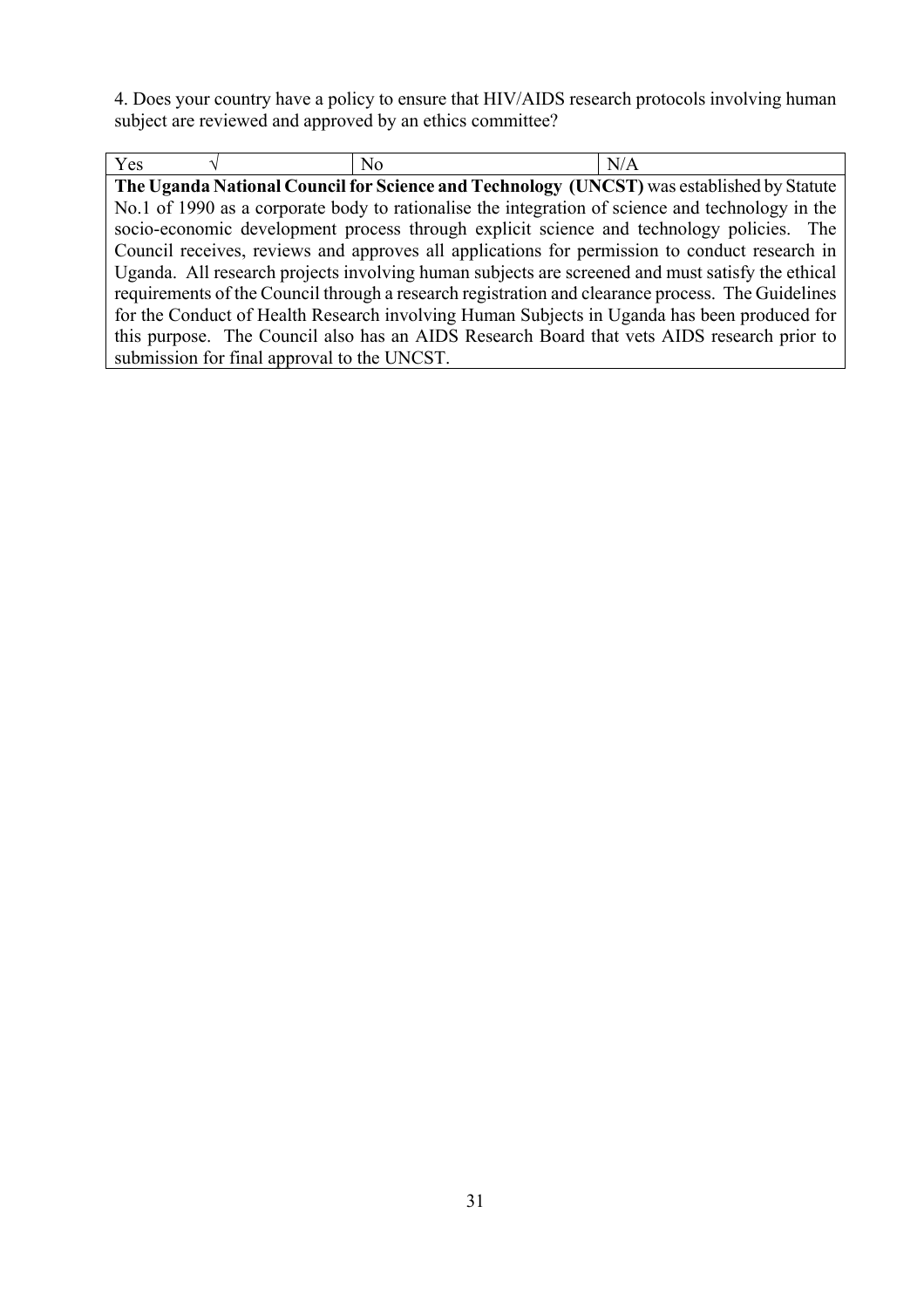# **Care and Support**

1. Does your country have a policy or strategy to promote comprehensive HIV/AIDS care and support, with emphasis on vulnerable groups? (Comprehensive care includes, but is not limited to, VCT, psychosocial care, access to medicines, and home and community-based care).

| Yes                                                                                       | N <sub>0</sub>                   | N/A                                                                                 |  |
|-------------------------------------------------------------------------------------------|----------------------------------|-------------------------------------------------------------------------------------|--|
| If yes, please list                                                                       |                                  |                                                                                     |  |
| Groups:                                                                                   | Commodities:                     |                                                                                     |  |
| Pregnant mothers                                                                          |                                  | VCT, Counselling, treatment of OI, ARV for MTCT                                     |  |
| Children                                                                                  | Paediatric AIDS care             |                                                                                     |  |
| Youth                                                                                     | Counselling, reproductive health |                                                                                     |  |
|                                                                                           |                                  |                                                                                     |  |
| Comments:                                                                                 |                                  |                                                                                     |  |
|                                                                                           |                                  | The National Strategic Framework for Expansion of HIV/AIDS Care & Support in Uganda |  |
| 2001/2-2005/6 that was designed in the context of Comprehensive HIV/AIDS care and support |                                  |                                                                                     |  |
| focuses on 3 major components:                                                            |                                  |                                                                                     |  |
| Counselling for HIV infection including VCT,                                              |                                  |                                                                                     |  |
|                                                                                           |                                  |                                                                                     |  |

- Prevention of Mother To Child Transmission (PMTCT),
- Clinical Management comprising of chemoprophylaxis, treatment of opportunistic infections, ARV therapy, palliative care and paediatric AIDS care.

2. Does your country have a policy or strategy to ensure or improve access to HIV/AIDS related medicines, with emphasis on vulnerable groups?

| Yes                 | No                                                 | N/A |
|---------------------|----------------------------------------------------|-----|
| If yes, please list |                                                    |     |
|                     |                                                    |     |
| Groups:             | Commodities:                                       |     |
| Pregnant mothers    | OIs, ARV for PMTCT, Vitamin A supplements, anaemia |     |
|                     | prophylaxis                                        |     |
| Armed forces        | OIs, ARVs                                          |     |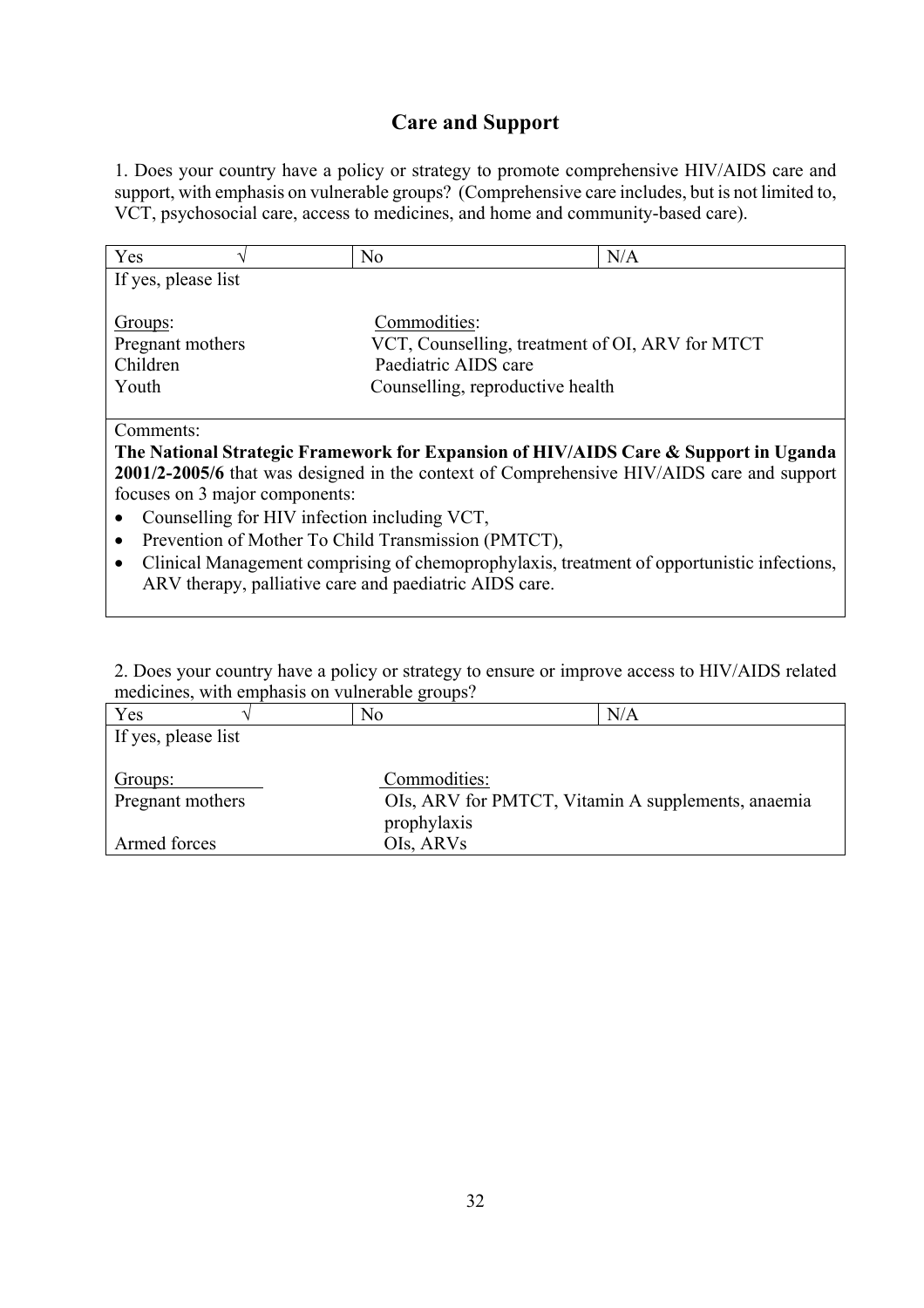Comments:

**The National Strategic Framework for the Expansion of HIV/AIDS Care & Support in Uganda -** Uganda is one of the countries that have been participating in the Drug Access Initiative. Through this public-private partnership, Uganda has been successful in achieving significant price reductions for medicines for people with HIV/AIDS. For example, prices for ARVs dropped dramatically due to the importation of generic drugs through the Joint Clinical Research Centre (JCRC). Consequently it has been able to open several accredited centres to offer ARTs

**Policy for Reduction of Mother-to-child HIV Transmission in Uganda** has various components, which include ARV, VCT, infant feeding, vitamin supplements, anaemia prophylaxis, STI diagnosis and treatment, modification of obstetrical care and family planning. PMTCT services are currently available at 18 sites in 13 districts. In introducing new programmes such as reduction of MTCT, the Ministry of Health is aware of the need to develop inter-sectoral links and re-affirm Government's policy of multi-sectoral approach to combat HIV.

Activities of the **ACPs in the uniformed forces** include the procurement and distribution of drugs and supplies.

3. Does your country have a policy or strategy to address the additional needs of orphans and other vulnerable children?

| $\overline{\phantom{a}}$<br> |  |
|------------------------------|--|
|                              |  |

Comments:

A comprehensive national policy and programme plan on orphans and vulnerable children is currently under preparation under the leadership of Ministry of Gender, Labour and Social Development (MOGLSD), with support from UNICEF, USAID, Centre for International Health Boston, and Uganda AIDS Commission. The final OVC policy and programme plan is expected to be completed by mid December 2003. The aim is to articulate a comprehensive vision, provide clear guideline and catalyse a concerted and sustained programming effort across all sectors of Ugandan society to mitigate the crisis of orphans and other vulnerable children.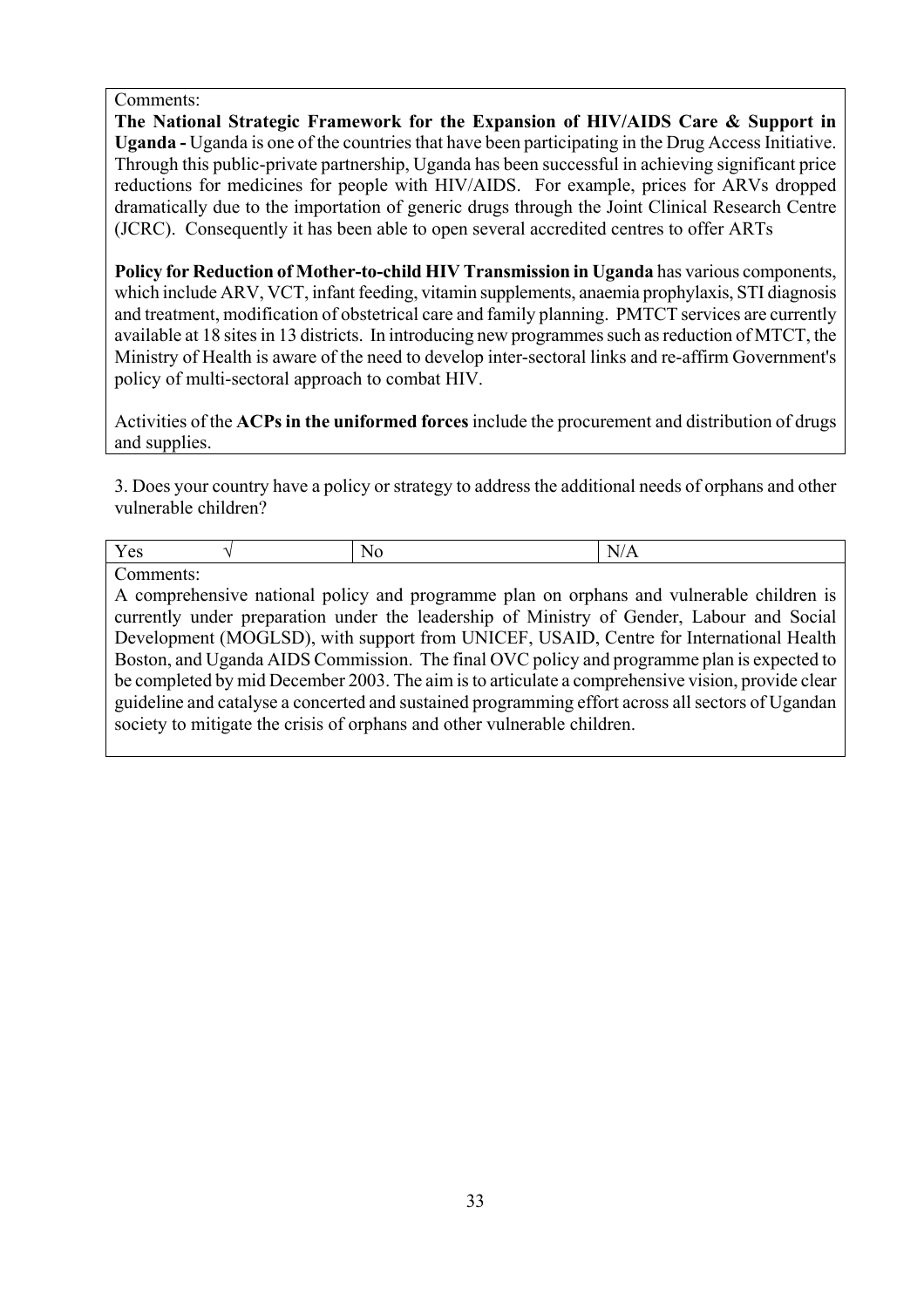# ANNEX 4

# COUNTRY M&E SHEET

| <b>COUNTRY:</b> | <b>AS OF:</b> |
|-----------------|---------------|
|-----------------|---------------|

### 1. **Existence of national M&E plan**

| Y es:          | In progress:               | N <sub>O</sub> : |
|----------------|----------------------------|------------------|
| Years covered: | Years covered: 2002-2005/6 |                  |

#### 2. **Existence of a national M&E budget**

| Yes:           | In progress:   | No: |
|----------------|----------------|-----|
| Amount:        | Years covered: |     |
| Years covered: |                |     |

# 3. **Amount secured as of today;\_\_\_\_\_\_\_\_\_\_\_\_\_\_\_\_\_\_\_\_\_\_\_\_\_\_\_\_\_\_\_\_\_\_\_**

#### 4. **Existence of an M&E unit for HIV/AIDS within**

| National AIDS Council | Ministry of Health | Elsewhere:                |
|-----------------------|--------------------|---------------------------|
| Yes: $\vee$           | Yes: $\vee$        | Ministries, Civil Society |
| No:                   | No:                | Organisations             |

#### 5. **M&E focal person on HIV/AIDS within the government**

Name: Dr Kasheeka Emmanuel Baingana Telephone: 256 77 401 907 Email: Baingana\_manuel@yahoo.co.uk

#### 6. **Existence of information systems:**

#### **Health Information System**

| Yes: $\vee$                                    | N <sub>0</sub> |
|------------------------------------------------|----------------|
| National level: $\triangledown$                |                |
| Sub-national <sup>*</sup> : Districts          |                |
| * If you place enocify the level i.e. district |                |

*\* If yes, please specify the level i.e. district* 

#### **Education Information System**

| Yes: $\vee$                                            | No: |
|--------------------------------------------------------|-----|
| National level: $\triangledown$                        |     |
| Sub-national <sup>*</sup> : $\triangleright$ Districts |     |
| $\mathbf{A} \times \mathbf{A}$                         |     |

*\*If yes, please specify the level, i.e. district*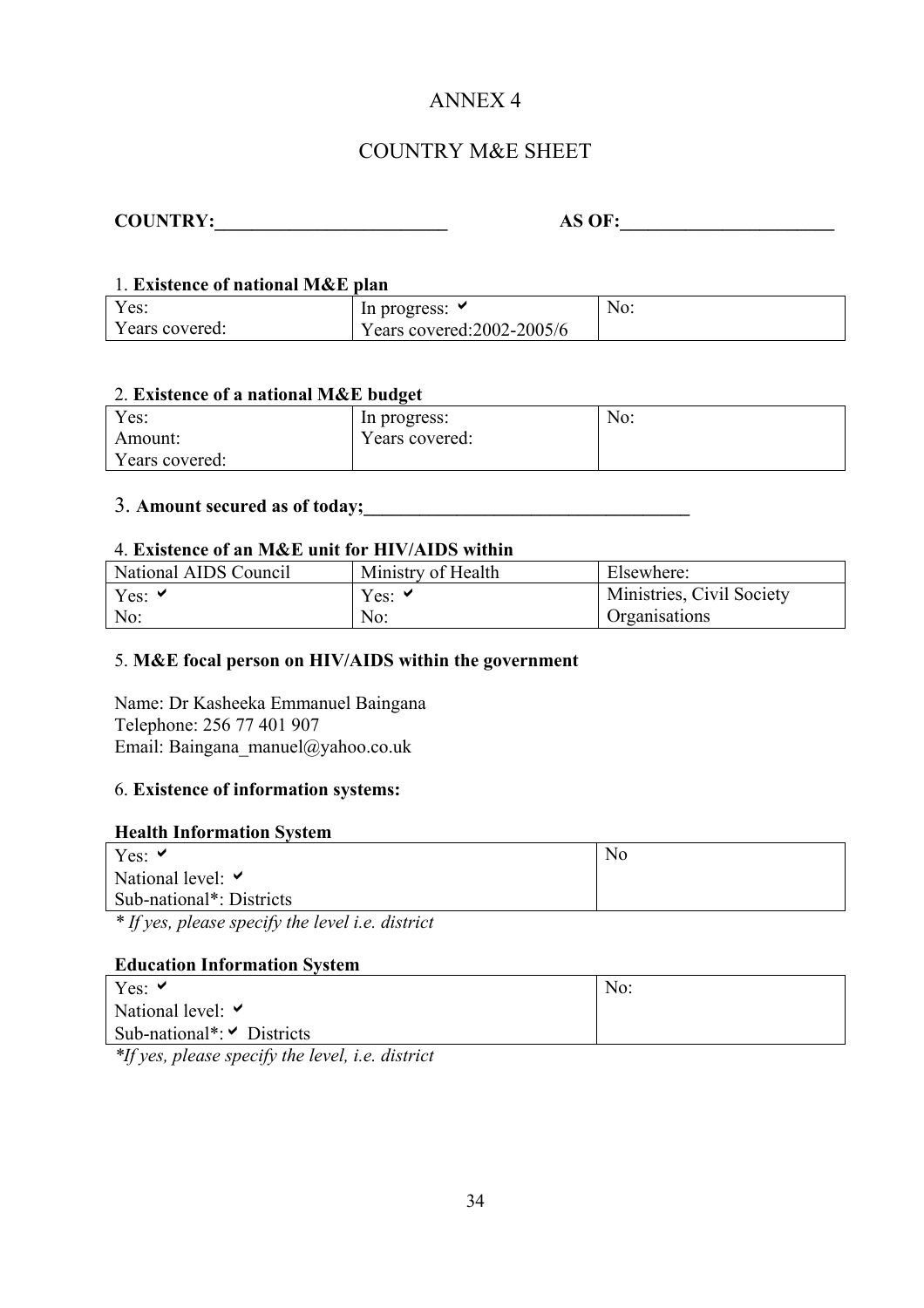#### Bibliography

Asimwe-Okiror, G. et al. (1998). Results of a KABP Survey on HIV/AIDS and STDS among Commercial Sex Workers in Kampala, Uganda: STD/AIDS Control Programme, Ministry of Health, Uganda.

Federation of Uganda Employers. Employers Statement of Recommended Practices on HIV/AIDS at the Workplace. Kampala, 2002.

Jacobi J. Activty Report, September 2000 to November 2002, UNAIDS/Uganda, 2003.

Joint Research Centre. Annual Report. Kampala Uganda, 2002.

Kirungi L et al. Midterm Evaluation of STD case management in primary health care facilities in Uganda. MOH STD Control Unit, 1999.

Lwanga-Ntale C. Report on PLA Field Work carried out in Kasese, Kabarole, Kampala….on the adolescent sexual and Reproductive health, , African Youth Alliance, 2003.

Ministry of Health. HIV/AIDS Surveillance Report. STD?AIDS Control Programme, Kamapala Uganda, 2002.

The Republic of Uganda. Guidelines and Procedures for research Registration and clearance. Ugandas National Council for Science and Technology, 2001.

The Republic of Uganda, MOH. Policy Guidelines on feeding of infants and young children in the context of HIV/AIDS, 2001

The Republic of Uganda, MOH. National Adolescent Health Policy (Draft). 2000

The Repblic of Uganda, MOH. Communication Strategy for Prevention and Control of STIs and HIV/AIDS (Draft), 2003.

The Republic of Uganda, MOH. Health Sector Strategic Plan 2000/01 –2002/05.

The Republic of Uganda, MOH. Policy for Reduction of Mother-to – Child HIV Transmission in Uganda. 2001.

The republic of Uganda, MOH. The Natioanal Strategic Framework for Expansion of HIV/AIDS Care and Support in Uganda 2001/2 – 2005/6. 2002.

The Republic of Uganda, MOH. Annual Health Sector Performance Report 2001/2002. 2002.

The Republic of Uganda.. Poverty Eradication Action Plan (2001 – 2003), Ministry of Finance, Planning and Economic Development; Kampala, 2001. Volume I

The Republic of Uganda. The Monitoring and Evaluation Plan of the Expanded National Response on HIV/AIDS in Uganda: 2001/2 – 2005/6., Uganda AIDS Commission, 2002.

Uganda AIDS Commission. AIDS Control in Uganda, The Multi-sectoral Approach. Uganda AIDS Commission Secrtariate. Kampala, Uganda. 1993.